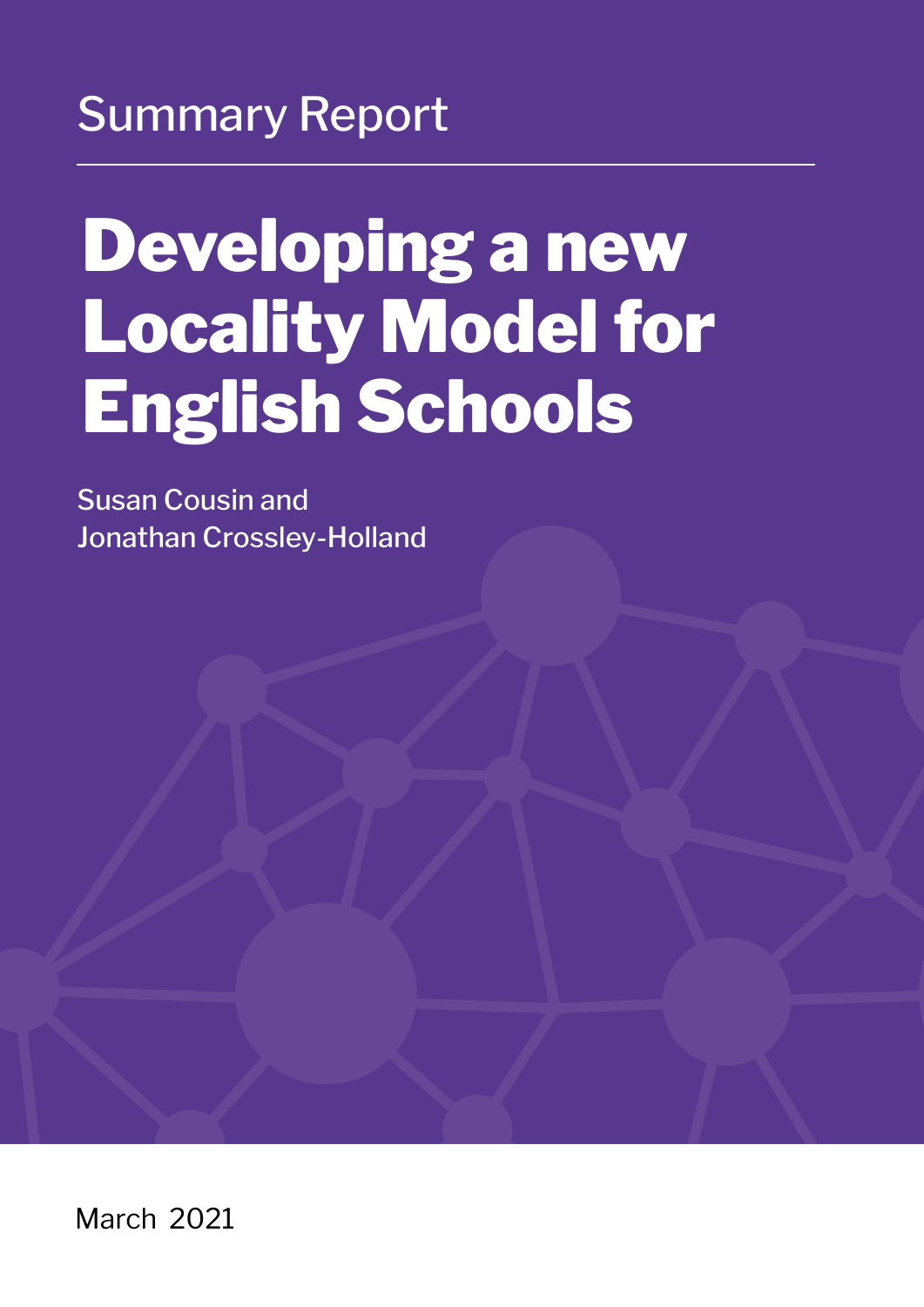



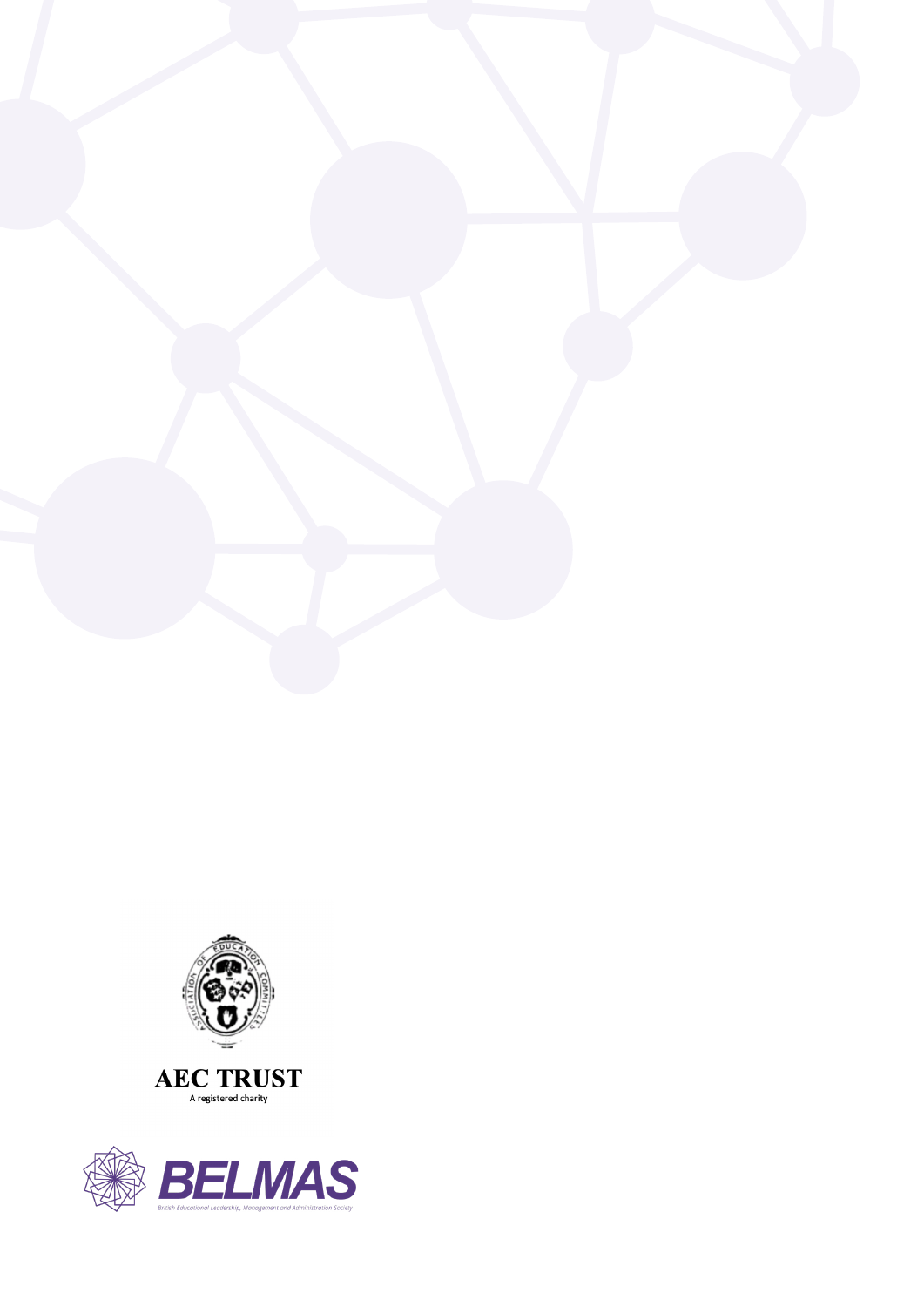## **Contents**

| Summary of Recommendations <b>Exercise Accommendations</b> 8                                                                                                                                                                              |  |
|-------------------------------------------------------------------------------------------------------------------------------------------------------------------------------------------------------------------------------------------|--|
| Research Purpose and Strategy <b>Election</b> 2008 and Strategy <b>All and All and All and All and All and All and All and All and All and All and All and All and All and All and All and All and All and All and All and All and Al</b> |  |
|                                                                                                                                                                                                                                           |  |
| Section One: Principles for a Successful School System <b>Entity of Action</b> 14                                                                                                                                                         |  |
| Section Two: The Role of the Middle Tier <b>Microsoff Construction</b> 20                                                                                                                                                                 |  |
|                                                                                                                                                                                                                                           |  |
|                                                                                                                                                                                                                                           |  |
|                                                                                                                                                                                                                                           |  |
|                                                                                                                                                                                                                                           |  |
|                                                                                                                                                                                                                                           |  |
|                                                                                                                                                                                                                                           |  |
|                                                                                                                                                                                                                                           |  |
| Section Three: Models of Locality Working <b>Election</b> 233                                                                                                                                                                             |  |
|                                                                                                                                                                                                                                           |  |
| <b>Figures</b>                                                                                                                                                                                                                            |  |
|                                                                                                                                                                                                                                           |  |
| Figure 2: Ratings of English education system against principles of effective system design 15                                                                                                                                            |  |
|                                                                                                                                                                                                                                           |  |
| Appendix One: Organisations providing middle tier functions <b>Elections</b> Assembled 45                                                                                                                                                 |  |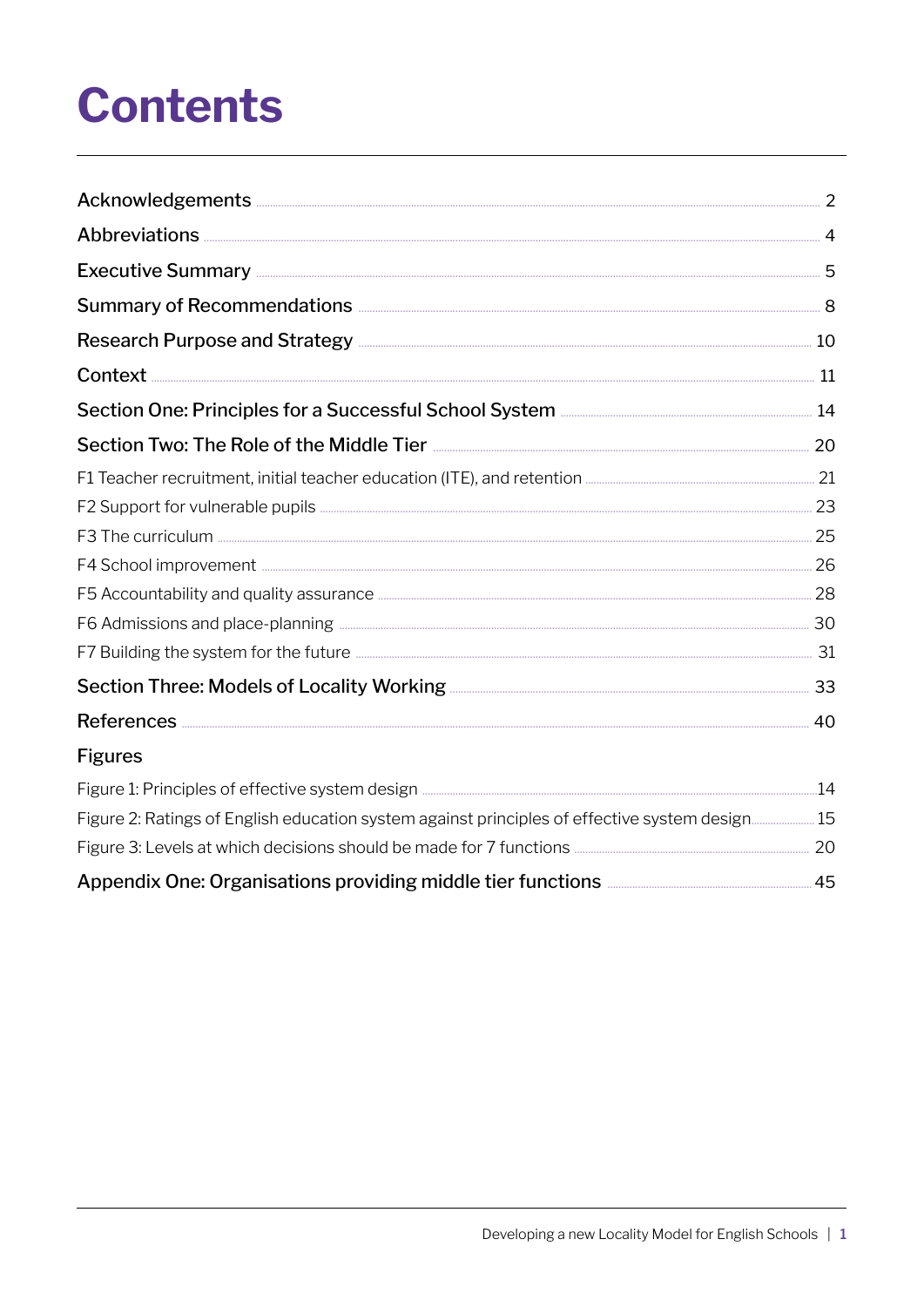# <span id="page-3-0"></span>**Acknowledgements**

Thanks are due to the Association of Education Committees Trust and to the British Educational Leadership, Management and Administration Society, who part-funded this research.

Thanks are also due to the Steering Group for their wisdom and guidance: Professor Ron Glatter, Professor Toby Greany, Dame Sue John, Alan Parker and Tom Richmond.

We are grateful to the interviewees and focus group participants who took the time during the pressure of a Pandemic to share reflections and insights from a wealth of experience.

#### *Interviewees:*

Sir Tim Brighouse, Former Chief Education Officer Birmingham; Schools Commissioner for London, 2002-7

Sir David Carter, Director, Ambition Institute. Former National Schools Commissioner, MAT CEO

Jenny Coles, Director Children's Services, Hertfordshire, President Association of Directors of Children's Services (ADCS)

Sir Jon Coles, Chief Executive United Learning; Former Director General of Schools DfE and Director of London Challenge

Maria Dawes, CEO Schools Alliance for Excellence (SAfE), an area-based education partnership of Surrey Schools – and Surrey Teacher School Network (STSN)

Christine Gilbert, Visiting Professor, UCL Institute of Education. Formerly HMCI, Ofsted

Kirin Gill, CEO, The Difference

Richard Gill, MAT CEO and Chair of the Teaching Schools Council

Matt Hood, Principal National Oak Academy, Independent Adviser on Educator Professional Development

Daniel Mujis, Deputy Director, Research and Evaluation, Ofsted. Former Professor of Education, Southampton University

Nicola McCleod, Principal Skills Lead Greater Manchester Combined Authority

Steve Munby CBE, Visiting Professor, University College London. Former CEO Education Development Trust and of the National College for School Leadership

Dame Alison Peacock, Chief Executive of The Chartered College of Teaching. Former Executive Head

Luke Raikes, Director of Research Fabian Society. Former IPPR lead on the Northern Economy

Samira Sadeghi, Head of Academies Governance at Academies Enterprise Trust (AET)

Sahreen Siddiqui, Headteacher, part-time Ofsted inspector

Professor Samantha Twiselton, Director, Sheffield Hallam Institute of Education, Vice President Chartered College of Teaching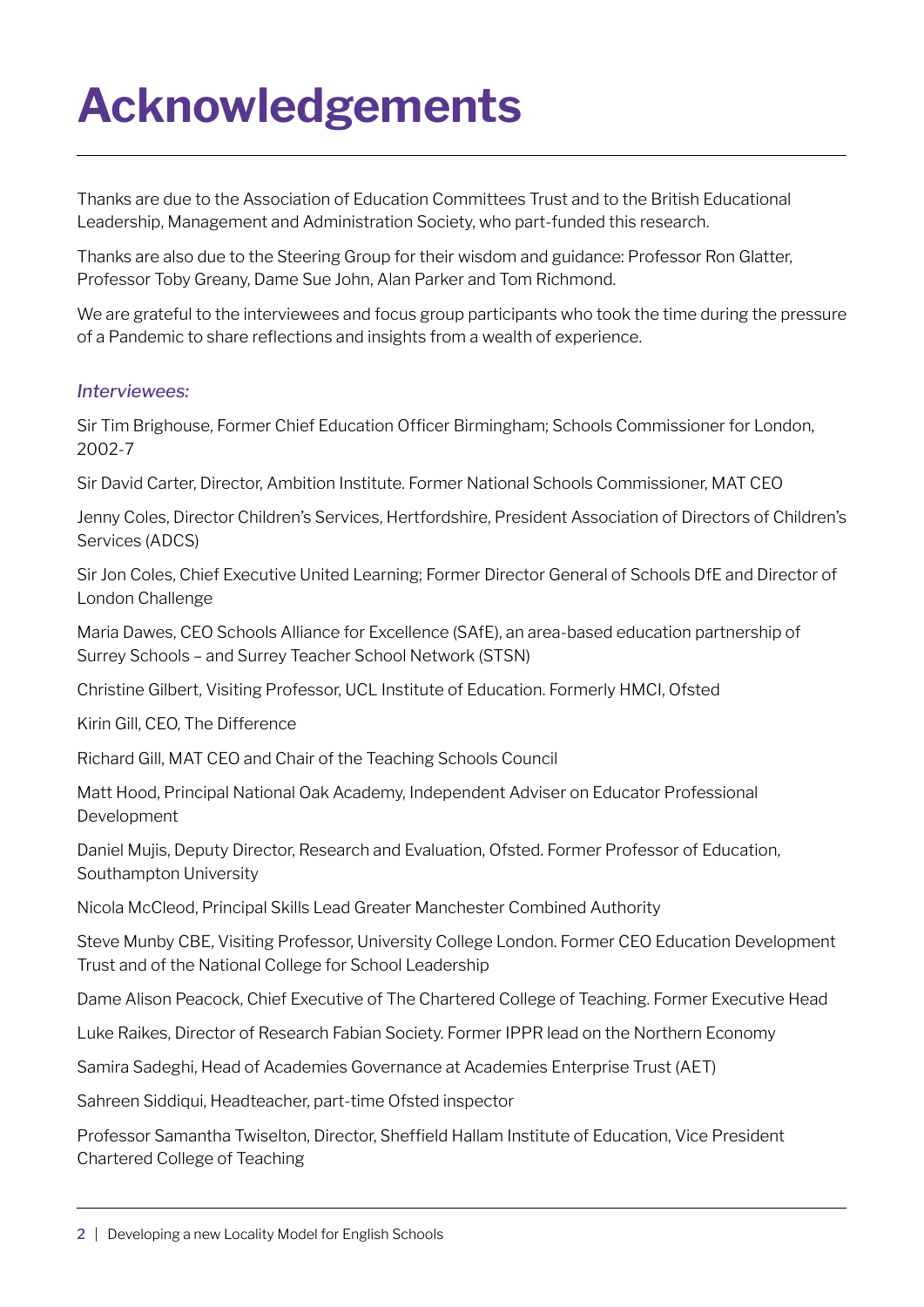#### *Focus Group members*

ADCS Education Achievement Policy Group, Chaired by Gail Tolley DCS Brent

Nick Brook, Deputy General Secretary National Association of Head Teachers

Gina Cicerone, CO-CEO Fair Education Alliance

Alastair Falk, Coordinator Foundation for Education Research, founder of Birmingham School Area Based Partnership

Ian Keating: Policy Lead Education and Social Care, Local Government Association

Emma Knights: CEO, National Governance Association

Andrew Lancashire, Service Director Education and Inclusion, Wakefield City Council

Kerry-Jane Packman, Executive Director, Parentkind

Mark Patton, Assistant Director: Education and Skills, Newcastle City

Sacha Schofield, Headteacher, Bents Green Special School, Sheffield

Phillip Searson, Headteacher Longfield Schools, NLE and School Improvement Lead, Embark MAT

This report represents the summary of the three phases of the study, reporting the areas of common agreement. Individual involvement, as a researcher, interviewee or member of a focus group, does not necessarily equate to full support for, or endorsement of, all statements and recommendations made.

*The reports from each phase are available here:* 

- **•** [Phase One: Literature review](http://www.belmas.org.uk/write/MediaUploads/Phase_1_The_Role_of_the_Middle_Tier_Lessons_from_four_high-performing_education_systems_(1).pdf)
- **•** [Phase Two: Analysis of Interviews](http://www.belmas.org.uk/write/MediaUploads/Phase_2_Analysis_of_Interviews.pdf)
- **•** [Phase Three: Stakeholder Consultation](http://www.belmas.org.uk/write/MediaUploads/Phase_3_Report_Final_(1).pdf)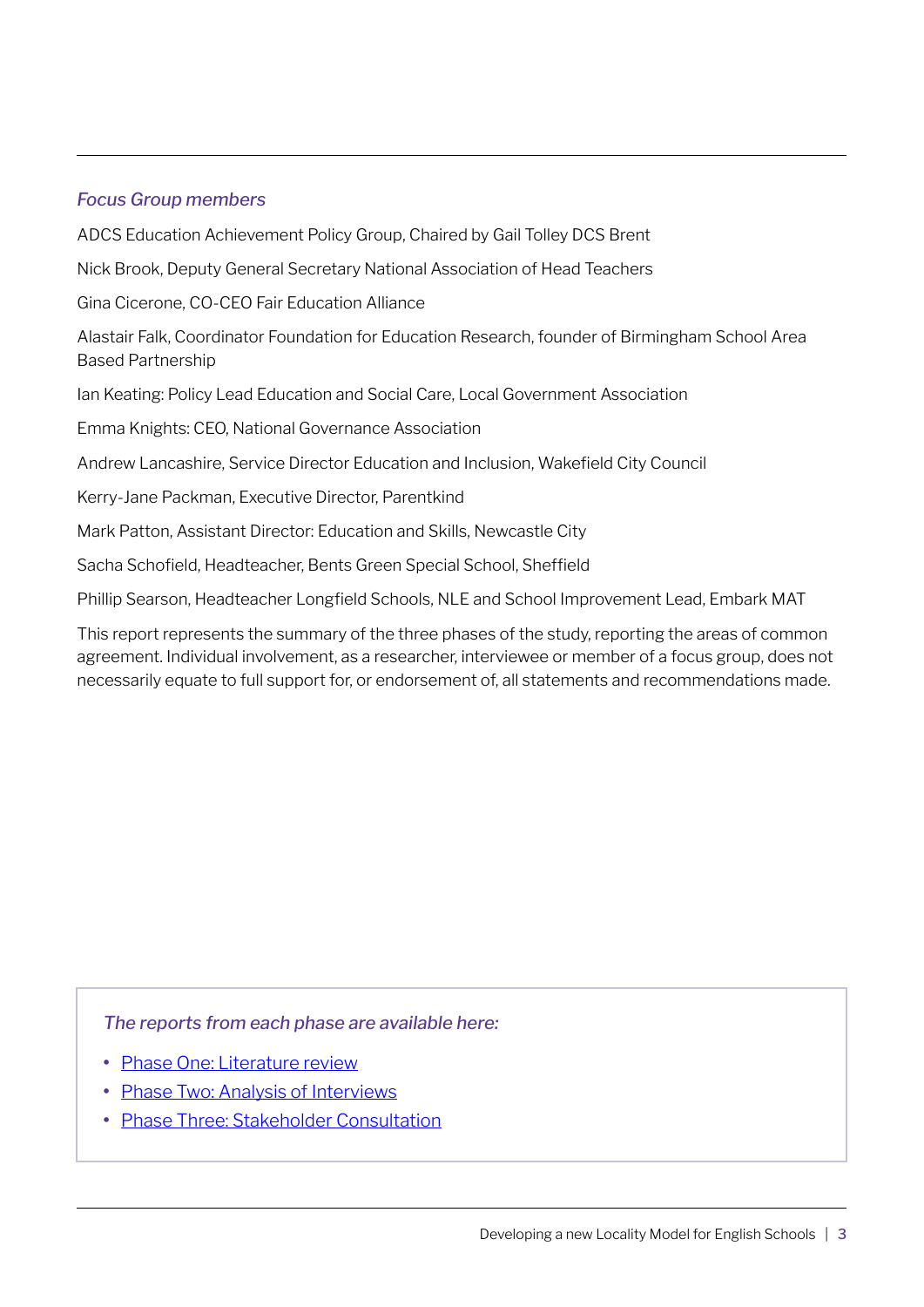# <span id="page-5-0"></span>**Abbreviations**

| AEP          | Area-based Education Partnerships                                 |
|--------------|-------------------------------------------------------------------|
| CPD          | <b>Continuing Professional Development</b>                        |
| <b>DfE</b>   | Department for Education                                          |
| <b>ECF</b>   | <b>Early Careers Framework</b>                                    |
| EEF          | <b>Education Endowment Fund</b>                                   |
| <b>ITE</b>   | <b>Initial Teacher Education</b>                                  |
| LA           | Local Authority                                                   |
| LftM         | Leading from the Middle                                           |
| <b>MAT</b>   | Multi-academy trust                                               |
| <b>NCETM</b> | National Centre for Excellence in the Teaching of Mathematics     |
| <b>NLE</b>   | National Leader of Education                                      |
| <b>NLG</b>   | National Leader of Governance                                     |
| <b>NPQ</b>   | National Professional Qualification                               |
| <b>NSS</b>   | National Support Schools                                          |
| Ofsted       | Office for Standards in Education, Children's Services and Skills |
| <b>PISA</b>  | Programme for International Student Assessment                    |
| <b>RQ</b>    | <b>Research Question</b>                                          |
| <b>RS</b>    | Research School                                                   |
| <b>RSC</b>   | Regional Schools Commissioner                                     |
| <b>SAT</b>   | Single Academy Trust                                              |
| <b>SEND</b>  | Pupils with special educational needs and/or disabilities         |
| <b>TS</b>    | <b>Teaching School</b>                                            |
| <b>TSA</b>   | <b>Teaching Schools Alliance</b>                                  |
|              |                                                                   |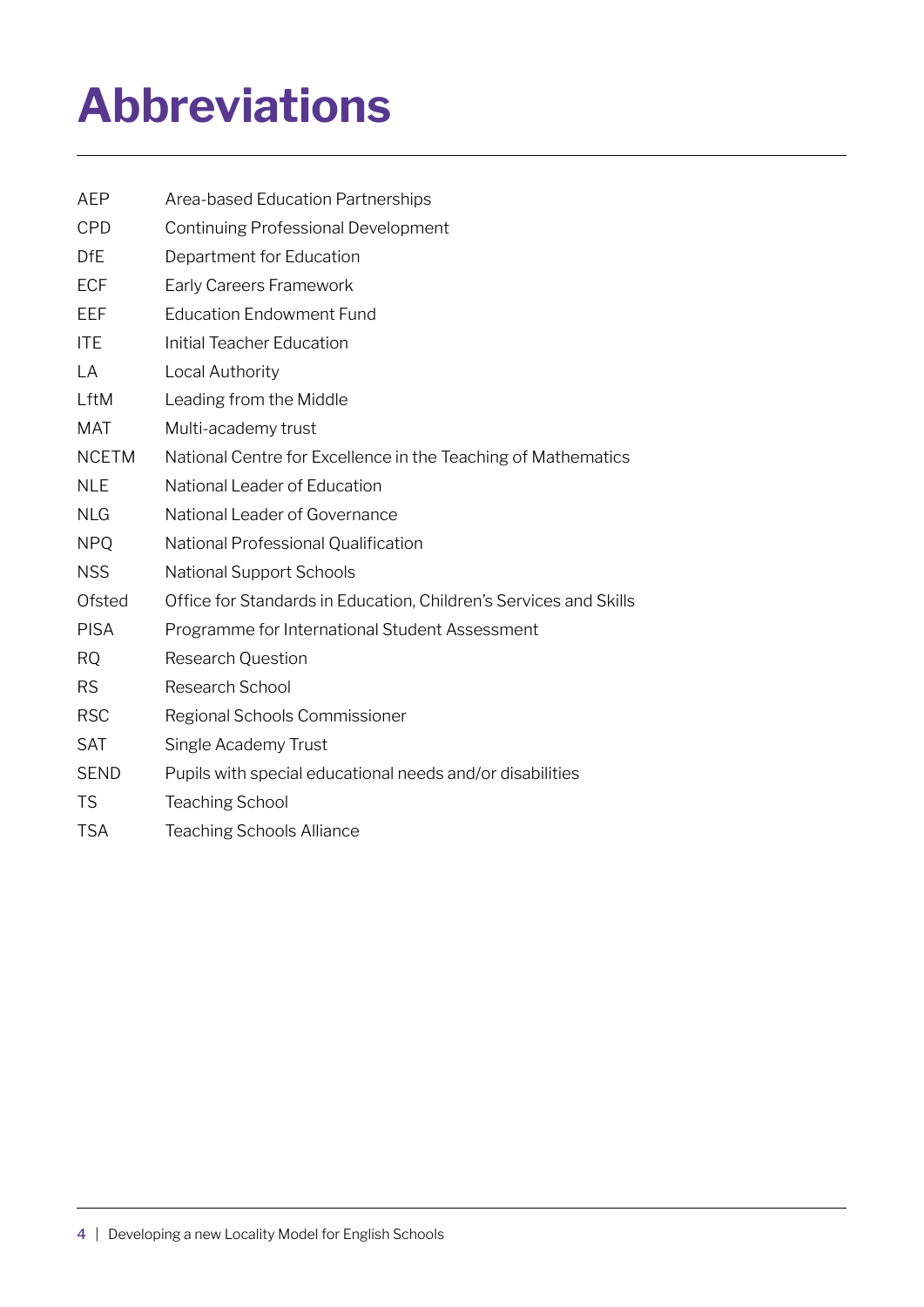# <span id="page-6-0"></span>**Executive Summary**

Since 2010, England has pioneered the move towards a self-improving school system where school partnerships lead improvement by sharing expertise and building capacity. However, evaluations have found that the governmentsupported infrastructure to support school-led improvement has not benefitted all schools equally, with those most in need the most poorly served. The Covid-19 pandemic during which the latter part of the research was conducted has highlighted the challenges of responding rapidly to local need in a system which lacks a robust infrastructure.

The research was commissioned to investigate how high-performing education systems operate, in order to develop a set of criteria by which any revised governance model for the English education system can be judged and to outline clearly the role(s) of a middle tier. Four systems were explored: Estonia, Finland, Ontario (Canada) and Singapore. These high- performing jurisdictions strive for both excellence and equity and have taken evidence-based steps to deliver both. A single reform strategy was cited in literature on all four high-performing jurisdictions: 'Leadership from the Middle', defined as *"a deliberate strategy that increases the capacity and internal coherence of the middle as it becomes a more effective partner upward to the state and downward to its schools and communities, in pursuit of greater system performance"* (Fullan, 2015: 24). Top-down leadership does not last due to lack of sustainable

*What the English system lacks are clear shared goals and a strategy to unify the system so that it works for all children.* 

buy-in from professionals; bottom-up change does not result in overall system improvement: some schools improve, others do not and the gap between high and low performers increases. A strong message from the study is that, as systems become more decentralised, to maintain equity as well as excellence, there needs to be a coordinating mechanism across a locality or region. Greany (2020) suggests that local coherence may be associated with improvements in student outcomes.

*Section One* outlines five principles of a successful school system derived from the literature:

- **•** *alignment;*
- **•** *subsidiarity;*
- **•** *a focus on collaborative learning;*
- **•** *a positive ethos with shared moral purpose;*
- **•** *a whole-system focus to ensure efficiency, equality of access, cost-effectiveness and economies of scale.*

Respondents were asked to rate each principle for importance and to give a judgement on how well the English system performs against the principle. In each case, the rating for importance was stronger than for performance. There is a clear appetite for reform. The need to rebuild in the wake of the Covid-19 pandemic is seen as an opportune moment to reset for the future.

Many features common to high performing systems can be found in England, but only in pockets of provision. What the English system lacks are clear shared goals and a strategy to unify the system so that it works for all children. In interviews and focus groups, there was overall a recognition of the need to rebuild capacity at the middle-tier level to achieve a more managed system.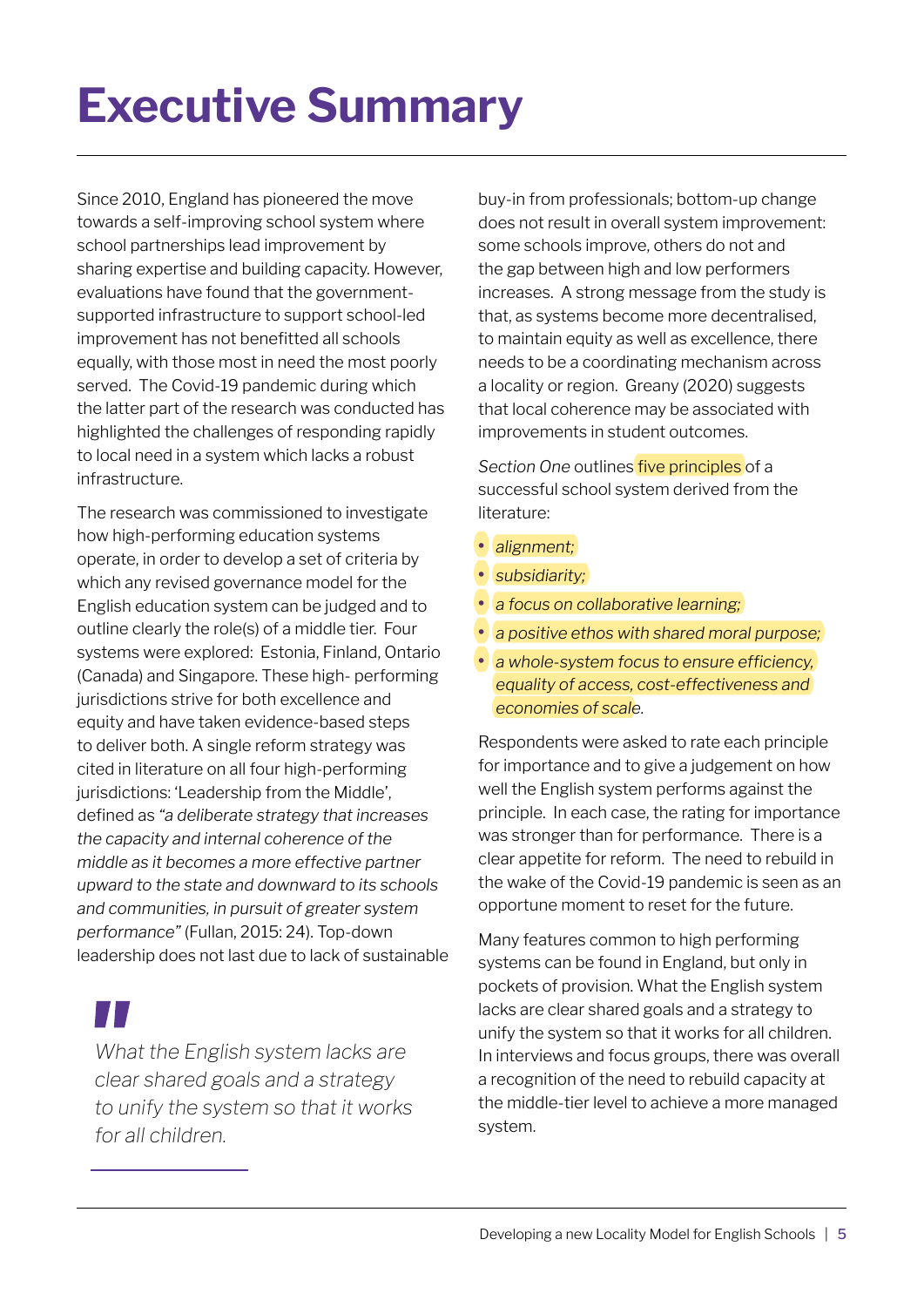

High-performing systems have clear alignment of purpose between politicians, policy-makers and practitioners and clearly defined roles. The research highlights the interdependence of different elements of the system: the accountability system affects the recruitment and retention of teachers and leaders; admissions policies can lead to the marginalisation of disadvantaged pupils; overcentralisation disempowers parents and communities; and a fragmented system with overlapping responsibilities leads to the inefficient use of resources. At the heart of the problem lie the twin issues of a lack of shared vision for education and a lack of clarity about where decision-making power lies for key governance functions.

*Section Two* takes a governance approach to conceptualise the role of the middle tier. It considers the optimum level for responsibility to lie for seven key governance functions: 1) teacher supply, 2) support for vulnerable pupils, 3) the curriculum, 4) school improvement, 5) accountability and quality assurance, 6) admissions and place planning, and 7) preparing young people for the future. The research recommends strengthening the middle tier with greater integration, collaborative decision-making between the centre, the middle tier and schools; and better coordination of services across an area. It supports calls for a more clearly defined set of roles for the middle tier including local authorities (LAs).

A large majority of respondents felt that LAs should be given greater authority to fulfil their roles in relation to: oversight of pupil admissions, including the enforcement of Fair Access Protocols; place-planning; and coordination

of support for pupils with SEND or other disadvantage where support is needed beyond the school. There was strong support for unifying school improvement for academies and maintained schools, on a locality basis, led by school leaders. Different views were expressed, however, about what the basis for the locality should be, with advocates of all current arrangements: LA, area-based partnerships (AEPs), Combined Unitary Authority, Regional or sub-regional (e.g. Opportunity Areas). Many, but not all, favoured moving away from LAs as the basis for school improvement, to sub-regional or regional structures, in order to widen access to good practice and for economies of scale.

There was a strong view that the accountability system needs to be recalibrated, away from a focus on 'proving' towards 'improving'. There was support for the idea of area-based accountability, of using district data to derive a measure of local accountability for all schools, primary, secondary and further education, so that schools' successes were mutually dependent, stressing that all are part of a local service.

The Covid-19 pandemic has both made the need to build a robust system more urgent and provided examples of what the future might look like, in terms of increased collaboration and multi-agency working. The potential of technology to motivate pupils and enhance teacher collaboration has brought into focus the urgent need to ensure internet access for all pupils. Many practitioners, as well as the charities and parent groups consulted, argued for a greater voice for parents and pupils, seen as crucial for social justice and social mobility.

*Section Three* looks at current approaches to place-based working, which is rooted in localities but looks outward, drawing on wider expertise and resource. It is seen by interviewees to provide clear benefits: essential "glue" or coordination of activities; a collective sense of responsibility and pride, to reduce local competition which drives local hierarchies and increases the effects of disadvantage; and a

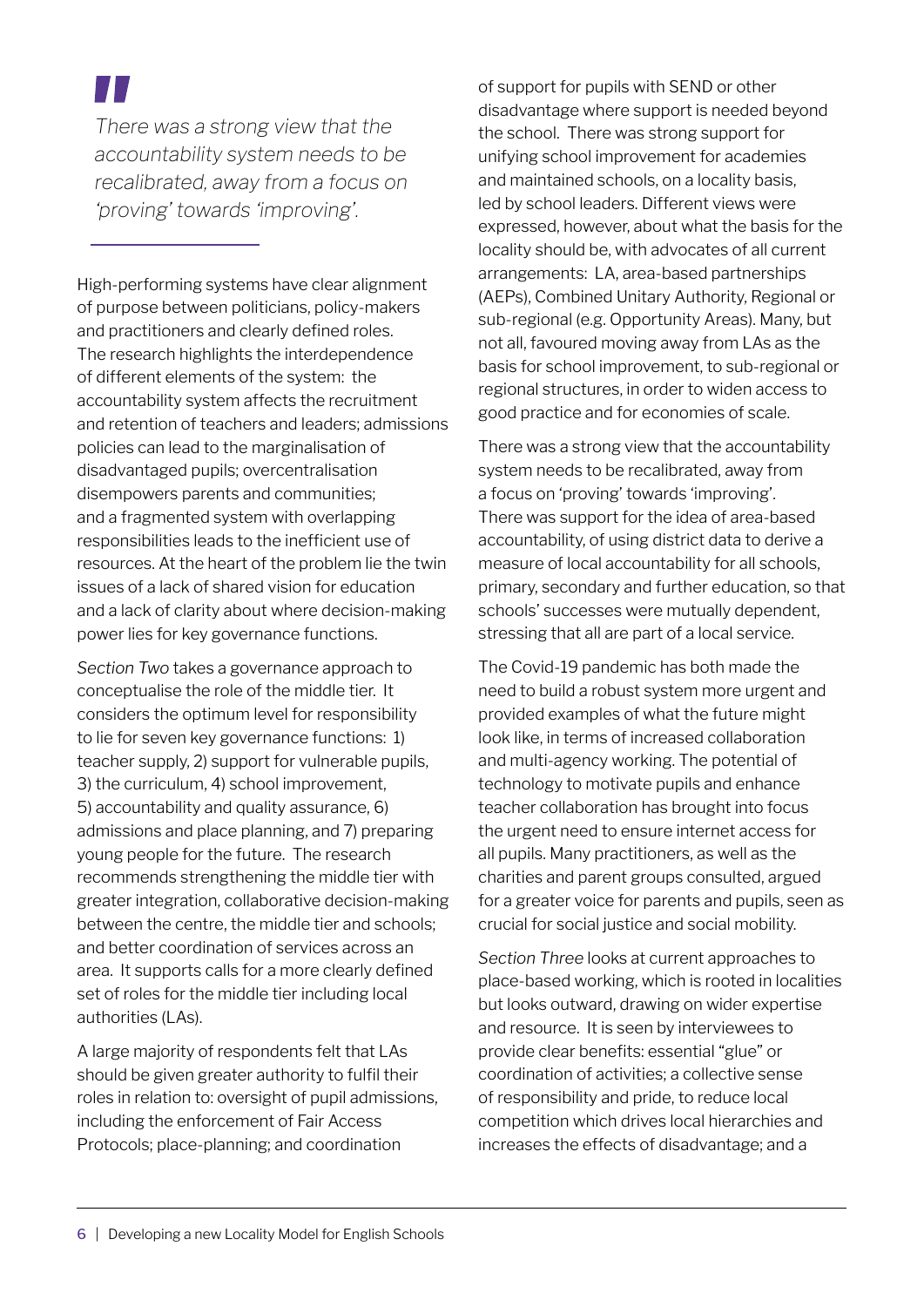focus on contextual factors which can provide barriers to achievement or offer solutions. In addition, it has the potential to increase costefficiencies, provide external quality assurance and prevent 'reinvention of the wheel'. Government and professionals have recognized the potential of place-based approaches to reduce the social attainment gap which is beginning to widen again as Covid-19 exposes societal inequalities. Opportunity Areas and AEPs demonstrate the value of collaboration between LAs, early years providers, schools, multi-academy trusts, dioceses, colleges, universities, businesses, health professionals and voluntary and community organisations, working beyond organisational boundaries towards a shared aim. It is recommended that a national evaluation of existing place-based models is commissioned, to draw together good practice to inform system learning.

England's middle tier has been variously described as 'missing' or 'muddled'. The Covid-19 pandemic has highlighted the need for a strong middle tier to fulfil a coordinating role. Now is a good time to reset and take to scale the benefits of the place-based approaches described in this report. Claims that over-centralisation of decision-making has contributed, in some regions, to poor economic growth and a sense of being 'left behind', have

led to the government's 'levelling up' agenda. The government intends to develop a 'more thoughtful' (Gove, 2020) approach to local leadership, to allow communities to take control of the policies that matter to them through a devolution of power to combined and unitary authorities overseen by elected regional mayors. The potential advantages of strengthening links between education and other Combined Authority strategic roles were welcomed by several members of the focus groups.

The OECD are clear that: *"the way education systems are designed has an impact on student performance"* (OECD, 2012: 25). The design of the education system is a national responsibility. There is a strong case for a review of the role of the middle tier with the aim of reducing fragmentation and improving support for disadvantaged pupils. The recommendations in the report are intended to be helpful in making progress towards the best practice principles derived from high-performing systems. The research offers examples where progress is already being made in delivering some of the recommendations by voluntary agreement across a locality: monitoring of vulnerable pupils in Warwickshire; admissions protocols across Sheffield; School Improvement by some Areabased Education Partnerships. It is hoped this report will encourage more such initiatives.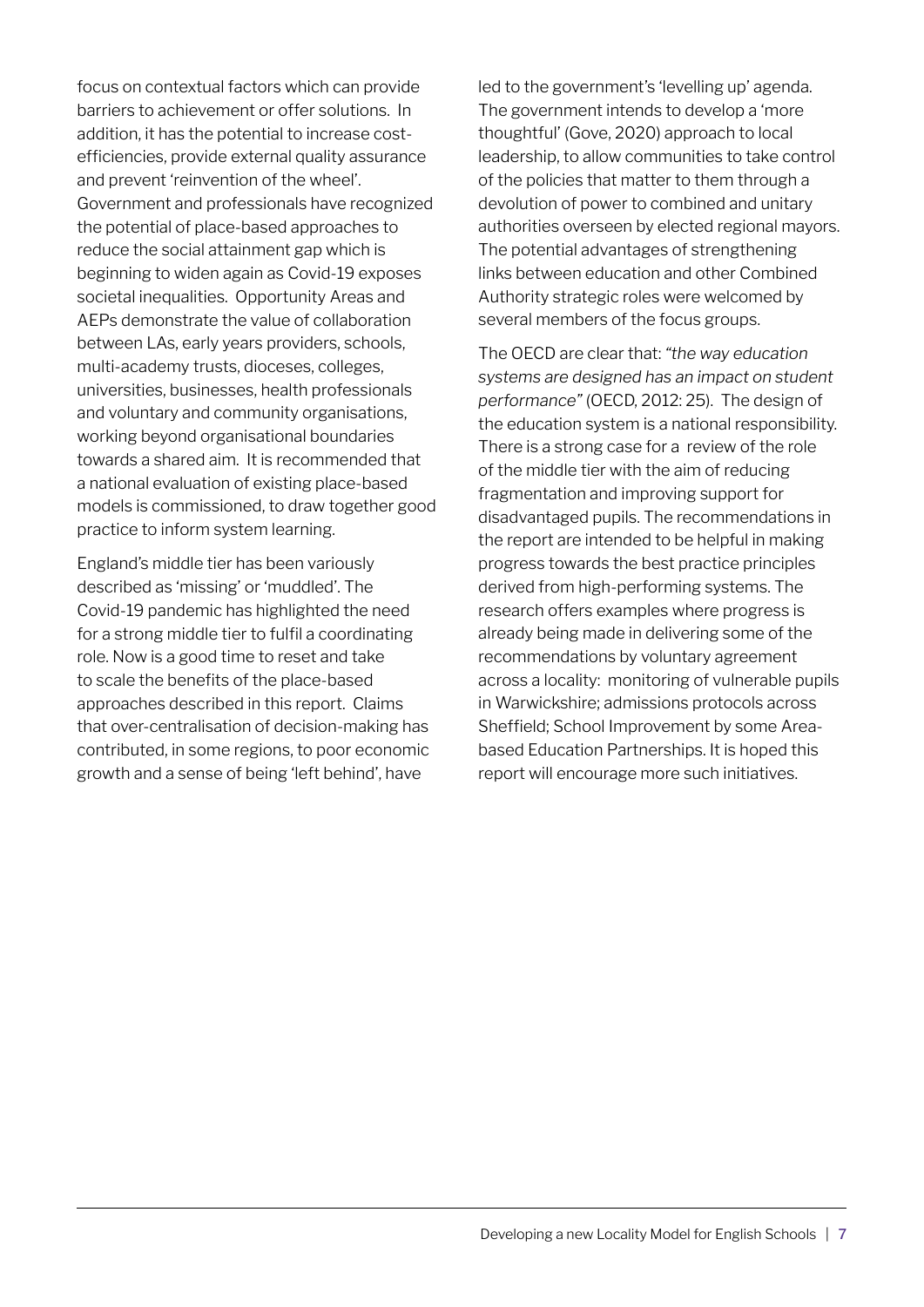## <span id="page-9-0"></span>**Summary of Recommendations**

#### System Design

- 1. A review of the current system is needed to reduce the fragmentation, duplication and anomalies of the present system if England is to be as successful as high-performing systems in giving equal weight to performance and tackling disadvantage.
- 2. The five principles of system design should be used as a guide to system reform.
- 3. The future role of the middle tier should be clarified in terms of the following functions.

#### Support for Vulnerable pupils

The research illuminates how weaknesses in teacher recruitment, training and retention and a narrow curriculum monitored by a punitive accountability system, combine to disadvantage learners who are vulnerable.

- 4. The government should allocate adequate funding to services (including youth, mental health, family) that support vulnerable pupils.
- 5. Mainstream schools should introduce, if not already in place, more inclusive policies for SEND pupils (including CPD for all teachers and enhanced roles for special needs teachers and SENCOs).
- 6. The LA should be granted the powers to fulfil their statutory duty to ensure places and services for vulnerable children, including the right to intervene if Fair Admissions Protocols are not followed or to challenge a school's pupil data if they have concerns.
- 7. Recognise the progress of disadvantaged and vulnerable pupils as a collective responsibility of all schools and agencies in a locality by setting a metric against which LAs report. LAs, working with schools, should produce data termly on their progress and placement in schools and an annual action plan. All schools should be required to provide LAs with the relevant data and support the implementation of the plan.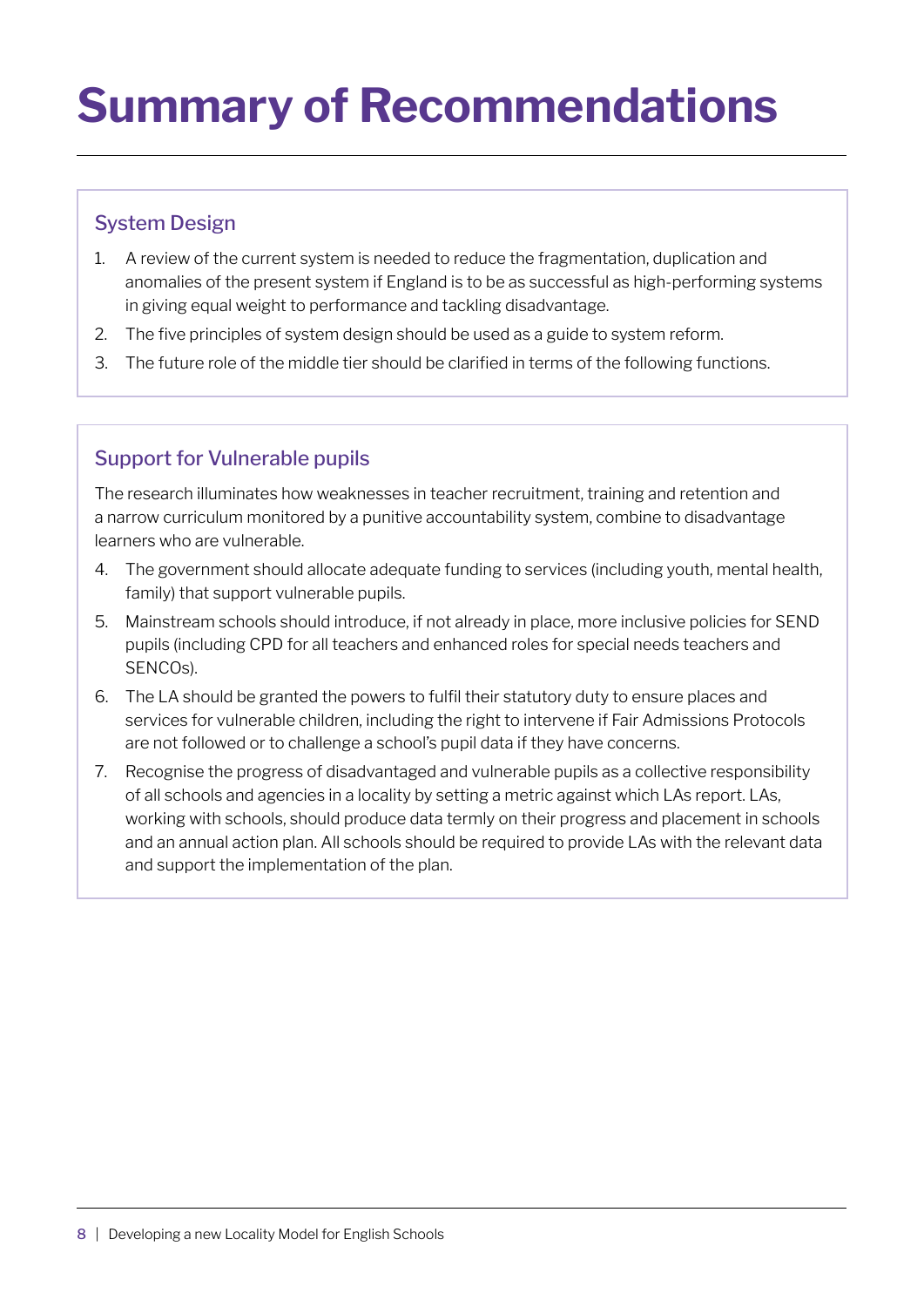#### School Improvement

- 8. Unify the governance of the system by bringing together LA and RSC responsibilities for school improvement into a single locality governance structure. The DfE should support each locality to establish a School Partnership Board (sub-regional or local, depending on the area). The Board to be responsible and accountable jointly to the LA and RSC and be held to account for performance. The locality could be based on AEPs, Combined Authorities, LAs or Opportunity Areas but need to include all schools in the area.
- 9. School improvement should focus on the ambition for *all* schools to improve on their previous best. Outstanding practice should be accredited and openly shared.

#### Accountability

- 10. All schools should complete a robust, externally-moderated self-assessment to agreed national and local metrics and an action plan to deliver against these, monitored by the local School Partnership Board.
- 11. Revise the role of Ofsted to provide national validation of the processes of self-assessments and peer moderation in each locality.
- 12. Britain is the only country in Europe to retain examinations at age 16; we should follow other systems' examples of moderating standards across a system without testing every child every year, by representative national sampling. The money saved on examinations should be reinvested into schools to provide students at 18 with digital passports of the whole range of skills.

#### Pupil admissions and place-planning

- 13. Every school should have the right to propose an admissions policy to be translated by the LA into a formal set of arrangements for all local schools; this local body should administer the arrangements and deal with appeals, including for pupil admissions outside the main transition points. In the absence of national action, localities should follow this approach through voluntary agreements as a number already do.
- 14. DfE to set out a coherent framework for the planning and commissioning of school places which acknowledges a) the central role of the LA in planning and commissioning sufficient school places to meet local need and b) stipulates full consultation with parents, staff and local stakeholders. In the absence of national actions, LAs, Dioceses, MATs and SATs should adopt such an approach.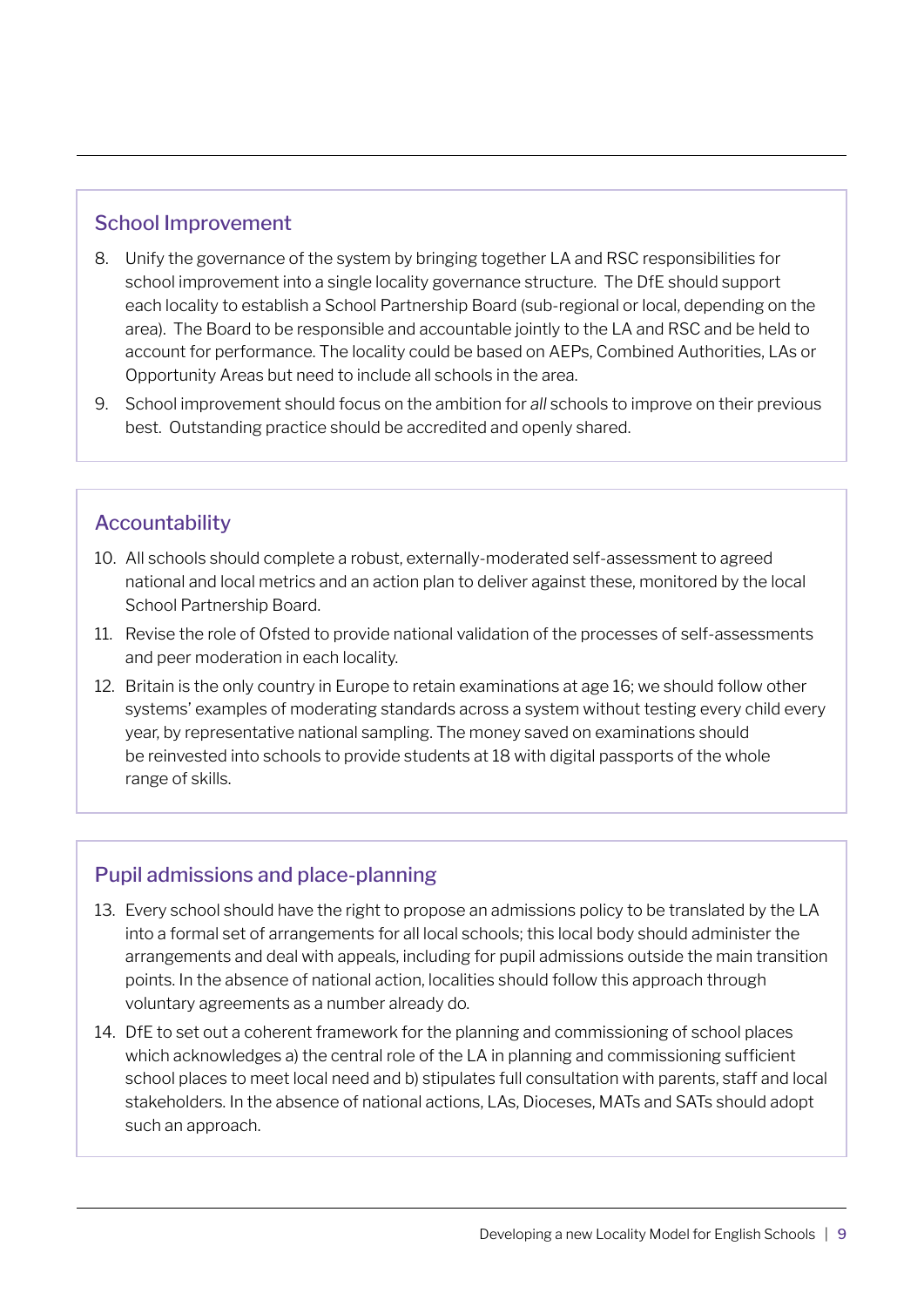# <span id="page-11-0"></span>**Research Purpose and Strategy**

The research was commissioned in 2019 to develop proposals for a set of criteria by which any revised governance model for the English education system can be judged and which outlines clearly the role(s) of the 'middle tier'. The 'middle tier' is defined as 'the system of support and accountability connecting publicly-funded local authority (LA) maintained schools and Academies with the DfE' (Bubb et al., 2019: 8).

The study takes a governance approach to conceptualise the role of the middle tier in a successful school system, using a functional analysis to identify challenges and solutions to resolving the tensions between decentralisation and standardisation, excellence and equity. It aims to answer three research questions (RQs):

- **•** RQ1 How do we define a 'successful school system'?
- **•** RQ2 What is the role of the 'middle tier' in a successful system?
- **•** RQ3 What solutions and challenges exist for resolving the tensions between decentralisation and standardisation, excellence and equity?

The research was organised in three phases:

#### *Phase 1: June 2020*

A literature review summarising governance models in four high-performing school systems, which identified five principles of system design common to all four (available [http://www.belmas.](http://www.belmas.org.uk/write/MediaUploads/Phase_1_The_Role_of_the_Middle_Tier_Lessons_from_four_high-performing_education_systems_(1).pdf) org.uk/write/MediaUploads/Phase\_1\_The\_Role\_ of\_the\_Middle\_Tier\_Lessons\_from\_four\_highperforming\_education\_systems\_(1).pdf).

#### *Phase 2: July 2020*

Questionnaires and interviews with key stakeholders to seek a range of perspectives on how far the English system satisfies these principles and where in the system responsibility should lie for seven key governance functions, namely:

F1) teacher recruitment and retention

- F2) support for vulnerable pupils
- F3) the curriculum
- F4) school improvement
- F5) accountability and quality assurance
- F6) admissions and place-planning
- F7) building the system for the future.

Phase 2 report available [\(http://www.belmas.org.](http://www.belmas.org.uk/write/MediaUploads/Phase_2_Analysis_of_Interviews.pdf) [uk/write/MediaUploads/Phase\\_2\\_Analysis\\_of\\_](http://www.belmas.org.uk/write/MediaUploads/Phase_2_Analysis_of_Interviews.pdf) [Interviews.pdf\)](http://www.belmas.org.uk/write/MediaUploads/Phase_2_Analysis_of_Interviews.pdf)

#### *Phase 3: October 2020*

On-line focus group discussions to seek views on recommendations arising from the previous two phases that could be implemented within the current system, relying on voluntary agreements between stakeholders locally (report available [http://www.belmas.org.uk/write/MediaUploads/](http://www.belmas.org.uk/write/MediaUploads/Phase_3_Report_Final_(1).pdf) [Phase\\_3\\_Report\\_Final\\_\(1\).pdf](http://www.belmas.org.uk/write/MediaUploads/Phase_3_Report_Final_(1).pdf)).

This summary report presents the findings and recommendations, structured into three sections each covering one of the research questions.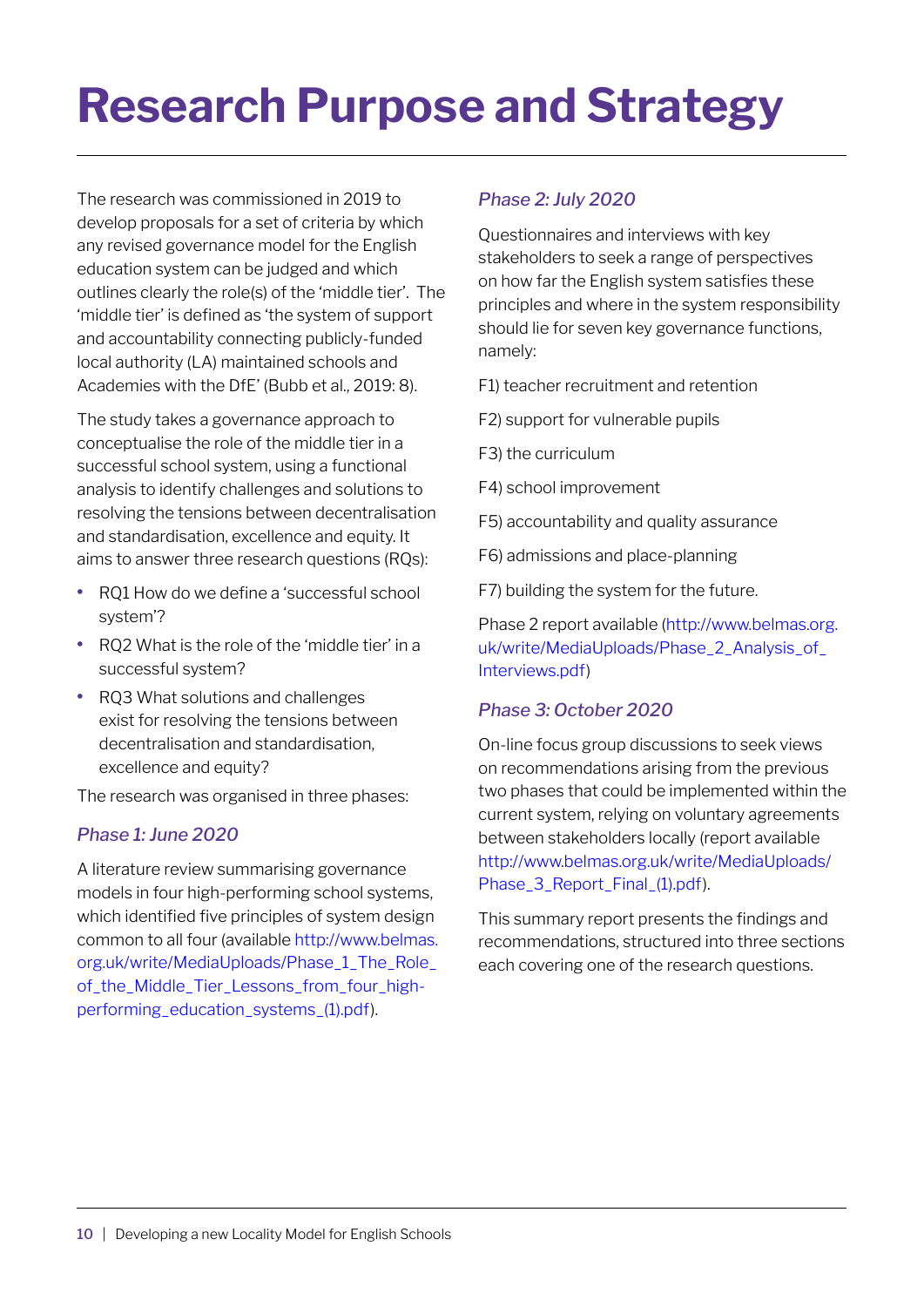### <span id="page-12-0"></span>**Context**

There has been a global trend since the early 2000s away from hierarchical 'control/command' governance of public services towards less bureaucratic, more open, integrated forms of governance, as the growing complexity of social systems demands greater reliance on public engagement and co-production (Cousin, 2019: 6). England has been a world-leader in the move towards a self-improving school system (Earley and Greany, 2017: xviii) where school partnerships lead improvement by sharing expertise and resources and building capacity (Hargreaves, 2012). A governmentsupported infrastructure to support school-led improvement includes National Leaders of Education (NLEs), National Support Schools (NSSs), National Leaders of Governance (NLGs), Teaching Schools (TSs), Teaching Schools Alliances (TSAs) and Teaching School hubs; most of the published evaluation of schoolled collaborations has been of such formal partnerships (Greatbatch and Tate, 2019). Evaluations have found that these support mechanisms have not been accessed equally by all schools, with those most in need the most poorly served (Gu et al., 2016).

International research suggests that, as systems become more decentralised, to maintain equity as well as excellence, there needs to be a coordinating influence across a locality or region: *"The more flexibility in the system, the stronger public policy needs to be"* (Schleicher, 2018: 183) and *"we don't want the inadequacies of tightly controlled centralization being replaced with the equal flaws of school and community autonomy"* (Fullan, 2006: 96). For choice to benefit all learners, it is argued, there needs to be a concerted and consistent coordinating effort at a local level.

### **TI**

*As systems become more decentralised, to maintain equity as well as excellence, there needs to be a coordinating influence across a locality or region.* 

In some countries, however, system reform has resulted in a weakening of the middle tier. Lubienski (2014) has applied the term 'disintermediation'<sup>1</sup> to the diminishing of intermediate-level institutions in the USA and New Zealand. His review of specific policies suggests that, rather than devolving power to local agents, many such reforms have been more successful in creating conditions in which new, non-state actors are able to move into the space left by receding meso-level institutions. In England, there have been concerns that the 'hollowing out' (Stoker, 1998) of local government, from the combined increases in the power of the State over curriculum and standards and of individual schools over finances and management, has diminished the capacity of Local Authorities (LAs) to intervene in the organization, delivery and monitoring of education services, resulting in a 'missing middle tier' (Hill, 2012). Muijs and Romyantseva (2014) found that local coordination of the school system is one of the most worrying aspects of the current policy context, as the emphasis on school autonomy combined with competition often discourages schools from working together and the reduction in the power and influence of LAs have reduced their scope to fulfil a coordinating role. Structural reform since 2010 has resulted in 35% of primary schools and

 $1$  from the field of economics, defined as the removal of intermediaries from a supply chain (Oxford English dictionary)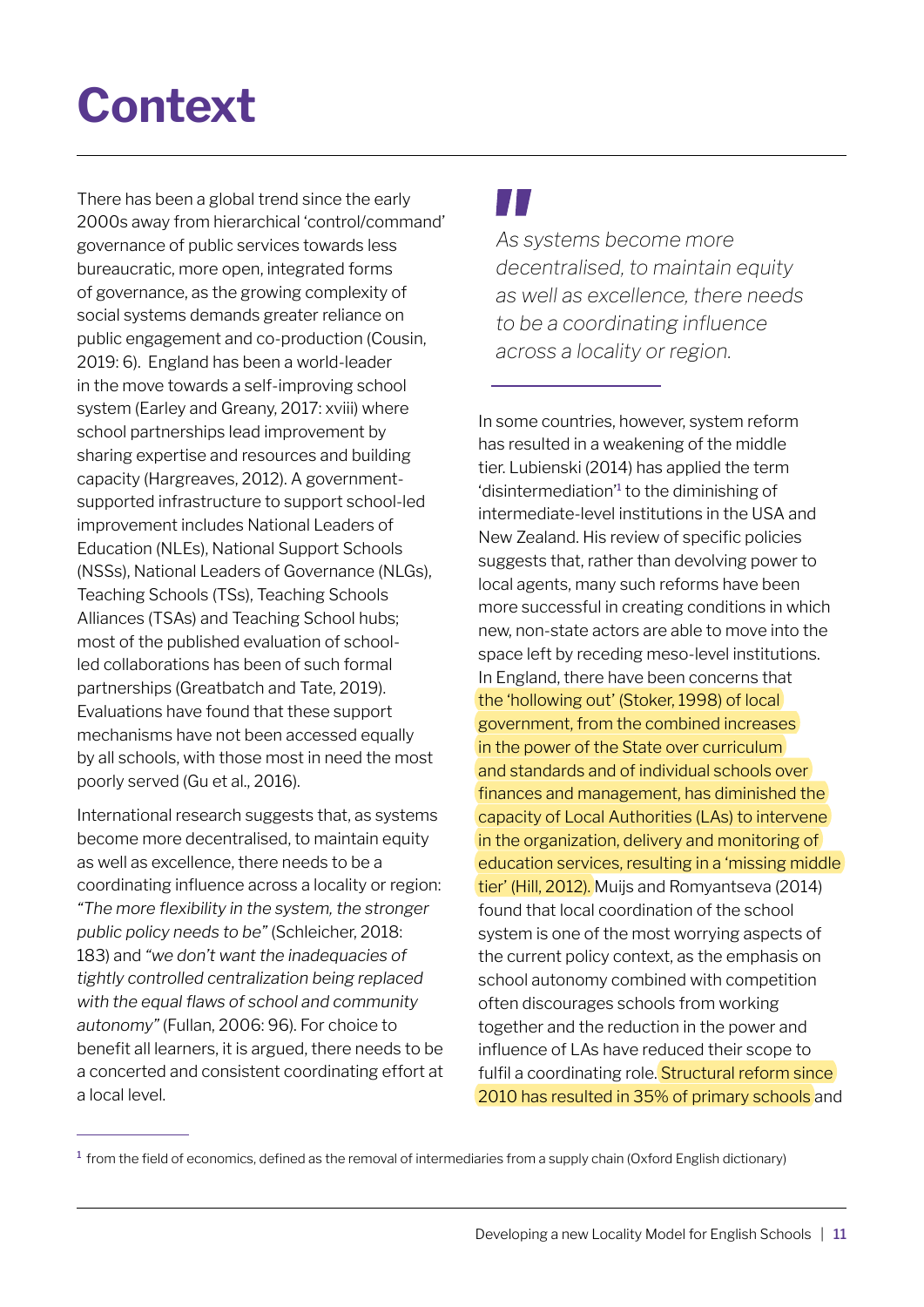77% of secondaries (in total 42% of all schools) becoming academies, operating outside of LA control (DfE, 2021: 3). The majority (84%) of academies are part of Multi Academy Trusts, of which 70% run six or fewer schools (Ofsted, 2020: 54). However, MATs are *"corporate bodies, providing contracted educational services to the government, and hence not regarded as part of the overall governance framework"* (Glatter, 2020: 14).

The Conservative government's social mobility plan recognised the limitation of a demand-led, quasi-market approach to managing school improvement: *"significant regional variation in both school outcomes and the existing capacity for improvement"* (DfE, 2017: 16). Accreditation as an NLE or a Teaching School has remained closely tied to a school's Ofsted grade, despite revisions to the criteria; and Ofsted status is related to the socio-economic composition of a school's student body: *"in the wealthiest quintile of areas, 93% of secondary schools are rated as good or outstanding by Ofsted; in the most disadvantaged quintile it is 67%"* (DfE, 2017: 17). A two-year mixed methods study of teaching schools and their alliances (Gu, et al., 2016) reported that schools most in need are the least likely to engage with TSAs and that the geographical supply of TSAs did not match demand.

#### *Place-based reform*

A DfE-commissioned synthesis of evidence on the use of inter-school collaboration as a vehicle for school improvement concludes: *"there is an increasing recognition of the need to establish place-based school improvement networks to counter the variation in provision and improve social mobility in disadvantaged areas"* (Greatbach and Tate, 2019: 4). A scoping exercise conducted in Phase 1 found the following examples of what might be termed place-based reform:

- **•** Opportunity Areas
- **•** Regional Schools Commissioners (RSCs)
- Area-based Education Partnerships (AEPs)
- Combined Authorities overseen by elected regional mayors
- Regional hubs (e.g. Teaching School hubs; the Education Endowment Fund (EEF<sup>2</sup>) Research School hubs; Subject hubs including for English, Maths and Science).

However, several researchers have pointed to the drawbacks of a crowded middle tier which lacks coordination: Gilbert (2017) and Cruddas (2018) each identify the risk of confusion and duplication and suggest the need for greater coordination of initiatives at a local level; Gu et al. (2016) found that schools who most need support do not always recognise it without LA monitoring and support; Greany and Higham (2018) note that the responsibilities of RSCs and local government can result in tensions about priorities within local areas. They also found issues such as competition/ balkanisation between TSAs and MATs and the commodification of knowledge. Greany (2020) examines developments in five localities and suggests that local coherence may be associated with improvements in pupil outcomes. The current study has found that at the heart of the debate are the twin issues of a lack of shared vision for education and a lack of clarity about where decision-making power lies for key governance functions.

#### *The Devolution debate*

These concerns are emerging against a wider backdrop of what might be termed the English 'devolution debate'. Claims that over-centralisation of decision-making has contributed to poor economic growth in some regions and a sense of being 'left behind' (Raikes and Giovannini, 2020) have led to the 'levelling up' agenda outlined in the Queen's Speech, 2019

<sup>2</sup> The EEF was established in 2011 by the Sutton Trust as lead charity in partnership with Impetus Trust (now part of Impetus - Private Equity Foundation) and received a founding £125m grant from the Department for Education. Together, the EEF and Sutton Trust are the government-designated What Works Centre for improving education outcomes for school-aged children.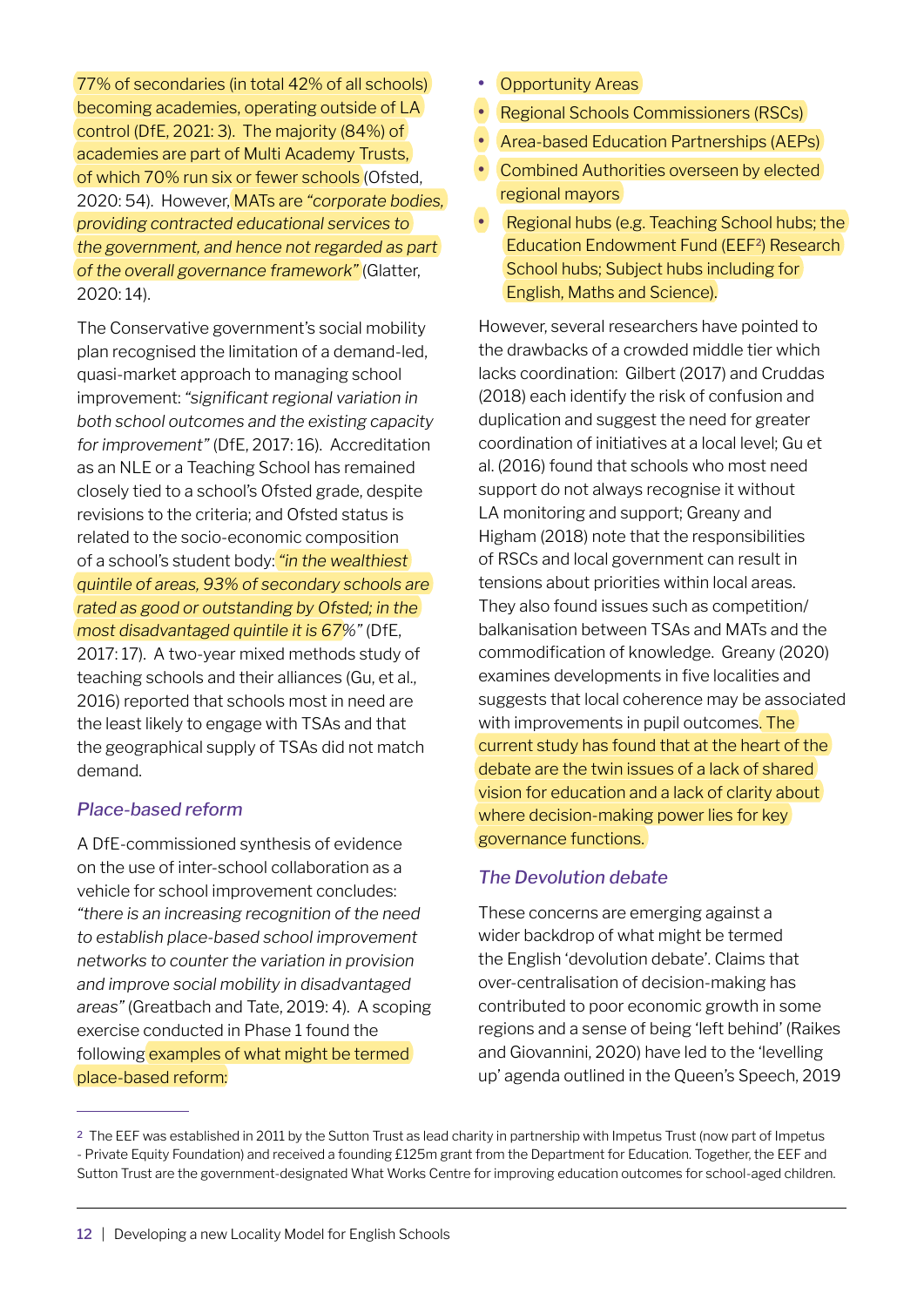and articulated by the Minister for the Cabinet Office, in the Ditchley Lecture, July, 2020:

*We need to look at how we can develop an even more thoughtful approach to urban leadership and allowing communities to take control of the policies that matter to them. One of the glories of the United States is that they have 50 governors, all of whom can be policy innovators.* (Gove, 2020)

A White Paper setting out the Government's proposed local government reorganisation has been postponed from autumn 2020 to early 2021: the then Minister of State for Regional Growth and Local Government outlined the government's intentions at the Northern Powerhouse Education, Skills and Employment Summit in July 2020:

*The debate on skills, education, and employment has clearly never been so important …. As we deliver the recovery from Covid-19, it is imperative that we continue improving local communities by devolving money, resources and controls away from Westminster…. the Devolution and Local Recovery White Paper… will provide a roadmap for establishing a series of new mayors within the next ten years - representing the greatest decentralisation of power in our modern history… putting local people in the driving seat by giving them greater influence over the services that matter most to them. The White Paper establishes the framework to fundamentally rewire the role of the state at all levels.* (Clarke, 2020)

Tim Brighouse noted the importance of distinguishing between *'decentralisation'*, defined as the dispersal of power (where power is retained at the centre and pushed out for those at other levels to deliver government policy); and *'devolution'*, giving power away to other levels of the system. While the terms are often used inter-changeably, the above ministerial

quotations appear to be arguing for devolution. In December 2020, the Labour party committed to a similar devolution of power to local communities (Starmer, 2020). The proposed new local government constitution consists of two types of authorities, each led by elected mayors: *combined authorities*, organised around cities and *unitary authorities*, based on county councils (with the abolition of district councils).

#### *Current Devolved Powers*

Currently, the eight combined authorities in England3 have devolved powers for the planning and strategy for regional transport, skills training and economic development. Each devolution deal includes a capital investment fund of between £59 – £250m (Sandford, 2020: 13) which can be used to fund transport, housing and development projects, HS2, adult education and skills training for 19+. Greater Manchester has responsibility for integrating health and social care. The devolution is tightly constrained: the budgets for each area are decided by central government and cannot be vired to other headings. Performance is assessed against government-set targets. The school system, apart from Opportunity Areas (OAs), has not been part of the discussion, although one respondent suggested RSC teams are a step in this direction. For a more detailed discussion of devolution, see [Appendix One, Phase 3 report](http://www.belmas.org.uk/write/MediaUploads/Phase_3_Report_Final_(1).pdf#page=29).

#### *The Covid-19 Pandemic*

Respondents describe challenges thrown up by the pandemic: the coordination of services for children and families; provision for vulnerable children; the use of technology and ensuring access for all children; and young people's mental health and well-being. [Appendix Two, Phase 3](http://www.belmas.org.uk/write/MediaUploads/Phase_3_Report_Final_(1).pdf#page=31)  [report](http://www.belmas.org.uk/write/MediaUploads/Phase_3_Report_Final_(1).pdf#page=31) summarises published research on the Covid-19 crisis.

<sup>&</sup>lt;sup>3</sup> Liverpool City Region, West of England including Bristol, Greater Manchester, Sheffield City Region, Cambridge and Peterborough, Tees Valley, North of Tyne and West Midlands.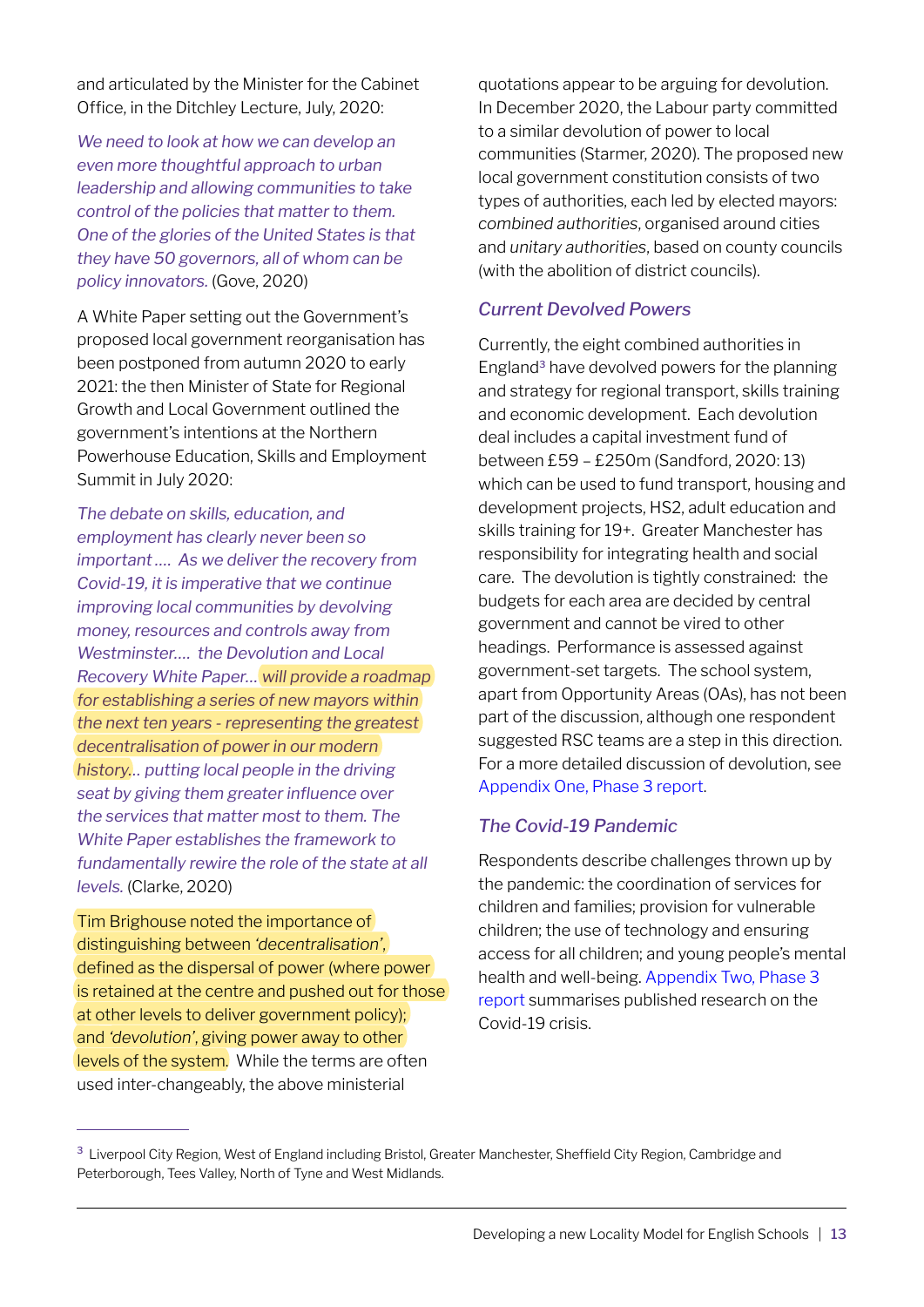### <span id="page-15-0"></span>**Section One: Principles for a Successful School System**

The research aimed to establish criteria against which any system might be measured in terms of success. The Phase 1 literature review looked at four high-performing jurisdictions: Ontario (Canada), Estonia, Finland and Singapore, to identify any common features of system design across the different cultures. Choice of jurisdiction was based on sustained high performance in the Programme for International Student Assessment (PISA); high levels of equity; and to ensure a range of governance models (including each of Sahlberg's 2007 models: Anglo-Saxon, Pacific and Nordic).

The review found that the sustained improvement in the four jurisdictions followed a government drive to invest in education as a means of building social and economic success, using international learning about system design. A single reform strategy was cited in literature on each system: Fullan's (2015) 'Leading from

the Middle' (LftM). External evaluations of what has been called England's most successful school improvement strategy, the London Challenge (Greany, 2015: 7), also cite the use of Fullan's systems thinking as instrumental in its success (Cousin, 2019; Kidson and Norris, 2014). Hargreaves and Ainscow (2015: 44) and Munby and Fullan (2016) have argued that leading from the middle approaches can provide a valuable focus for system improvement in England, in order to ensure effcient and effective use of research evidence and analysis of data across schools; to provide support to enable schools to respond coherently to multiple external reform demands; and to be champions for families and students, making sure everybody gets a fair deal.

The following five principles (Figure 1) summarise the common features of successful international systems.

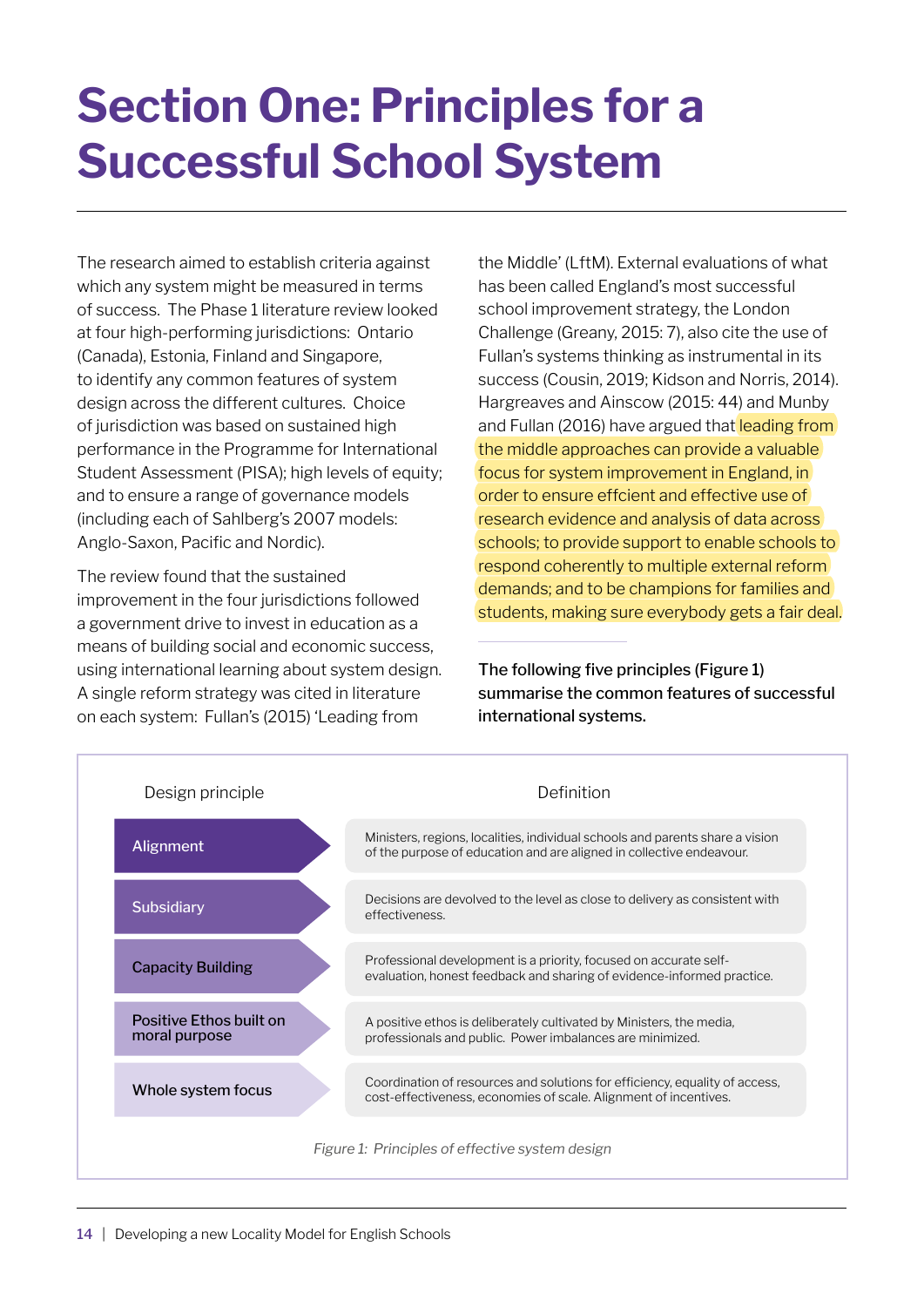Interviewees were asked to rate each principle as *'essential'*, *'desirable'* or *'not important'* and to rate the current English system, indicating whether they feel the system performs *'well'*, *'partially'* or *'not at all'* against each principle.

Figure 2 summarises the responses of 17 respondents who returned questionnaires. For each principle, the degree of importance exceeds current performance.

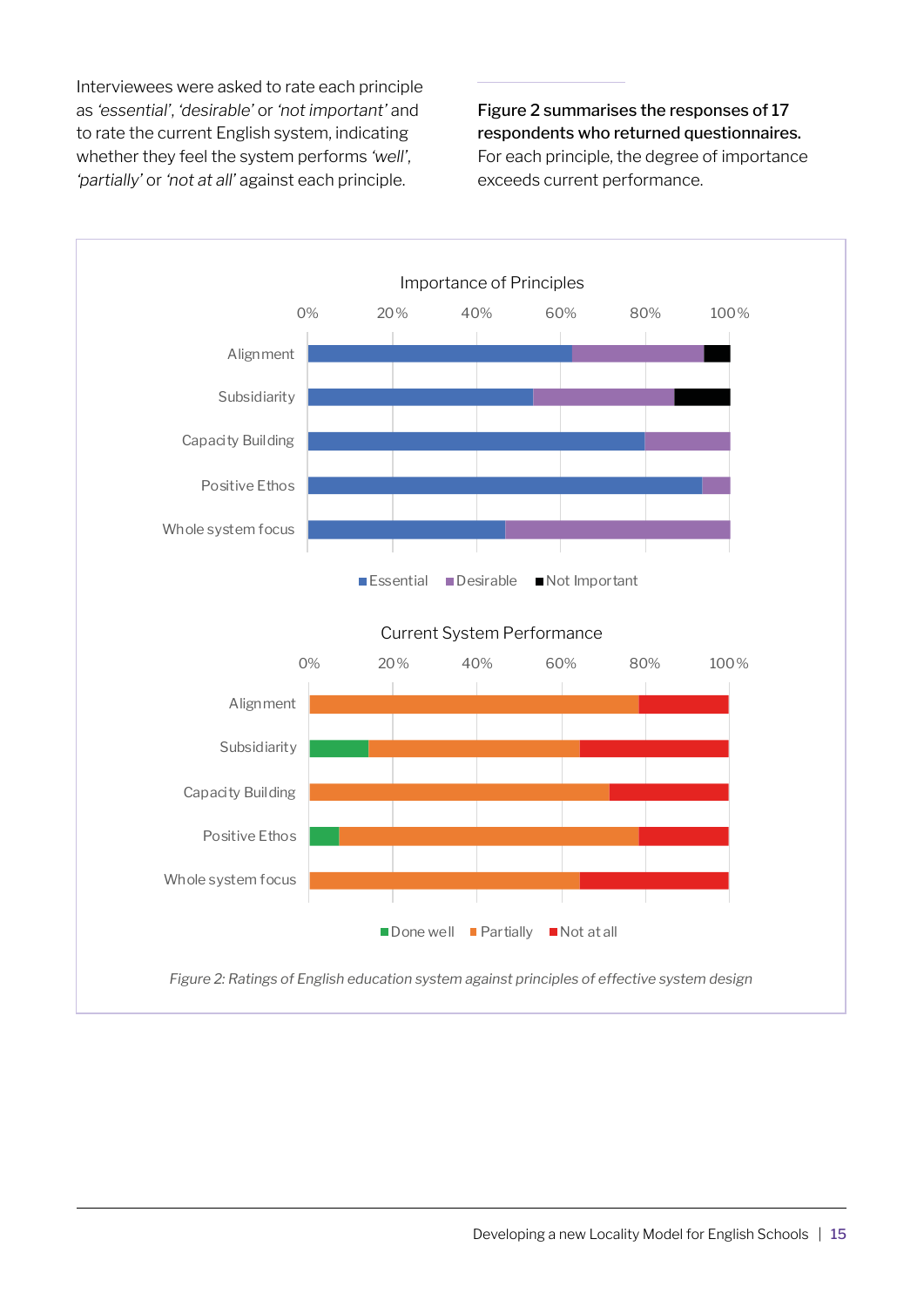#### *1. Alignment*

The four jurisdictions examined for this research have different cultures and values, from Singapore's competitive approach to Finland's collaborative one. However, all four demonstrate a strong alignment of vision and practices aligned with the dominant culture. All four have a strong middle tier. The role of the middle tier is to provide leadership in supporting culture change, bringing coordination and ensuring equity across local systems. No respondent in this study believed that alignment was done well in the English system, with a consequential lack of focus and parts of the system working against each other. Greater vertical and horizontal alignment was recommended, with the need for more coordination of provision across an area, to reduce disadvantage and increase empowerment to drive improvement. The need for stronger feedback loops between government and all parts of the system was seen as critical to tackling barriers to achievement, by enabling targeted, local action:

*My voice isn't important, no-one cares about the real issues* (Sahreen Siddiqui)

Greater alignment could be achieved by a reduction of local competition and agreement on a coordinating level, which needs to be close enough to be in touch with local needs and externally facing, to avoid becoming insular or reinforcing disadvantage:

*The sense of competition and market-driven ethos acts against an ethos of collaboration… in a competitive environment, it can be a benefit for one school if another gains poor results. There needs to be a coordinating layer above the MAT* (Sam Twiselton)

#### *2. Subsidiarity and autonomy with the right form of accountability*

There was consensus that decisions should be made at the lowest level that can effectively make those decisions and that a functional approach enables a useful discussion to reflect the complexity of the system in a jurisdiction as large as England, with just over 22,000 schools (DfE, 2020a). Oversight at different levels for different functions was recommended. Given the clear link between 'place' and performance, cohesion across an area can reduce performance gaps by overcoming local hierarchies, sharing resources and learning and adapting evidencebased practice to local contexts. For vulnerable pupils, working across services can provide more effective support for children and families. There was overall recognition of the need to rebuild capacity at the middle-tier level, to bring the benefits of coordination highlighted in the [literature review](http://www.belmas.org.uk/write/MediaUploads/Phase_1_The_Role_of_the_Middle_Tier_Lessons_from_four_high-performing_education_systems_(1).pdf). A rebalancing was recommended, from the current high-stakes accountability system to a medium-stakes one with a greater focus on 'improving' than 'proving'.

#### *3. Learning and capacity building*

There is strong evidence that high quality continuing professional development (CPD) for teachers can significantly improve pupils' attainment (OECD, 2020; Fletcher-Wood and Zuccollo, 2020; Cordingley et al., 2015). However, teachers in England, unlike many other professionals, including educators in the high-performing jurisdictions and teachers in Scotland, have no entitlement to CPD. Deloitte (2019: 5) conclude that the number 1 reason people leave their job is *"the inability to learn and grow"*.

This principle was rated highly in terms of importance, particularly due to its link with teacher retention; however, no respondent rated it as being done well in the English system. Barriers to be addressed include reduced school and LA budgets; a lack of time for teachers to

### M I

*The number 1 reason people leave their job is 'the inability to learn and grow'.*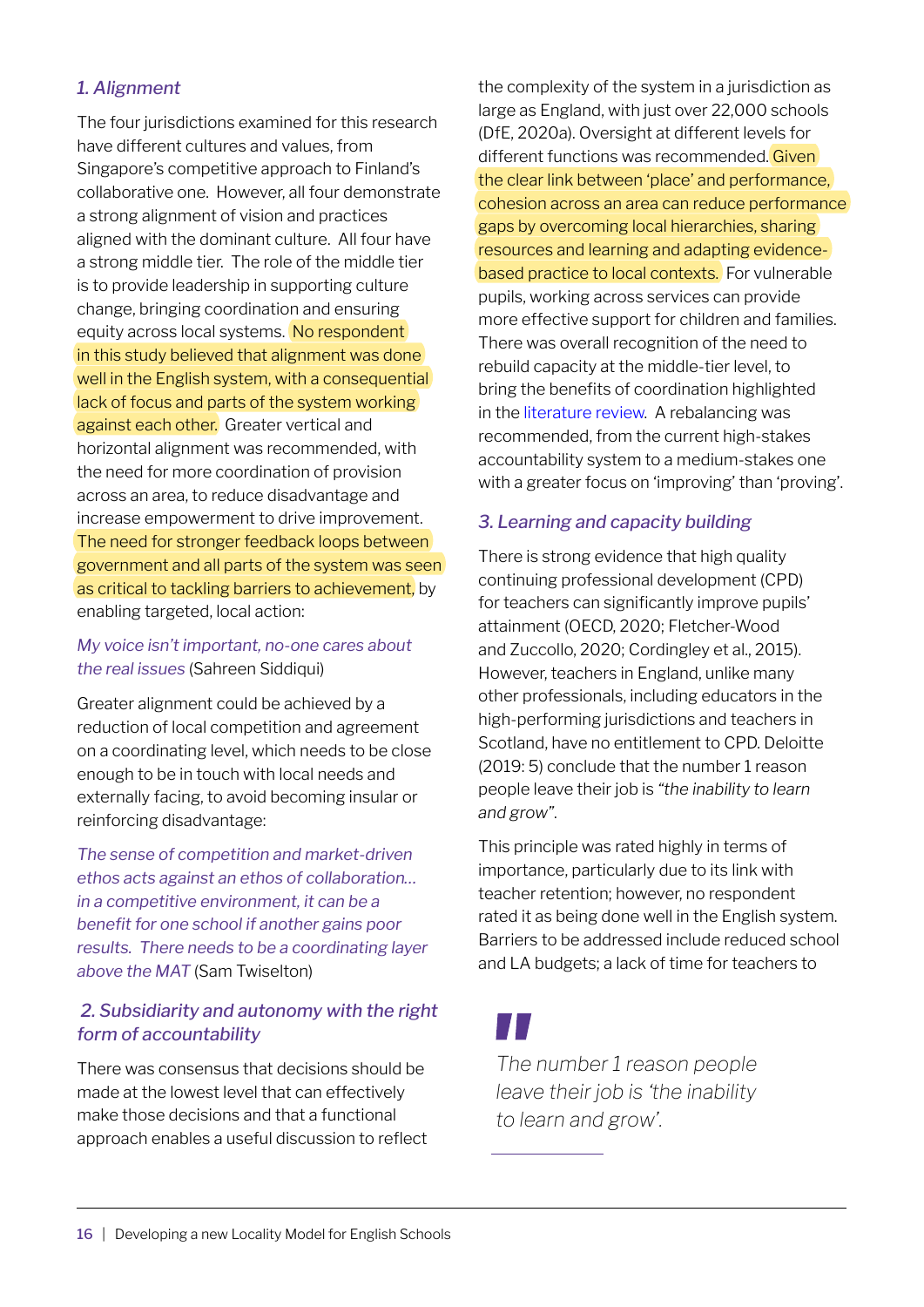participate in structured collaboration; and an accountability system which militates against open discussion of weaknesses. Recommendations include: a common entitlement to CPD for all teachers; training in specific skills of evaluation and feedback; and implementation to be structured within a coherent improvement strategy. There also needs to be a focus on system learning, with a sharing of effective regional leadership practices to level up provision in challenging areas.

#### *4. Positive framing and shared moral purpose: equity and respect*

A *positive ethos* was rated the most important principle but considered to be '*not done well at all'*, with responsibility for creating a positive narrative around education deemed to lie at every level of the system, particularly with the government and the media. The OECD (2020: 79) report a positive correlation between the high prestige of the teaching profession and the educational achievement of students. To increase teachers' perceptions of being valued in society and thereby increase recruitment and retention, the OECD (2020: 76) advise government to allocate adequate resources, ensure career progression and enable collaborative, supportive working environments. Professional ethics of collaboration and joint purpose are openly expressed and reinforced in daily interactions in the high-performing jurisdictions. Parents and community feel invested in schools. Mechanisms are in place to ensure all children succeed. A positive ethos is deliberately cultivated and power imbalances minimized. For example, accountability is focused on improvement and providing support and teachers are awarded a degree of professional autonomy in recognition of their expertise. In England, too often, the opposite is the case:

*Teachers leave, partly, because we are measuring the wrong thing. It is hugely unrewarding to go to work each day and to be told off for not doing the things the system would not allow you to do.* (Kiran Gill)

#### *5. Whole system focus*

Darling-Hammond and Rothman (2011) suggest the strong performance of Ontario, Finland and Singapore is partly due to the recognition that all policies need to work in harmony or the system will become unbalanced. For example, placing too strong an emphasis on teacher recruitment without concomitant attention on development and retention could result in a continual churn within the profession. There has been increasing recognition, heightened during the pandemic, that attention to the ways that different elements of the system are mutually dependent has the potential to reduce some of the perverse incentives currently working against whole system improvement. There was acknowledgement that a whole system focus does not fit with complete autonomy for schools, but the weaknesses of the *"autonomy experiment"* was felt to have been exposed by the COVID-19 crisis and these need to be addressed before improvements to cohesion, clarity and equity can be achieved. A significant number of interviewees advocated greater clarity and coherence in terms of the flow of money to schools, the delivery infrastructure, and collective responsibility to ensure high-quality provision for vulnerable young people. A strong theme running through the research was the need to consider the inter-relationships between the seven functions and to increase awareness of the impact that decisions on one function has on the others. This was most often raised in discussions of how the accountability system negatively impacts other functions, particularly teacher retention, vulnerable children, school improvement and admissions. Shared accountability measures were recommended to replace published league tables and inspection grades:

*If we were all held accountable for the weakest schools and every child's capacity to learn, we would have drivers in the system to work together.* (Alison Peacock)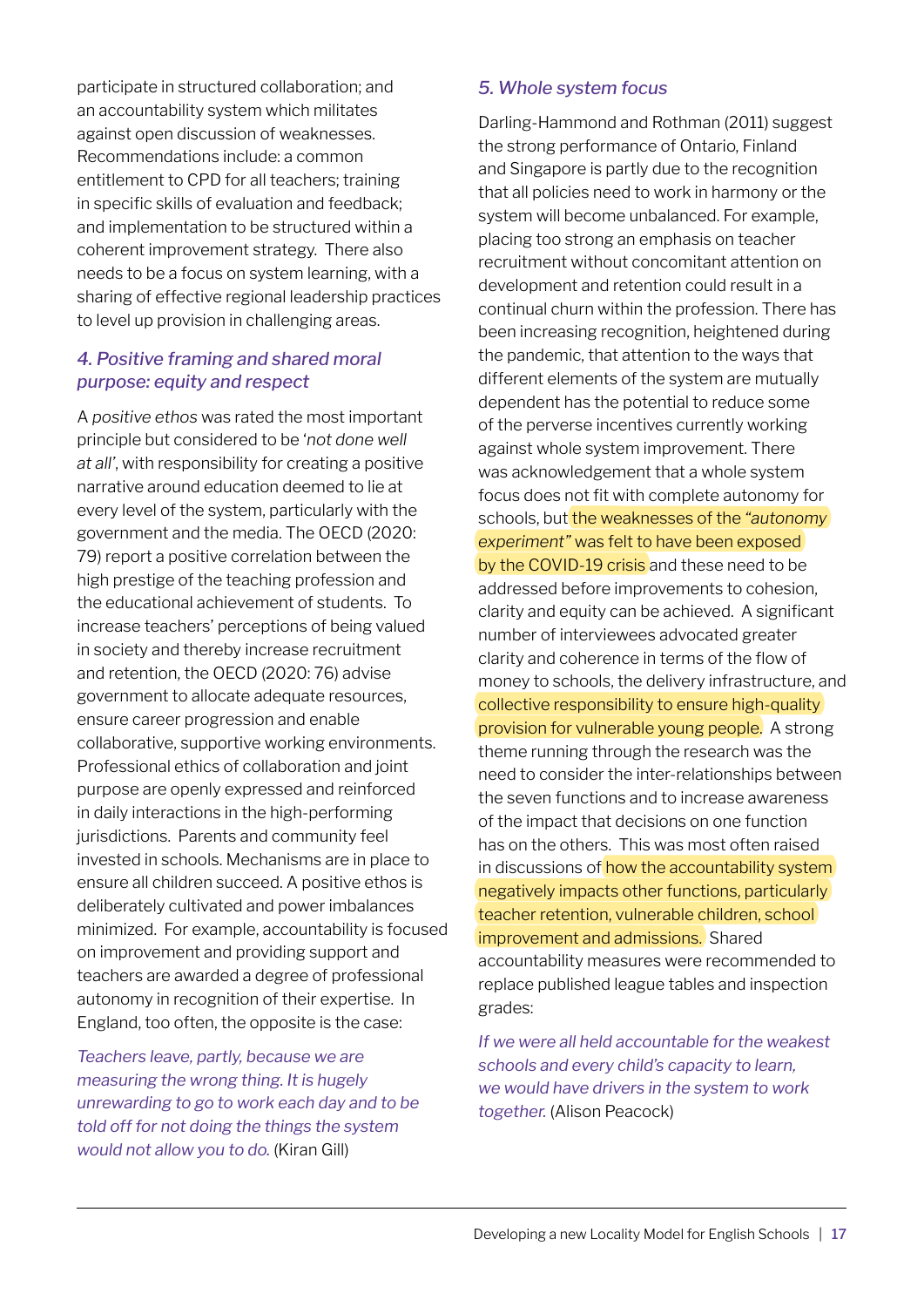#### **Devolution**

There was wide support for 'real' devolution, seen to be less about taking power from one level to another than about collaboration within a framework. Respondents came from a range of roles and positions in the system, but there was a common desire to share perspectives and work together for the benefit of greater numbers of learners.

For devolution to be successful, it was suggested, the following principles need to be observed:

#### *1. authority aligned with responsibility*

Most respondents said that LAs need to be responsible for admissions, vulnerable children and transport, as the level that is close enough to coordinate these functions. They should oversee fixed term and permanent exclusions and be enabled to deliver their responsibilities for vulnerable children.

*"LAs should have enough authority invested in them to deliver their responsibility to be the champion of vulnerable children."*  (David Carter)

#### *2. balance a concern for individual school autonomy with the need to ensure expertise and alignment of purpose*

Several interviewees recommended a rebalancing, citing the risks involved in granting too much autonomy without ensuring expertise or alignment of purpose.

*We've been through a period where school autonomy was sacrosanct and all that was needed was to devolve responsibility to school leaders. What I discovered in my national role was that you could not assume that they would make good decisions. In fact, I found some very poor decisions and judgements which had a very detrimental impact on some children's lives.* (David Carter)

Many respondents, including Jon Coles, Matt Hood and Samira Sadeghi, linked autonomy to expertise:

*I don't think the issue is how close to the pupil the decision is made – it is much more a question of "who has the expertise required to make the decision, and who is best placed to make the decision or solve the problem?" This requires knowledge and practice at solving it. Some places in the system are more likely to have that knowledge and they should be given responsibility for using it, e.g. Place planning is best done by LAs because they have the local demographic data so are better placed than anybody else to make those decisions.*  (Matt Hood)

#### *3. integration not fragmentation*

Interviewees expressed a strong desire for increased integration in the system, to maximise resources and reduce attainment gaps:

*In Ontario, the Boards consist of people who are mainly seconded principals, in rotation – as they move jobs every 3 years – so they are more in touch with practice and go back into a school if they don't move upwards. It is a more integrated system. Insularity is a big problem in our system.* (Sam Twiselton)

#### **Recommendations**

The five principles provide a useful framework for the review of system governance. Respondents believed that greater cohesion and alignment would reduce fragmentation and duplication. Roles and responsibilities of middle tier bodies should be clarified and the middle tier strengthened and simplified.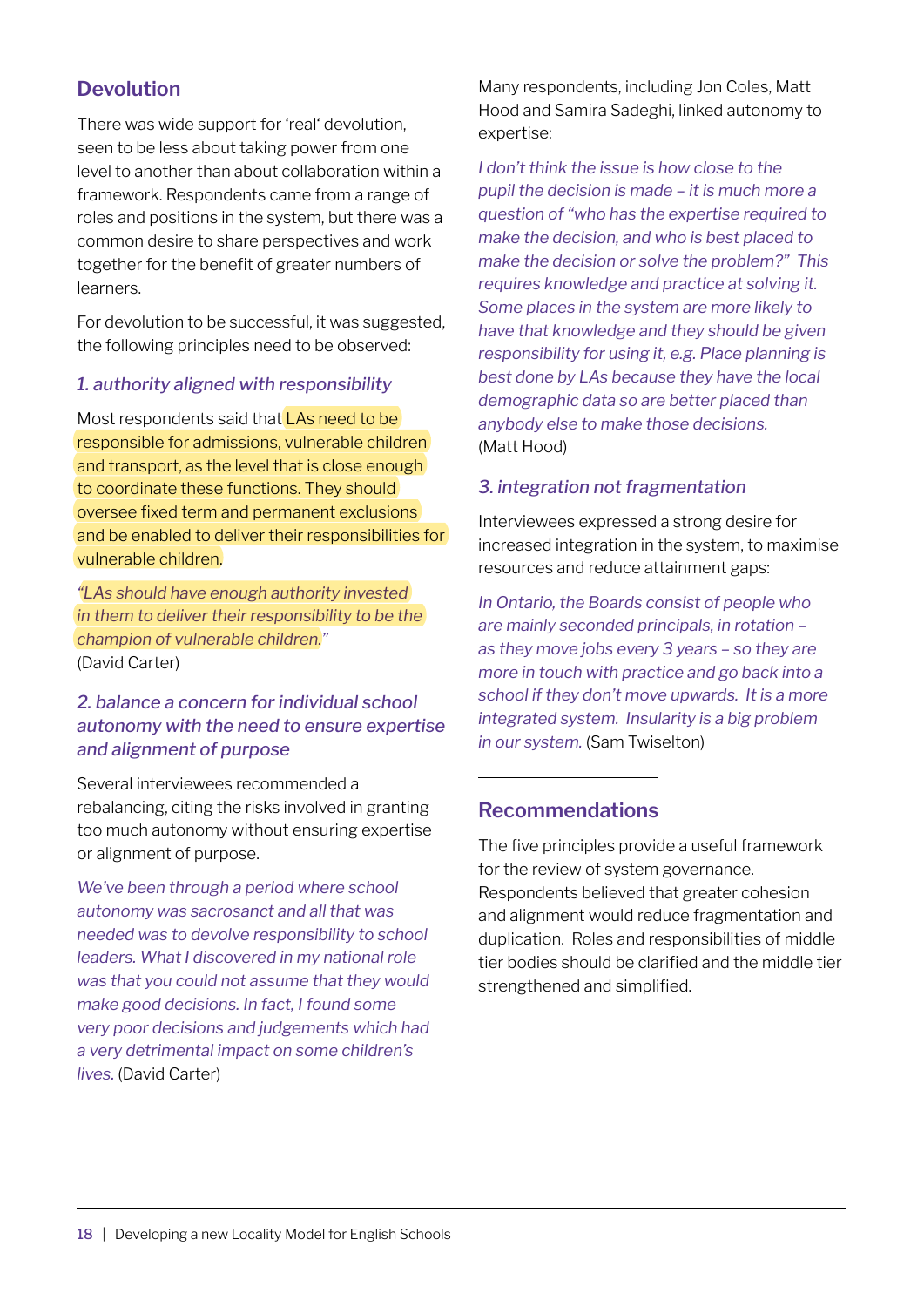#### **Consequences of failing to design the education system using these principles**

Many features common to high performing systems can be found in England, but only in pockets of provision. The English system lacks clear shared goals and a strategy to unify the system. Covid-19 has highlighted the importance of a coherent infrastructure that can respond to the needs of different localities and take advantage of local resources and relationships. The multiple disbenefits of treating governance functions in isolation rather than taking a whole system approach include:

#### *• the recruitment and retention of teachers*

is negatively impacted by the highstakes accountability system. Shortages disproportionately affect schools serving disadvantaged areas (Lynch et al., 2016: 5; Allen and Sims, 2018).

#### *• the marginalisation of disadvantaged pupils*

arising from the proliferation of admission authorities and the high stakes accountability system. A lack of alignment leads to multiple government departments, agencies and bodies having oversight of children and family related policies, with no single forum to discuss the impact of Covid-19 on vulnerable children. 28% of schools serving more advantaged areas were able to provide lap tops compared to only 15% of those serving disadvantaged areas; 44% of pupils in middle-class families managed four hours studying a day compared to only 33% of working-class families (Cullinane and Montacute, 2020: 1).

#### *• disempowerment of parents*

the number of parents achieving their first preference of school in 2019 (DfE, 2019a: 3) was the lowest on record, despite a small (8300) increase in applications in the same period.

#### *• competition is a barrier to collaboration*

The accountability system drives local hierarchies of schools. Intervention has focused on tackling failure rather than on continuous improvement. There is no authoritative mechanism, except in opportunity areas, for combining resources across an area to meet local priorities or address place-based issues.

#### *• a costly and inefficient system*

Running two parallel, overlapping systems is inefficient at a time when education cuts are impacting on schools. Bubb et al. (2019) estimated that oversight of the academy system costs 44% more than that for the maintained system. Sibieta (2020) identified an 8% reduction in school funding since 2010 and Ofsted (SEND reviews in the annual reports, Ofsted, 2018, 2019, 2020) highlighted cuts in LA services for vulnerable pupils. The ADCS (2020) identified a shortage of placements for children in care; an increase in school exclusions and insufficient access to children's mental health services. Of the 311 Free Schools established by January 2018, 40 had to be closed and 15 re-brokered (Whittaker, 2018).

### H I

*The recruitment and retention of teachers is negatively impacted by the high-stakes accountability system.*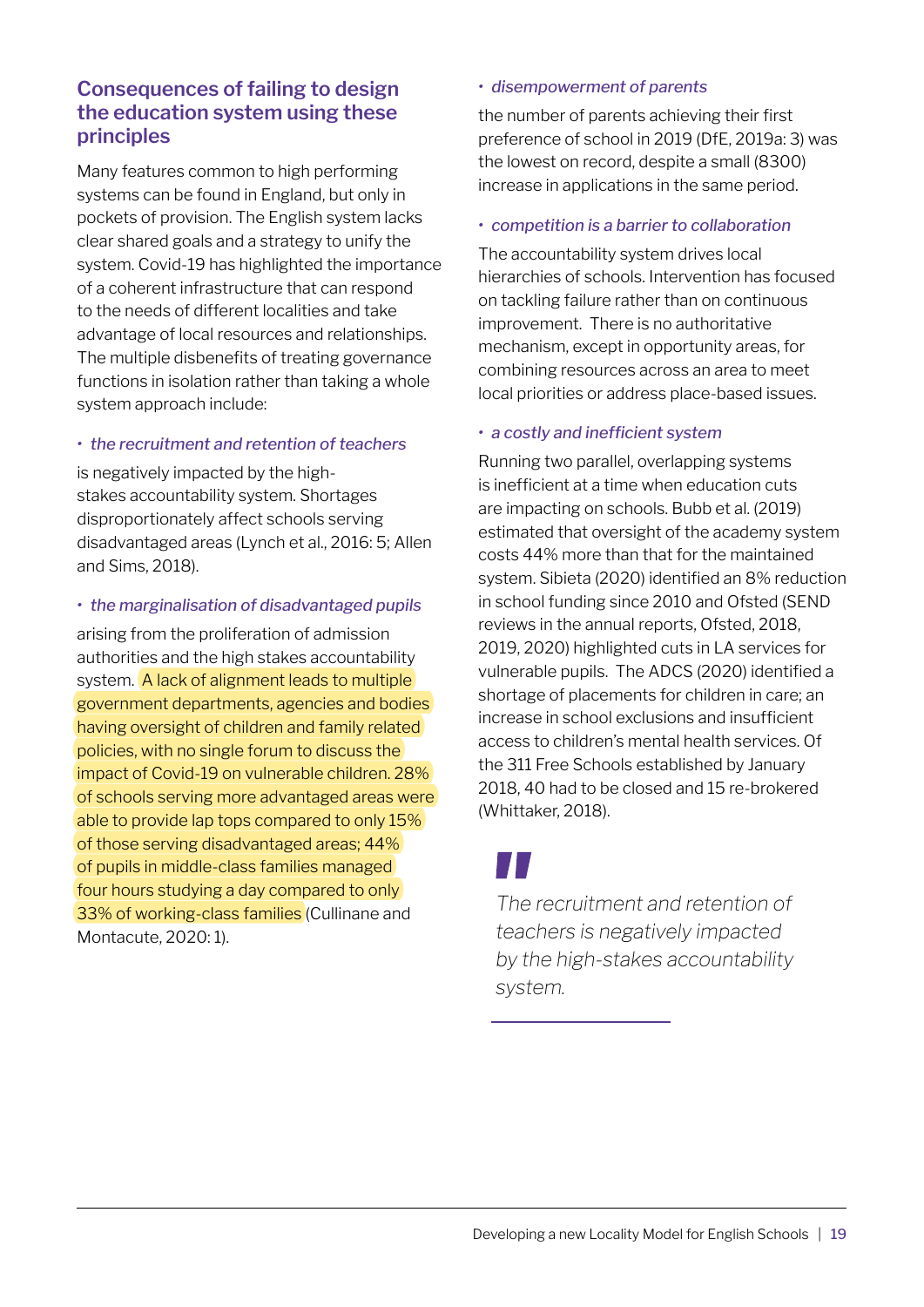### <span id="page-21-0"></span>**Section Two: The Role of the Middle Tier.** A functional analysis of seven governance responsibilities.

This section considers the level at which responsibility for each of seven functions might best lie in the English system, summarising, for each function, features of the highperforming jurisdictions and views of the study's respondents. Most respondents advocated collaborative decision-making between levels for most decisions, supporting an approach of vertical alignment with strong feedback loops

between levels; together with stronger horizontal alignment across a locality to reduce current inequities.

Figure 3 summarises respondents' responses to the question 'at which level of the system should decision-making be devolved for each of seven governance functions?'

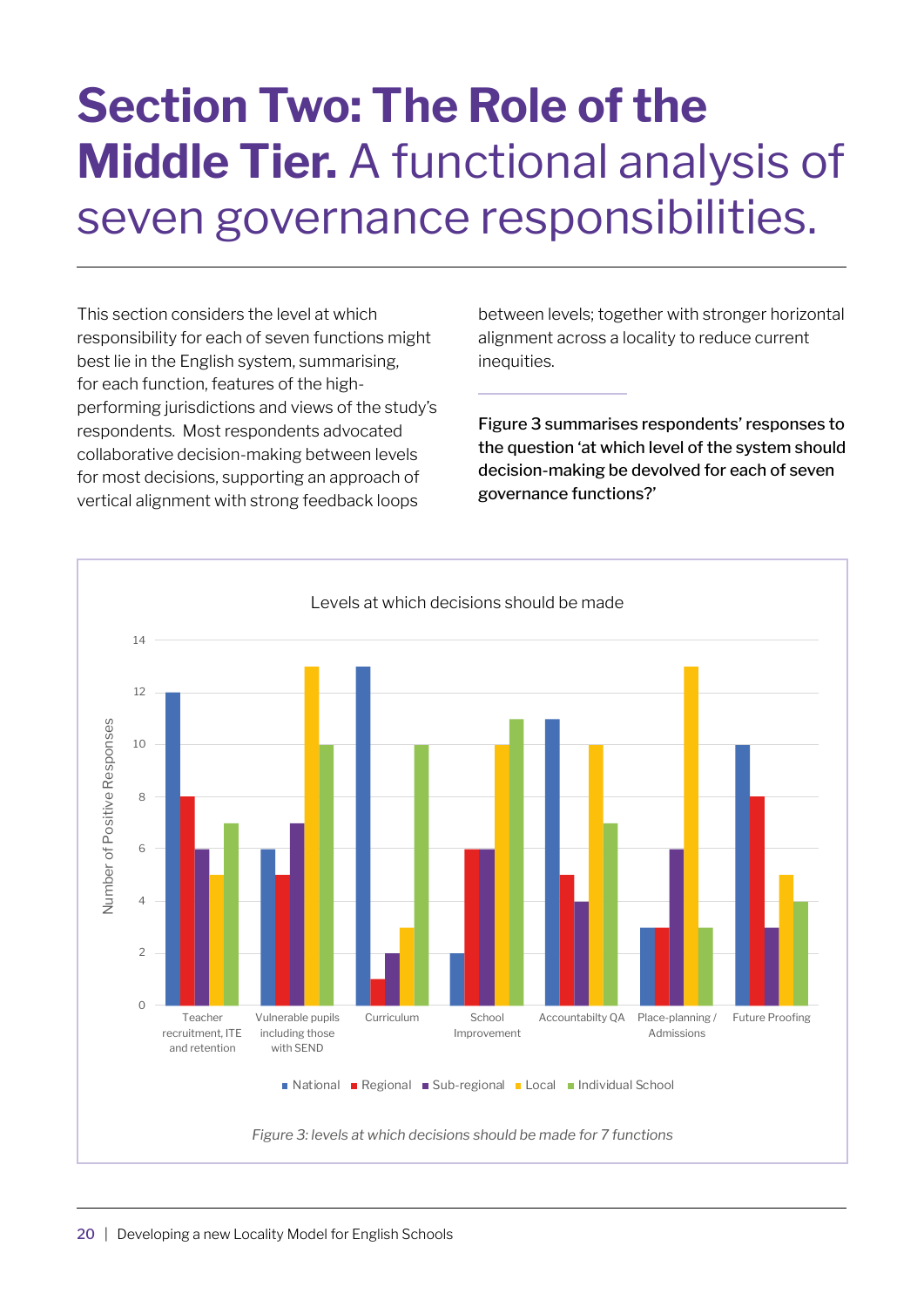#### <span id="page-22-0"></span>**F1 Teacher recruitment, initial teacher education (ITE), and retention**

#### *High-performing jurisdictions*

All four high-performing jurisdictions place a premium on the quality of the teaching profession and have undertaken a programme of teacher professionalisation, defined (OECD, 2020) in terms of five pillars: knowledge and skills; career opportunities; a collaborative culture among teachers; responsibility and autonomy; and high status in society. The recruitment and training of teachers is managed at national level, with a focus on attracting the best graduates, training them extensively and preparing them to be able to teach with professional autonomy. Support for participation in CPD is positively and significantly related to teachers' satisfaction with their terms of employment and with pupil attainment. High-performing systems value their teachers and reward them not only with levels of remuneration equivalent to those of other tertiary educated workers, but with support and professional development throughout their career. *"Retaining teachers and principals is crucial to the success of an education system and its schools. Experienced teachers tend to be more effective than novice teachers"*. Experience, particularly in the same school, contributes to the effectiveness of mentoring colleagues (OECD, 2020: 133).

#### *The English system*

England is facing a serious shortfall in the number of teachers needed in publicly funded schools, against a projected rise of 11% in secondary pupil numbers from 2018 to 2023 (DfE, 2020a). A third (32.3%) of newly qualified entrants entering the profession in 2013 were not recorded as working in the state sector five years later, the highest wastage rate since records began in 1997 (Foster, 2019: 5). A large NFER mixed methods study

(Worth, et al., 2018) found an increasing rate of experienced teachers leaving the profession: the percentage of teachers older than 50 in both primary and secondary schools decreased from 23% in 2010 to 17% in 2016. Secondary schools face recruitment problems in the English Baccalaureate subjects. Shortages disproportionately affect schools serving disadvantaged areas (Lynch et al., 2016: 5). The latest available data, for the period 2011-2016 (DfE, 2018a), show that 22% of primary heads and 35% of secondary heads appointed in 2011 left within five years. The turnover was higher for heads of schools serving disadvantaged areas. Headteachers in England earn more than twice the salary of teachers and other tertiary educated workers, the highest premium for school headteachers across the OECD. However, teachers in the UK earn less than the OECD average at all levels of education. In contrast to the trend across the OECD, teachers' statuary salaries in England fell in real terms by 10% between 2005 and 2017 (OECD, 2018a, UK Country note, p. 6). In addition, while English schools are granted relatively high levels of autonomy, their teachers enjoy much lower levels of professional autonomy than is the case in Ontario or Finland. Respondents felt that *"schools are often hugely hierarchical because of the accountability system and there is too little devolved responsibility to teachers"* ([Phase 2](http://www.belmas.org.uk/write/MediaUploads/Phase_2_Analysis_of_Interviews.pdf#page=26)  [report, p.36](http://www.belmas.org.uk/write/MediaUploads/Phase_2_Analysis_of_Interviews.pdf#page=26)); whereas studies point to the need for leaders to respond to millennials' dislike of hierarchy (Deloitte, 2019).

M J *High-performing systems value their teachers and reward them not only with levels of remuneration … but with support and professional development throughout their career.*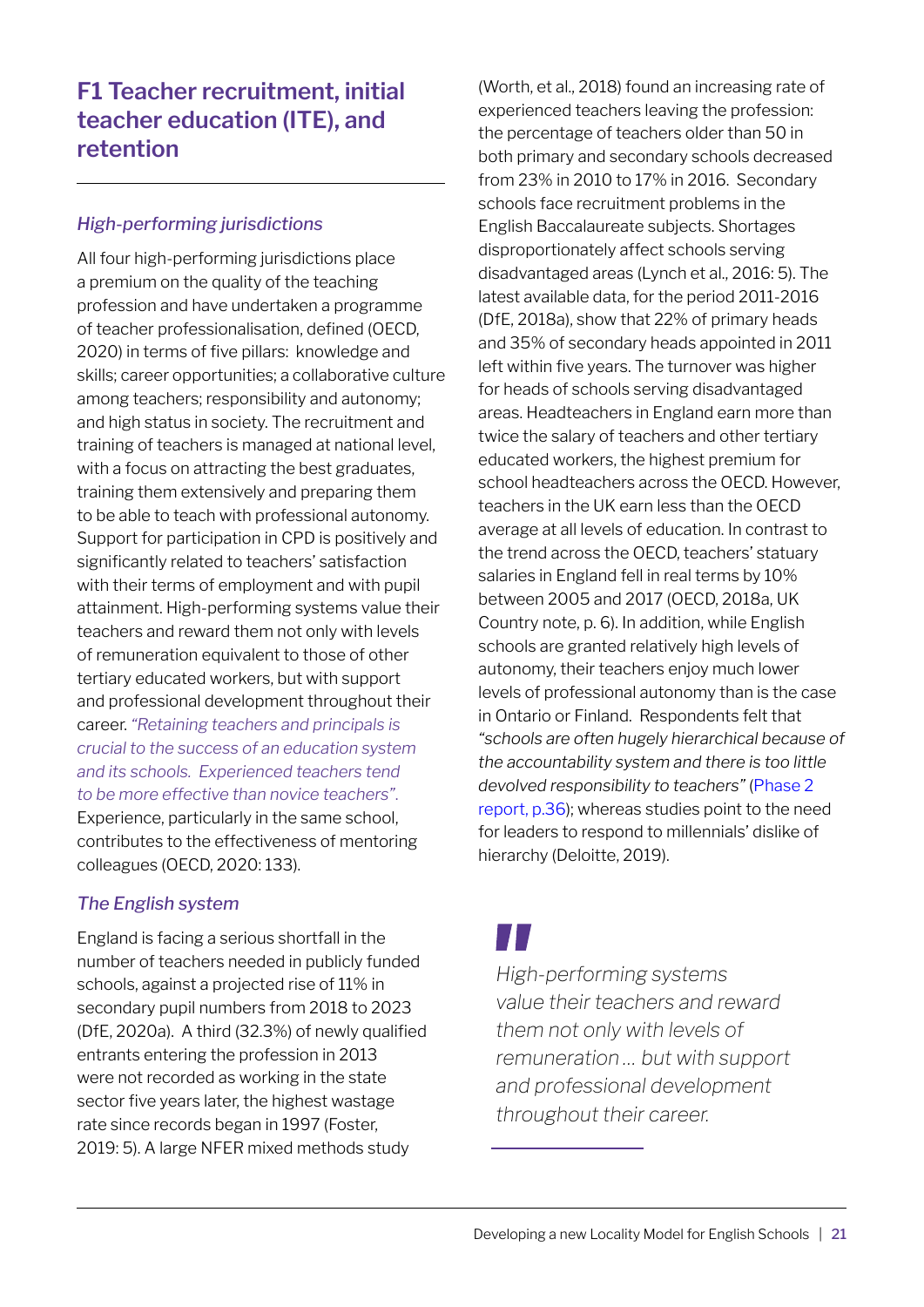The main reasons given for leaving teaching are: increasing administrative workload and excessive monitoring (Worth, et al., 2018; Foster, 2019; OECD, 2020). Schleicher (2019) suggests the key problem in the English system is lack of trust in teachers (TES, 6 December, 2019). Long-term trends follow economic cycles, where teacher numbers rise during economic slumps and decrease in booms. Covid-19 has increased ITE applications by an estimated 15% and decreased loss from the profession; however, this churn is wasteful and fails to provide the stable teaching population enjoyed by high-performing countries (Worth and Dawson, 2020).

#### **Recommendations:**

- 1. Extend the length of initial teacher education (ITE) to ensure teachers are as highly skilled as international peers in both subject content and the science of learning.
- 2. Support the NAHT (2020) calls for a national, annual entitlement to CPD for all teachers, linked to the CPD standards and the work of the Teacher Development Trust: this should focus on subject pedagogy and professional collaborative learning.
- 3. Revise the accountability framework to reduce its contribution to a negative ethos and stress on teachers and headteachers.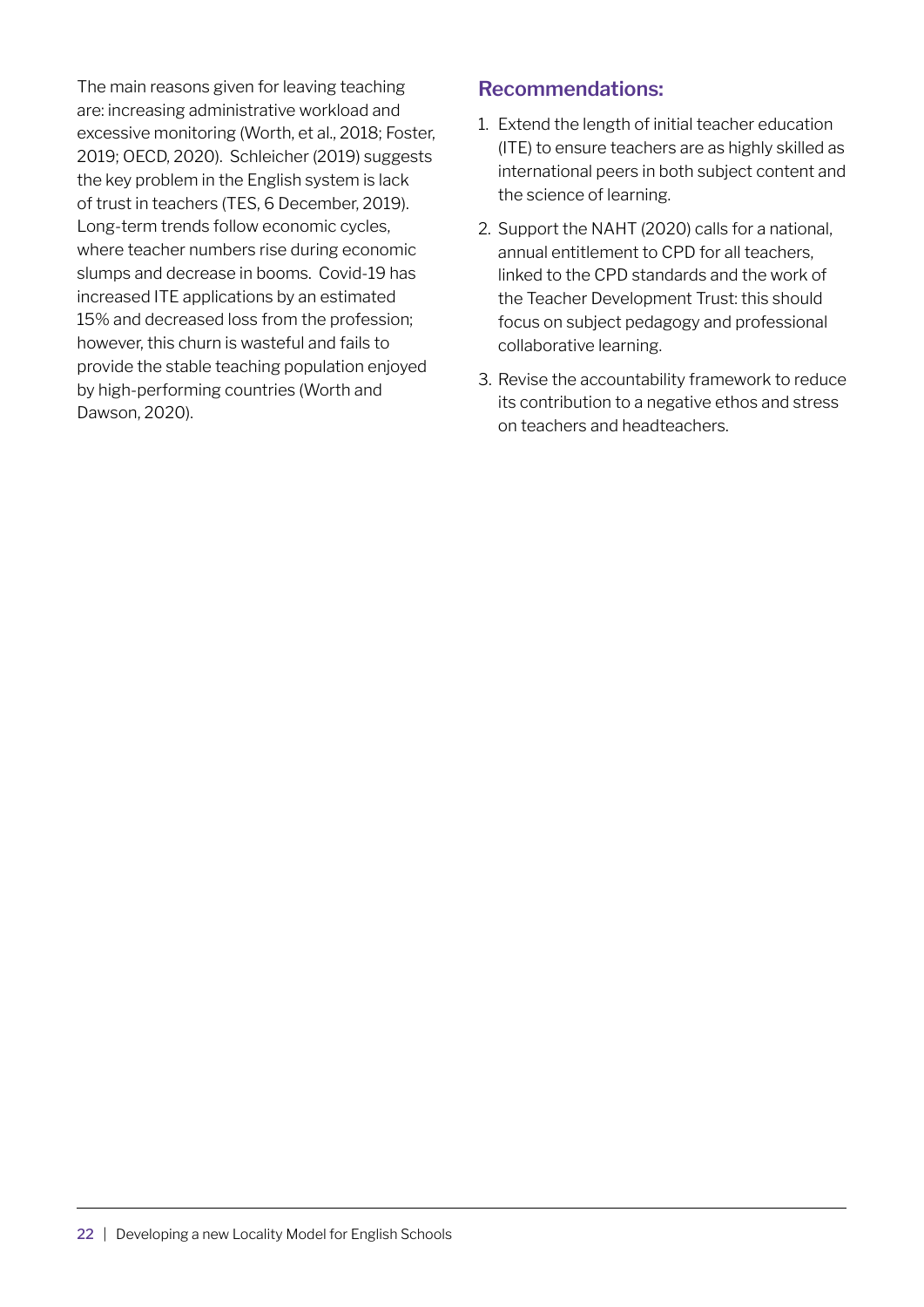<span id="page-24-0"></span>There was consensus on the priority that should be given to address current weaknesses of the system in ensuring the success of pupils who are vulnerable due to special needs or disadvantage. This is seen as a key responsibility of the LA.

#### *High-performing jurisdictions*

UNESCO's World Forum on Education 2015 led to the publication in 2016 of the Education 2030 Framework for Action (OECD, 2018b), which emphasises inclusion and equity as the foundations of a quality education system. International literature captures some of the challenges of achieving both excellence and equity, a goal which, as Ainscow, Chapman and Hadfield (2020) point out, is more difficult to achieve the more unequal a society is. The four high-performing systems have all adapted their approaches over the last two decades in attempts to achieve the right balance by working to a philosophy of 'levelling up', where early intervention and additional support are given to enable all children to be successful (rather than giving those struggling a less demanding offer). In Finland, for example, 59.6% of pupils received some form of additional support in 2018 (OSF, 2018). SEND is part of all teacher training curricula.

#### *England*

Bryant and Swords (2018: 17) in a detailed summary of good practice in developing and sustaining an effective local SEND system in England recommend:

*Ensure that there is a clear strategy for building inclusive capacity in mainstream schools and settings, built on shared expectations and a clear offer of capacity-building support. The vast majority of children with SEND will be* 

*Respondents stated that parents and carers do not feel the current system is working for them or their children.*

*supported in mainstream settings… effective practice in identifying young people's needs and putting in place the right support is at the foundation of the local SEND system. Getting this wrong can create unsustainable pressure on more targeted and specialist forms of provision, and can close off opportunities for young people and choices for parents.*

Respondents stated that parents and carers do not feel the current system is working for them or their children. The aim is to have a childcentered system but pupils often fall through the cracks of people with different responsibilities in the local area. The design and operation, by some schools, of admissions criteria and the oversubscription process have combined to exclude disadvantaged pupils from some high performing schools (Van den Brande, et al., 2019: 4). Once in a school, a disadvantaged pupil is disproportionally likely to be 'off-rolled'4. An EPI report following one secondary cohort (Years 7-11) estimated the numbers 'off-rolled' to be 1 in 10 or 69299 pupils (Hutchinson and Renna-Jennings, 2019: 8). The number of pupils permanently excluded rose 40% between 2014/15 and 2017/18 (DfE, 2019b: 1).

#### Pressure on provision is felt from the combination of the following factors:

1. the severe reduction in support for schools and vulnerable pupils: *"budget cuts in local resources, youth clubs, mental health and family services support have created a massive vacuum"* (Nicola McCleod)

<sup>&</sup>lt;sup>4</sup> the practice of removing pupils from the school roll without using permanent exclusion, when the removal is primarily in the best interests of the school, rather than the best interest of the pupil (Ofsted, 2018: 50).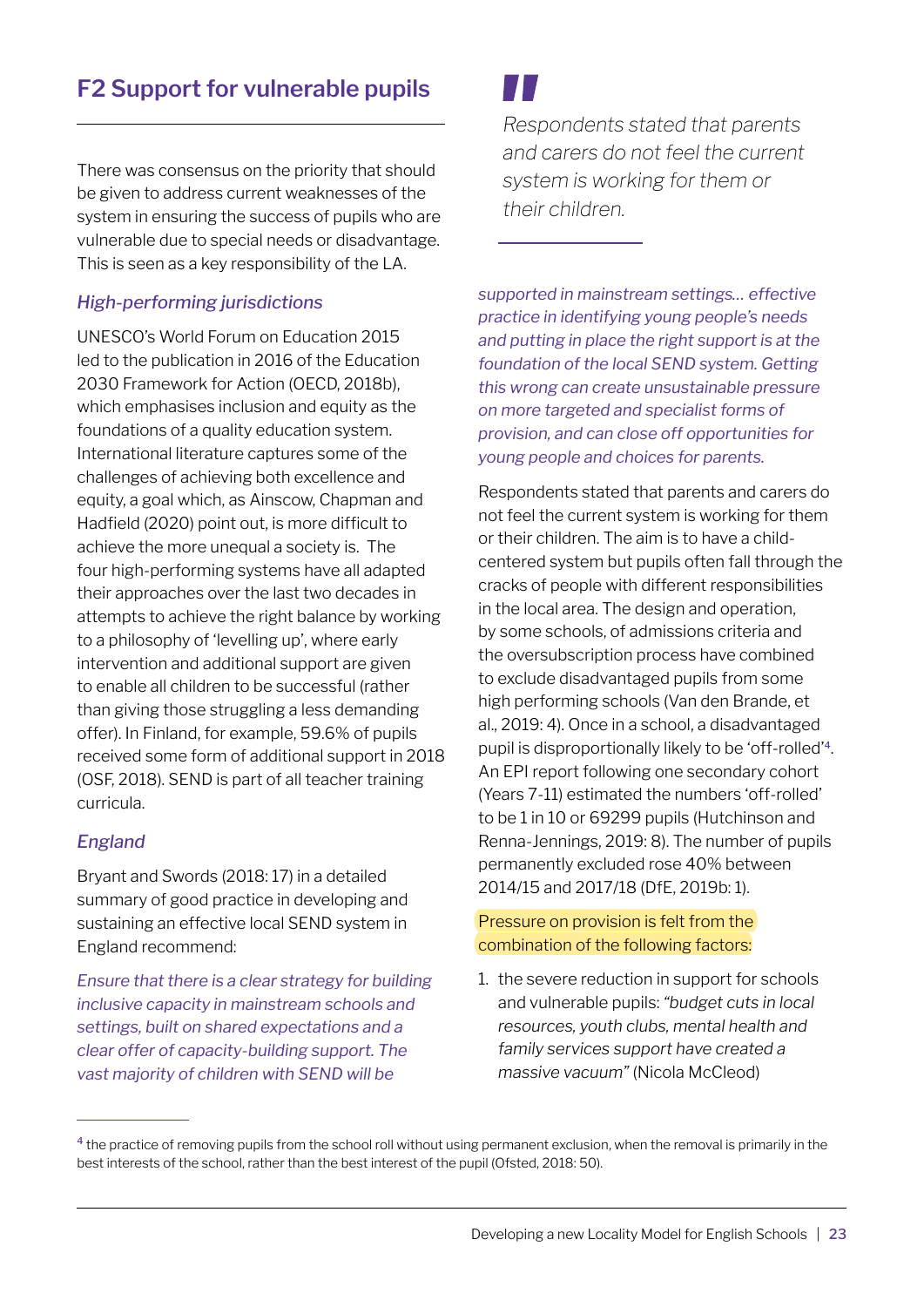- 2. an increasing number of children being identified with special needs, incentivised by both the accountability system and changes to funding
- 3. the increased complexity of children's needs
- 4. the growing complexity of the current admissions and governance arrangements and lack of power of an LA to intervene if Fair Admissions Protocols are not followed, or to challenge school's pupil data if they have concerns

Changes to the curriculum and the accountability system since 2010 were seen as a barrier: *"if accountability measures were not around Progress 8, this would reduce off-rolling"* (Samira Sadeghi).

Most respondents called for a more managed system for vulnerable pupils, with stronger vertical and horizontal alignment:

*There has to be a model of national standards, expectations, regulations and guidance for dealing with vulnerable pupils, with local organisation and sufficiency of provision to ensure that vulnerable pupils receive the right support. The quality has to come from the individual provider.* (Jon Coles)

*Education and Health are not sufficiently aligned. There is not enough cohesion in the education system when working with vulnerable learners. This is compounded when working with vulnerable adults when the organization of the service is based on chronology rather than on their developmental needs.* (Nicola McCleod)

*One of the problems is that there are not enough incentives to prevent schools excluding and not enough credit for working with the children you started with irrespective of the challenges they face. Schools should be responsible for children that they exclude but, at the moment, once the child is excluded there is no expectation that the school should take any further responsibility. We also have* 

*to ensure that the Alternative Provision is of sufficient quantity and quality and they are well supported. I have also been concerned that Free School/AP provision that has become part of MATs is often not a community resource but filled largely by pupils from the Trust.*  (David Carter)

*The incentives for schools to support disadvantaged pupils are misaligned; currently, if a pupil is excluded from a school the LA picks up most of the cost. We should try to provide more incentives for schools to take challenging pupils and celebrate them when they do.*  (Ian Keating)

#### **Recommendations**

A reversal of cuts to support services for vulnerable students was advocated. Schools should be supported to develop more inclusive practice, with specific training in ITE and enhanced roles for special needs teachers. LAs should be given stronger enforcement powers to fulfil their duties in the areas of safeguarding, vulnerable children and SEND. The definition of 'vulnerable' children should be extended, to include all those who have been involved with social services, as this is a strong predictor of school failure. A recommendation for the LA to monitor termly the progress of disadvantaged children received wide support and was seen as an important step forward in developing collective responsibility for disadvantaged children. It was argued that the data need to be followed by an action plan. As the Warwickshire Case Study [\(Phase 3 report, p12\)](http://www.belmas.org.uk/write/MediaUploads/Phase_3_Report_Final_(1).pdf#page=12) illustrates, this approach is being taken in at least one locality.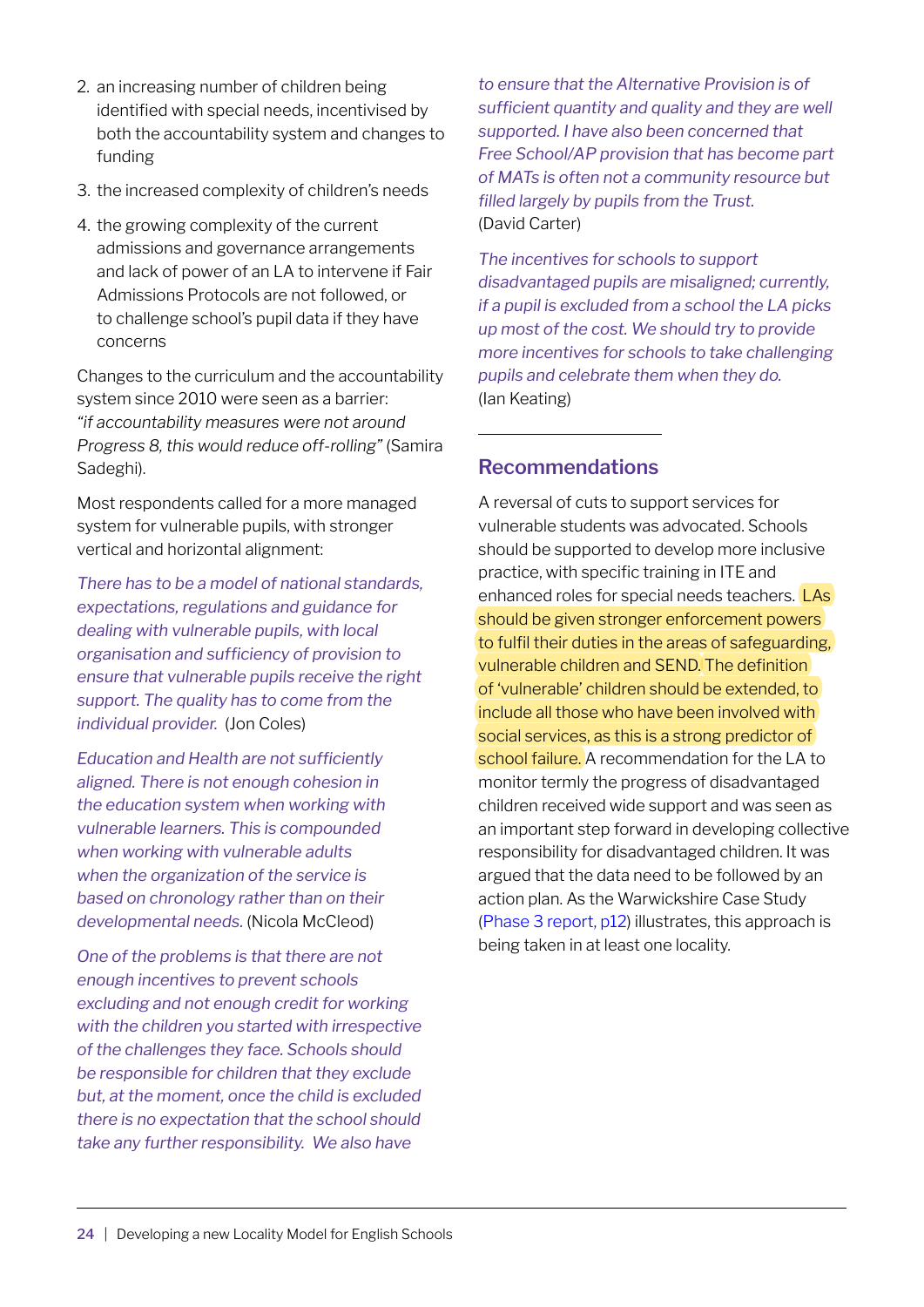### <span id="page-26-0"></span>**F3 The curriculum**

As in the high-performing jurisdictions, the curriculum was considered to be a national rather than a middle tier responsibility, so is not covered in detail in this summary report (for detail, see [Phase 2 report\)](http://www.belmas.org.uk/write/MediaUploads/Phase_2_Analysis_of_Interviews.pdf). It was felt a national curriculum gives clarity about the purpose of education and should be more strongly enforced.

*Schools can make their curriculum as diverse or as non-diverse as they want, almost as if it doesn't matter. If you live in an area that's more diverse your curriculum offer is more diverse. That doesn't reflect our country as a whole and these decisions need to be made by the country as a whole – they are too important to be made by individual schools – they impact on the whole of society and how far people feel like we do or we don't belong.*  (Sahreen Siddiqui)

*There needs to be a better balance struck between the DfE stance of mandating largely academic education up to 16 and developing students' soft skills, such as working in groups, problem solving etc., qualities much valued by employers.* (Luke Raikes)

Respondents were satisfied that the most recent version of the National Curriculum allows adequate local flexibility. The relative youth of the teaching workforce was suggested as an argument against teacher autonomy in the

H I

*Many (interviewees) felt more attention needs to be paid to wellbeing, and to the 'future' skills of problem-solving, application of knowledge, team work, critical thinking, communication, information skills, and being a good citizen.* 

current system, as teachers lack training and experience in curriculum design: this should be reinstated into the ITE curriculum.

Many felt more attention needs to be paid to well-being, and to the 'future' skills of problemsolving, application of knowledge, team work, critical thinking, communication, information skills, and being a good citizen.

Several interviewees advocated taking the national curriculum away from political control: *"Ministers being amateurs"* (Tim Brighouse); *"I support the curriculum being decided at a national level, but it should be taken out of the hands of politicians who constantly change it, demoralizing everybody"* (Samira Sadeghi).

*Have a standard national advisory council on the curriculum: include reps from the local government association which would incorporate the regions, teachers, CBI, universities, regionally designated universities and change the assessment system. Aims, purposes, an agreement on what sort of character we want, what sort of knowledge and skills we need. Devolve power to the regions and start a competition between the regions on how quickly they can improve the performance of our schooling system.*  (Tim Brighouse)

#### **Recommendations:**

- 1. The government and the teaching profession should agree a shared vision for education which encompasses the whole person and well-being, as well as future skills of problem solving, experiential learning and global awareness.
- 2. High-quality vocational and technical education should be a priority.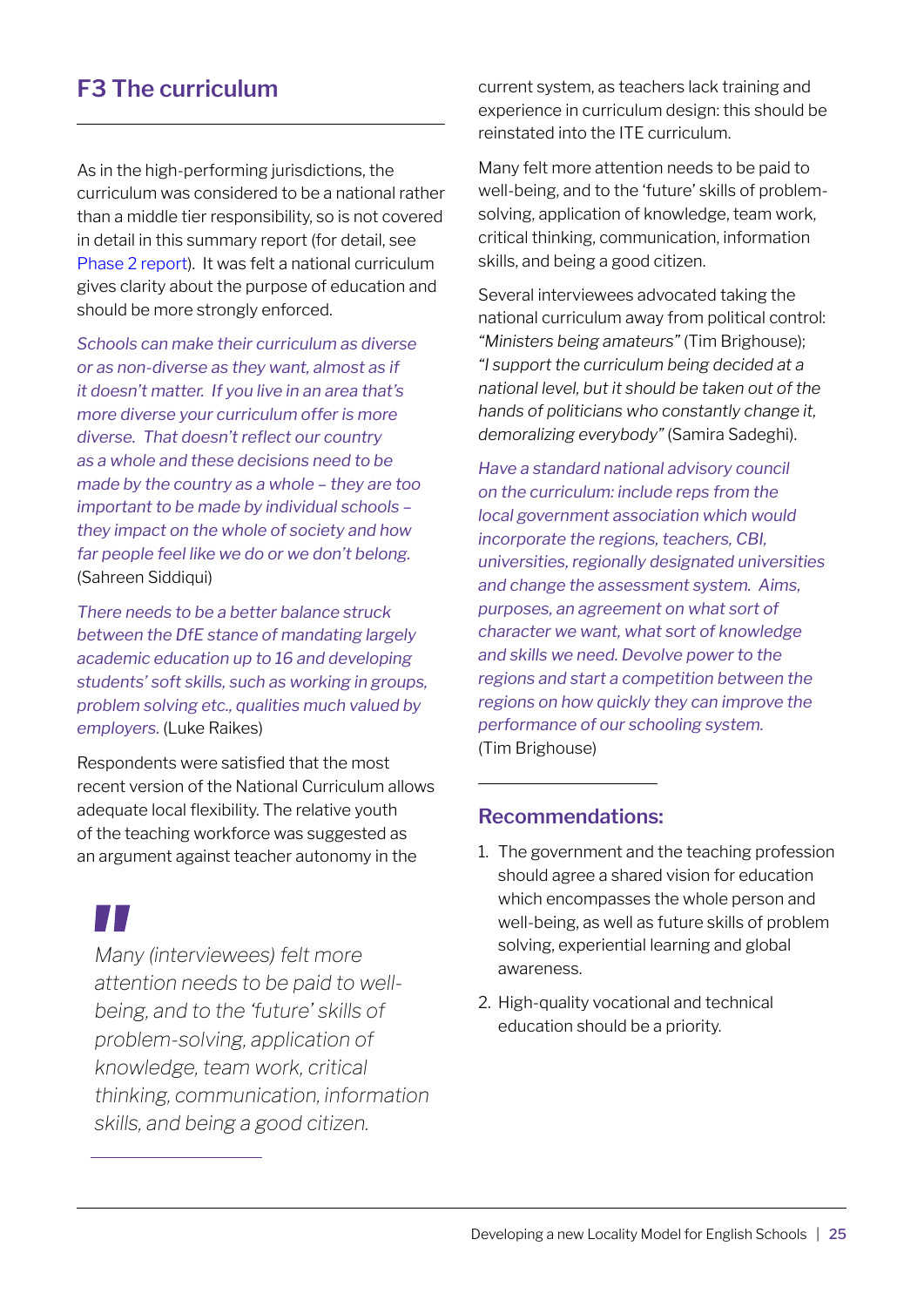### <span id="page-27-0"></span>**F4 School improvement**

*Most of the systems I work with have some form of middle tier and school improvement is a key part of what they do.* (Steve Munby).

School improvement is, foremost, a school's responsibility, supported by the middle tier. There was less appetite for national input here than for any other function. The high-performing systems have moved to a school excellence or self-evaluation model, whereby a school's improvement plan is agreed with the middle tier and monitored throughout the year. The middle tier is considered in much of the literature to be the most effective level of the system to be responsible, with schools, for school improvement: *"tackling school improvement at area level (rather than national level or individual school level) has considerable benefits"* (Hutchings et al., 2012: 109). Locality approaches ensure school improvement is focused on all schools and is a continuous activity rather than an intervention after failure, with resources devoted to improving rather than 'proving'.

Effective self-evaluation requires evaluation skills and an external perspective to provide challenge. One mechanism for such externality, in which England is considered to be a worldleader (Matthews and Ehren, 2018: 48), is peer review, advocated by the OECD (2013: 468-70) as a priority for school improvement, especially in high-autonomy systems. The most established system for peer review (Matthews and Ehren, ibid) is the annual review used by Challenge Partners, which an external evaluation (Matthews and Headon, 2015: xiii-xv) found to be *"exceptional in its conception, rigour, quality and developmental power … Reviews are no less objective or rooted in evidence than Ofsted inspections"*. Respondents found it more useful than external inspection as people could openly explore areas for improvement and, as reports are not in the public doman, the incentive for 'gaming' is avoided. There are a range of

models internationally (Godfrey, 2020). Our [case studies](http://www.belmas.org.uk/write/MediaUploads/Phase_2_Analysis_of_Interviews.pdf) show that peer review needs to be implemented with expertise into a system robust enough to enable it. With adequate resources, including Ofsted-trained lead evaluators, peer review provides objective feedback to inform improvement priorities and a low-cost means of both professional development and sharing expertise around the system. Without these, it is less likely to move schools forward.

A repeated mantra in the interviews was *"the knowledge is in the system"* with frustration that not enough use is made of the extensive evidence and experience in school improvement. Principles for effective school improvement include:

#### *a. focus on improvement rather than intervention*

The need for improvement to be seen as important for all schools:

*A lot of Trusts think that they do not need an improvement strategy for schools that have been deemed good by Ofsted, but all schools need an improvement trajectory and, once they are 'stable' they need to be ready to help the rest of the system.* (David Carter).

#### *b. capacity*

Several interviewees pointed to practical considerations of releasing those with expertise from their 'day job' to work with other schools; this is an approach upon which England's schoolled improvement depends, so an adequate funding model needs to be found.

### H I

*With adequate resources… peer review provides objective feedback to inform improvement priorities and a low-cost means of both professional development and sharing expertise around the system.*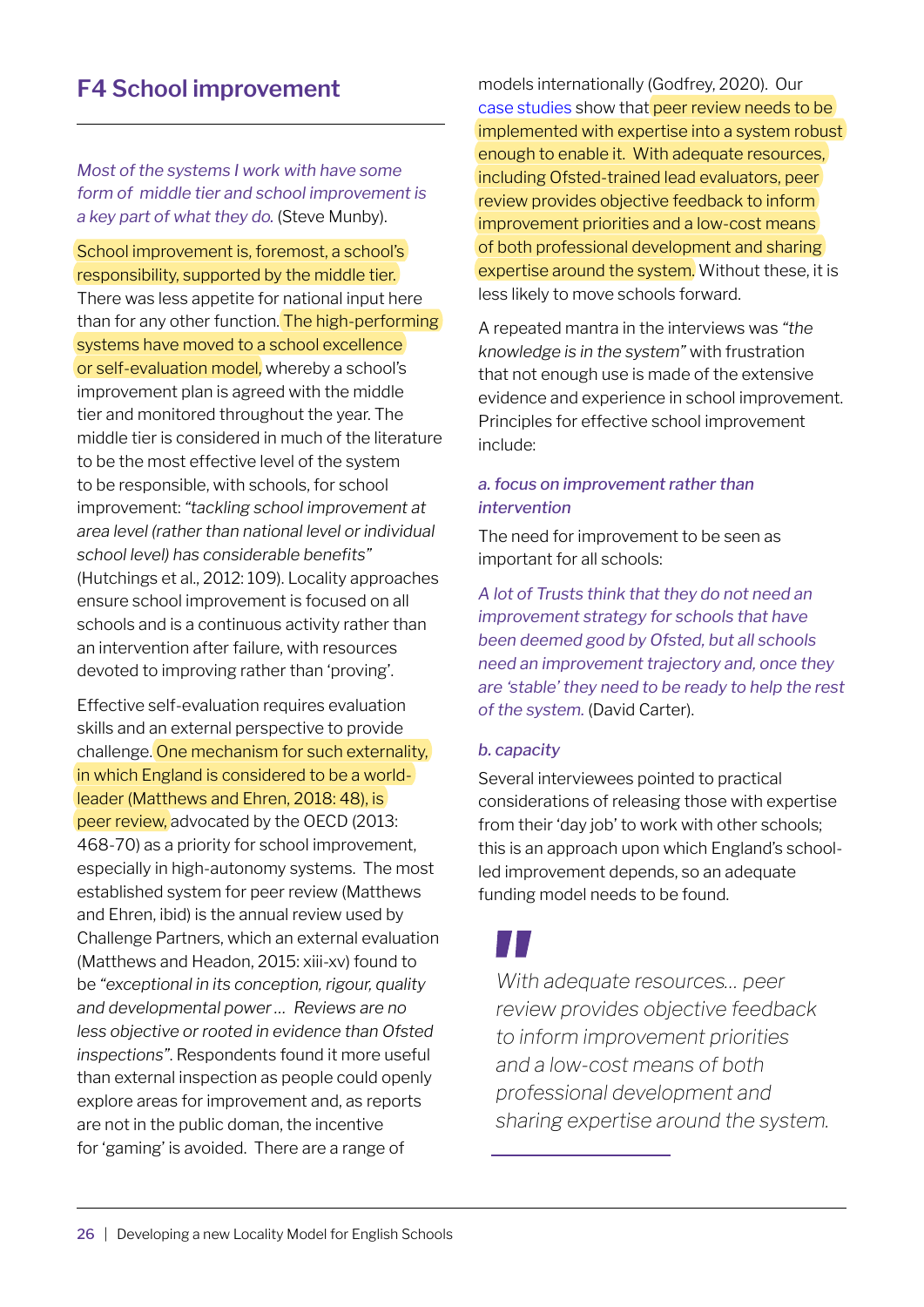#### *c. funding*

There is not yet a sustainable model for funding the collaborative learning activities which were widely felt to be effective. Funding in the form of grants take up time and staff resource in bidding and reporting back and is usually short-term, bringing sustainability issues.

#### *d. an understanding of how partnerships deliver lasting impact*

Cousin and Gu (forthcoming) present a **four-step** guide to making partnerships work, including the need for *"negotiating power relationships; navigating tensions in conflicted governance environments; finding an appropriate funding model; and sustainability".* They conclude that *"many partnerships have an under-developed, in-articulated or missing theory of change, which limits their effectiveness in bringing about sustainable improvement"*.

#### *e. the skills to facilitate learning of other professionals*

*People don't learn by telling – they have to have a need to learn, invest in it and make it their own. That's why practitioners are really important to get some on the ground sharing of practice because people learn by doing.* (Christine Gilbert)

#### *f. whole area approaches*

A culture of competitiveness was frequently mentioned as a barrier to professional collaboration. Additionally, challenges to improvement in some areas lie outside of the school. Both of these issues can be resolved by 'place-based' approaches which depend upon coordination across an area.

#### *g. alignment with the accountability system*

The accountability system was frequently cited as *"part of the problem"*, incentivising a focus on short-term, shallow measures or local competitiveness. Many providers of school improvement are not accountable for the impact of their support and a deregulated market of providers has led to a "*bewildering*" supply

*Many partnerships have an underdeveloped, in-articulated or missing theory of change, which limits their effectiveness in bringing about sustainable improvement.*  (Cousin and Gu, forthcoming)

of support and a lack of quality assurance: "*Identifying high quality CPD from external providers has been one of the most difficult responsibilities to fulfil*" (Wellcome Trust, 2020: 16). Intervention can sometimes result in a school being overwhelmed by too many uncoordinated support initiatives.

#### **Recommendations:**

- 1. Unify the governance of the system by bringing together LA and RSC accountabilities for school improvement into a single locality governance structure. The DfE should support each locality to establish a School Partnership Board (sub-regional or local, depending on the area). The Board to be responsible and accountable jointly to the LA and RSC and be held to account for performance. The locality could be based on AEPs, Combined Authorities, LAs or Opportunity Areas; all schools would be part of the partnership.
- 2. School improvement should focus on the ambition for all schools to improve on their previous best. Outstanding practice should be accredited and openly shared.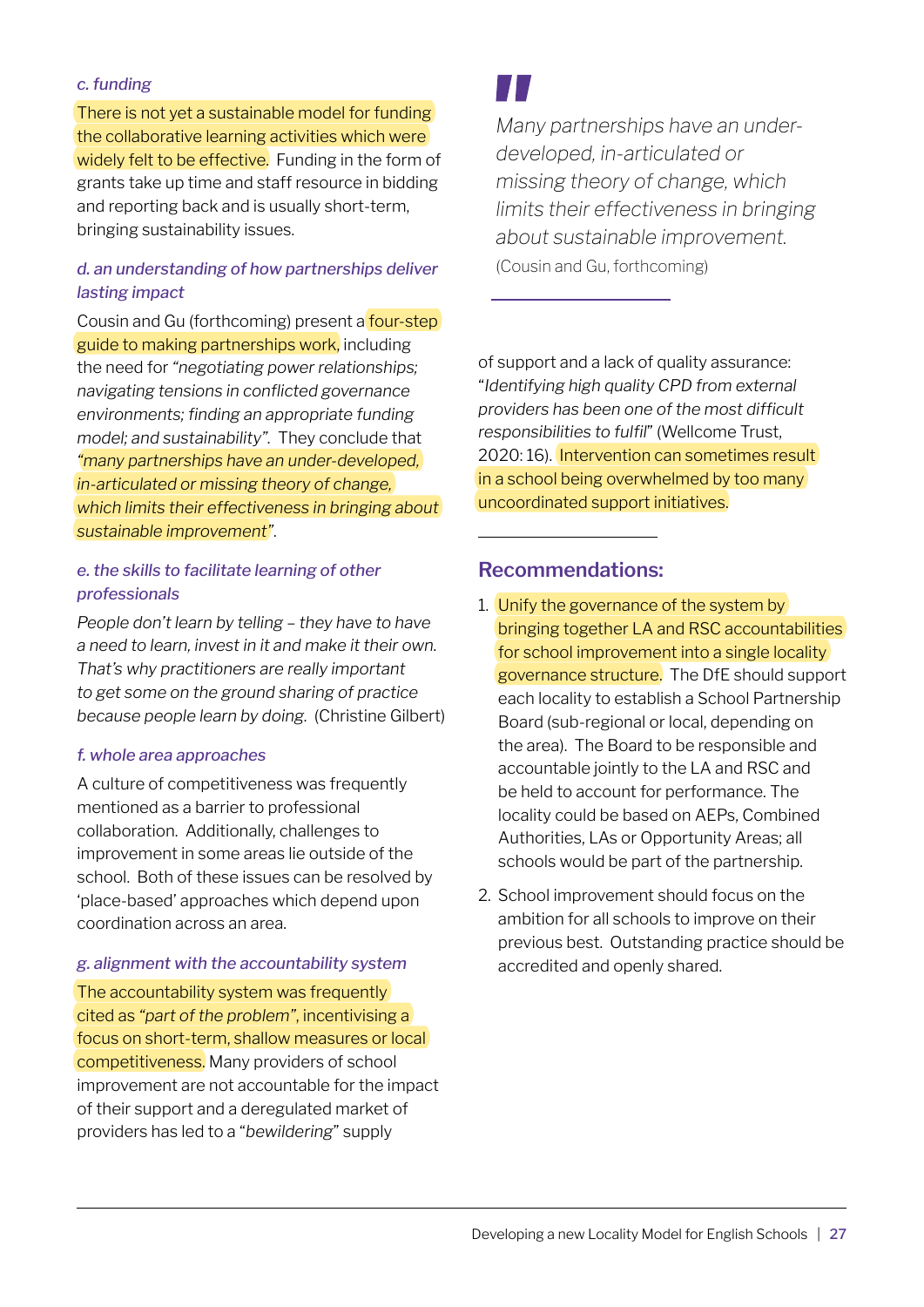### <span id="page-29-0"></span>**F5 Accountability and quality assurance**

*In the high-performing jurisdictions*, the middle tier forms a critical part of the accountability regime. Local officials know their schools well, from regular visits to schools by Superintendents (Ontario), the Director of Education (Finland) and the cluster lead (Singapore). Superintendents are headteachers who often return to that role, in systems which are integrated. National school inspections and the use of data to rank schools have been abolished: quality assurance is based on steering through information, support and funding. All four systems pay attention to data collection which allows state, local government and schools to have an overview of performance (including of the whole population and identified groups), analyse them and make informed decisions. The system is monitored via sampling rather than testing every student and each school; schools receive their own results to be used for development purposes. There are no sanctions or ranking lists. The systems are rigorous: all have annual teacher performance appraisal involving the locality or district level to monitor performance against the school's annual plan. Where a school is underperforming, additional support is given to build professional capacity to meet students' learning needs.

#### *England: Move from high-stakes to medium-stakes accountability*

There is a clear appetite to follow the highperforming jurisdictions in managing quality assurance locally and across whole areas, to reduce confusion, increase morale and rebalance incentives towards supporting all students.

*It is a huge problem that if your school is judged less than 'Good', you are judged less than Good – and what is the incentive to work in a school where you will be labelled as underperforming? … The approach for many decades has been to "tell people off" rather than support them. The accountability*  *system fails to recognise that judgements on schools are also made on teachers – teachers really care about their school and it is always a risk that schools can lose hope and optimism.*  (Alison Peacock)

*Accountability should be more local. I draw on my experience of being a senior HMI and my DfE experience. I think that one of the non-helpful issues in this country is top-down accountability which is inevitably a blunt tool … and has led to schools being penalized for the number of disadvantaged children they have, or some schools becoming less inclusive. It is at a local level that you know your schools and we need to be driving towards a system where we have groups of schools that work together to hold themselves and each other to account … It is about looking at that locality and ensuring no school is left behind. The DfE in a national accountability system can only ever hold the worst performers to account.*  (Maria Dawes)

Respondents stressed the need to recalibrate towards a medium-stakes accountability system, in terms of the use made of inspection and exam results, and for a removal of the punitive consequences that currently impact negatively on morale and public perception. A reduction in testing was recommended, to alleviate pupil stress, especially at primary level, although in-school assessment is recognised as useful if its aim is diagnostic. Britain is the only country in Europe to retain examinations at age 16; digital passports of the whole range of pupils' skills might be more suited to the 21st century. It was suggested that we follow other systems' examples of moderating standards across a system without testing every child every year, by representative national sampling, and reinvest the money saved on examinations into schools.

#### *A national framework with strong horizontal and vertical accountability*

Increasing alignment and cohesion would enable stronger accountability by bringing clarity to roles and strengthening capacity for holding people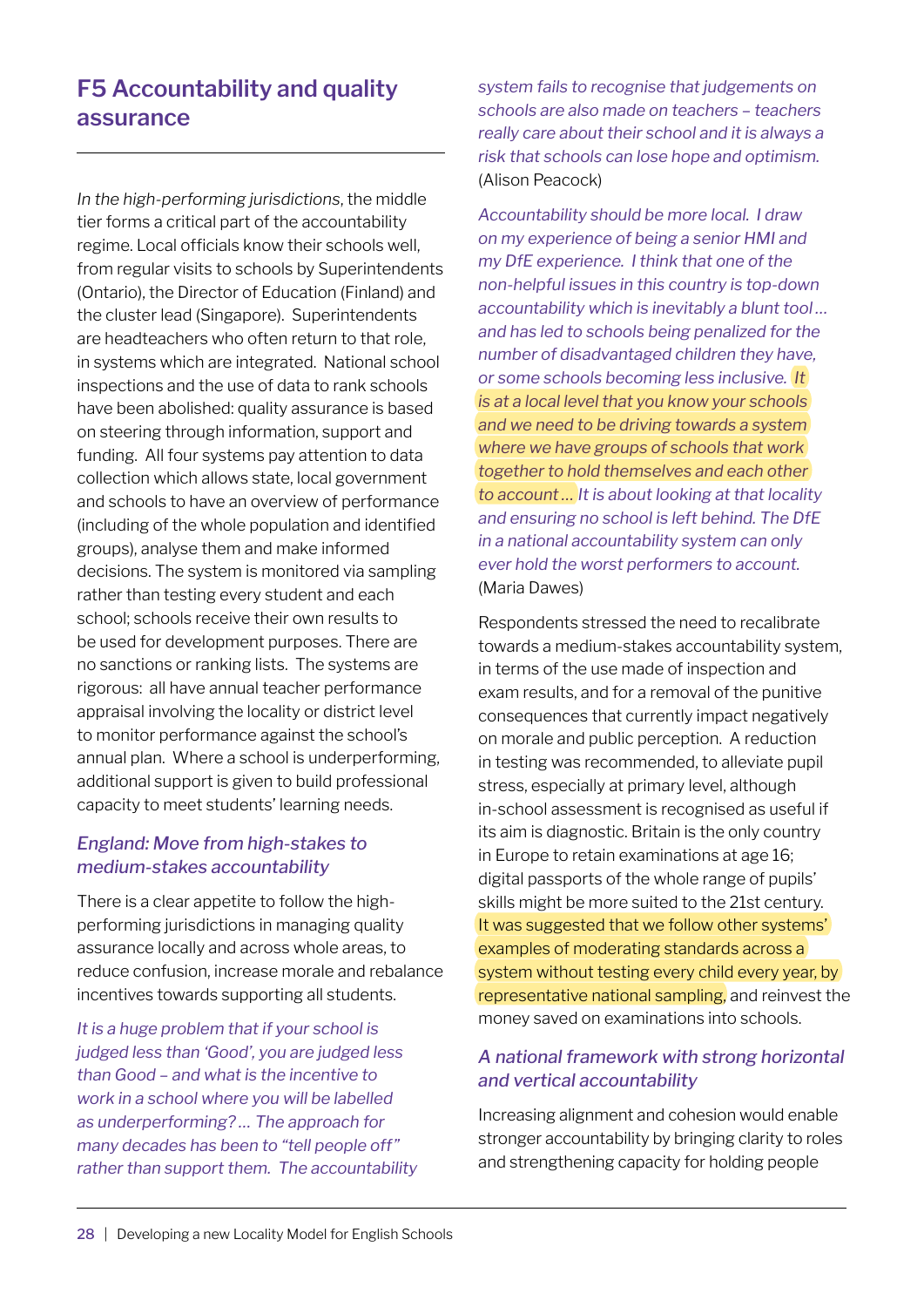to account. "*People working together to improve expertise is not accountability*" (Matt Hood); "*teachers are accountable to line managers, and heads are accountable to their employer, e.g. their local governing body; the rest is just information*" (Jon Coles).

The majority of respondents agreed there is a need to strengthen the unification of the governance of the system by bringing together LA and RSC accountabilities into a single locality governance structure. It was felt a sub-regional or local (depending on the area) School Partnership Board would work well, particularly if vertical alignment were strengthened. In this model, the Board would be responsible and accountable jointly to the LA and RSC and be held to account for performance.

*It might be helpful to ensure the soft intelligence comes through to supplement the quantitative data and exam information. In this country you might not have a formal superintendent role but there are enough bodies to ensure the local knowledge is there – MATs, LAs, dioceses, the RSC and regional delivery teams - if they can work together effectively. They [can] highlight areas of vulnerability far sooner than an Ofsted inspection. Greater focus should be put on the middle tier to create the capacity and knowledge and ensure it is effectively shared.*  (Richard Gill)

In areas where education becomes devolved to the regional mayor, the mayor, via the combined authority, would hold the local area partnership to account for continued improvement and the partnership would hold schools to account. Accountability would be strictly in relation to where power has been devolved and how that agency is responsible to the one above. It was felt that schools and MATs should be responsible to the region through the locality, not directly to the Secretary of State, because some of the challenges faced by schools are locality issues. The role of the state would be to agree a framework within which vertical and horizontal accountabilities would work.

Several respondents made the point that noone is 'accountable' to Ofsted; however, they described the intense pressure on schools to meet Ofsted's expectations, with unhelpful consequences for accountability:

*What I've learned is that even though I am the person who makes hire and fire decisions, heads make decisions in line with what they think Ofsted want, which is not helpful.*  (Jon Coles)

The recommendation to revise the role of Ofsted and remove the system's bias against disadvantaged schools was strongly supported.

*The more that inspection goes back to informing poorly-informed parents, the better it gets; the more it turns inward into highly technical detail and is seen as an accountability vehicle with consequences for leaders, it's a much less desirable system.* (Jon Coles)

#### *Robust self-assessment, externally moderated*

A nationally agreed framework would support schools in their annual self-assessment; local priorities could be added by the Partnership Board. Wider accountability measures might include, as well as a range of academic results, destinations, employment, mental health, wellbeing and non-cognitive attributes *"which are better predictors of long-term success"* (Kiran Gill). It was suggested the framework should include student commitment, well-being, extra-curricular activity, as well as academic performance. A national agency such as Ofsted could validate the self-assessments, on a sampling basis. No grades would be needed. A continuously monitored, supportive system would prevent headteachers and teachers leaving the profession by reducing what many believe has become a 'toxic' culture. Importantly, it would be no less rigorous and provide regular, robust feedback for timely improvement.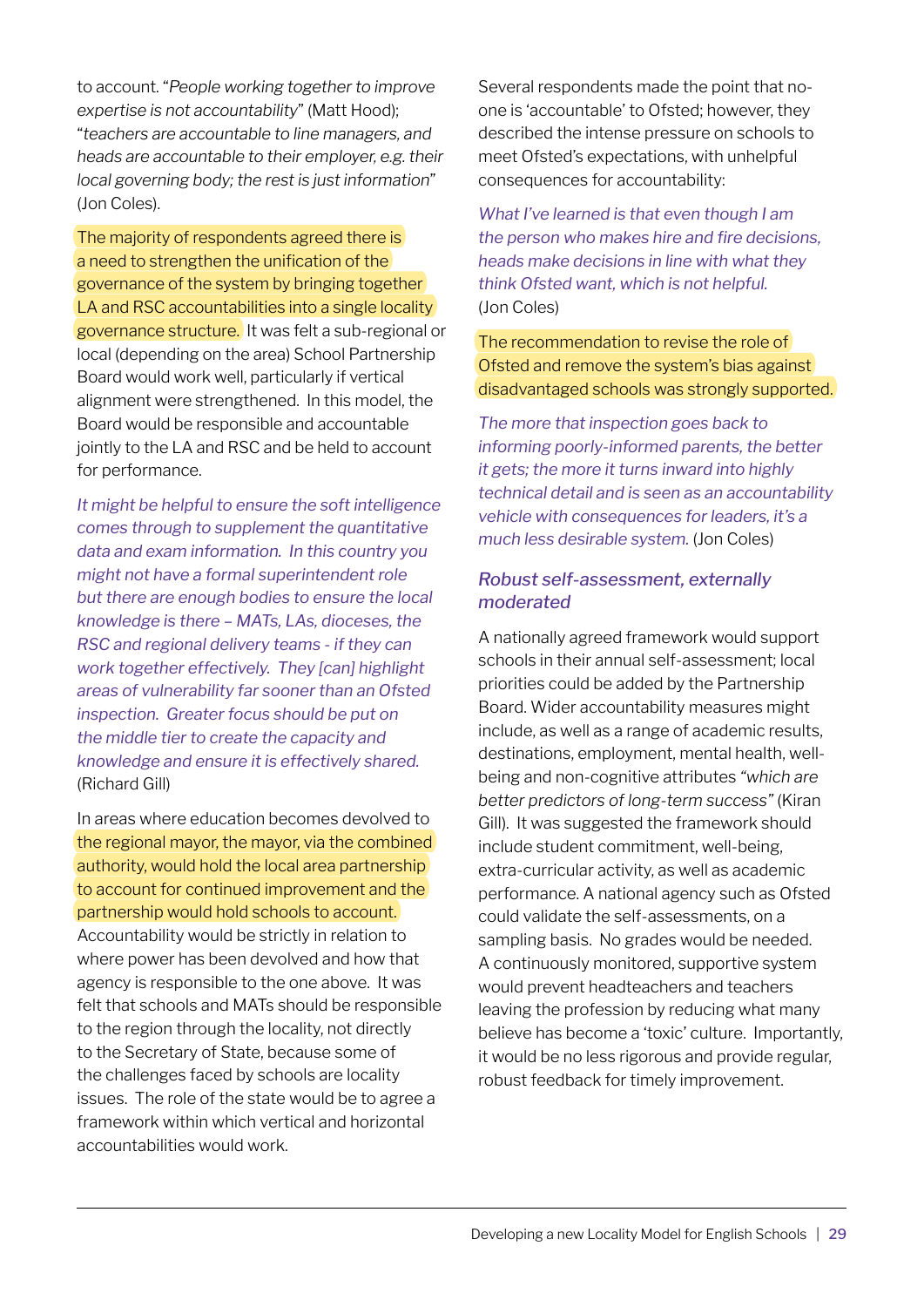#### <span id="page-31-0"></span>**F6 Admissions and placeplanning**

The majority of interviewees felt that placeplanning and admissions should be managed locally, for practical reasons such as local knowledge and fairness:

*[because of] the impact that one academy increasing its PAN will have on another school in terms of funding, school improvement, the whole context, I would have some sort of locality-based admissions authority that would oversee the admissions and would not allow individual MATs or schools the autonomy to be their own admissions authority.* (Maria Dawes)

There was broad agreement that the local authority should be responsible for these functions, for which they have a statutory duty; and many argued that they should be given adequate powers to carry them out. Local oversight of admissions and place planning should be consistent, with strict regulation of oversubscription criteria; every school should be part of the same system. [Case studies from](http://www.belmas.org.uk/write/MediaUploads/Phase_3_Report_Final_(1).pdf)  [Sheffield and Warwickshire](http://www.belmas.org.uk/write/MediaUploads/Phase_3_Report_Final_(1).pdf) provide examples of where these recommendations are already being implemented voluntarily.

#### **Recommendations**

- 1. Every school should have the right to propose an admissions policy to be translated by the LA into a formal set of arrangements for all local schools; this local body should administer the arrangements and deal with appeals, including for pupil admissions outside the main transition points. In the absence of national action, localities should follow this approach through voluntary agreements as a number already do.
- 2. DfE to set out a coherent framework for the planning and commissioning of school places which acknowledges a) the central role of the LA in planning and commissioning sufficient school places to meet local need and b) stipulates full consultation with parents, staff and local stakeholders. In the absence of national actions, LAs, Dioceses, MATs and SATs should adopt such an approach.

*The majority of interviewees felt that place-planning and admissions should be managed locally.*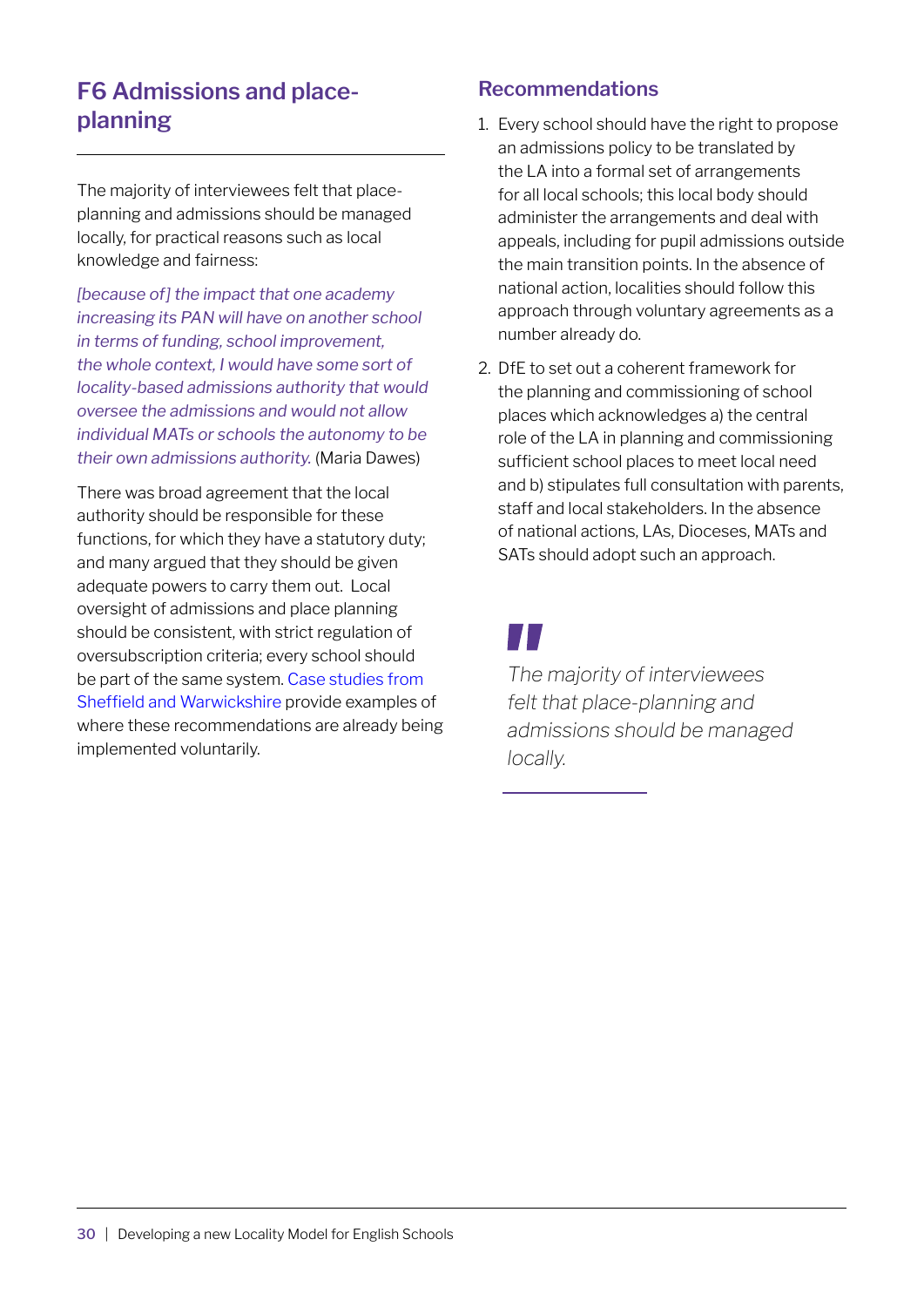### <span id="page-32-0"></span>**F7 Building the system for the future**

Ensuring an education is strong and flexible enough to provide young people with the skills and attributes for a healthy and successful future is a national responsibility. The high-performing jurisdictions have invested in education as part of an explicit strategy for nation-building. In England, the Covid-19 pandemic has highlighted areas we need to invest in for the future. These include:

#### *• a modern digital infrastructure*

We need to follow the high-performing jurisdictions in ensuring universal internet access to improve equity and support the learning of teachers and students. Curricula, ITE and CPD should be revised to deliver this strategy, including giving all parents on-line access to information and support.

#### *• a strong local system*

An ISOS review of the LA response to Covid-19 in 10 LAs (Bryant, 2020) highlighted the coordinating strengths of LAs, including convening partners, communicating key messages and coordinating systems. The Communities Secretary has stated:

*With the vaccine roll-out we're trying to ensure local councils are as involved as possible. They're the ones on the ground who know the harder to reach communities. In the early stages of the pandemic, there was legitimate criticism we could have used local councils more.* (Jenrick, 2021)

*There is an increasing awareness that skills and social welfare need to be coordinated and of the link between schools and families and communities.* 

There is an increasing awareness that skills and social welfare need to be coordinated and of the link between schools and families and communities. Future challenges will be easier to meet with a less fragmented, more integrated system: *"We need to look again at how we break down some of the barriers between LA and academy"*. (Steve Munby)

The voluntary partnerships described in Section Three were thought to offer potential to move the system forward: evaluation of the range of models of area-based improvement in each region is recommended, in order to map provision in a region, identify the strengths and weaknesses of each model and recommend a new locality model.

#### *• focus on priorities*

It is recommended that Ofsted inspections continue to be suspended to allow schools and LAs to focus on supporting pupils to make up for lost learning once schools return.

#### *• mental health and well-being*

Both are priorities for parents, whose engagement in education was seen in the focus groups as 'neglected' (Fair Education Alliance; Parentkind, [Phase 3 report](http://www.belmas.org.uk/write/MediaUploads/Phase_3_Report_Final_(1).pdf)). In the high-performing systems, above average percentages of pupils report being satisfied with life and experiencing less fear of failure than the average. The UK was one of the lowest scorers on the measure of life satisfaction and one of the highest on percentages of pupils experiencing fear of failure (OECD, 2019).

#### *• consistency of standards*

The Yidan Prize Foundation releases an annual Worldwide Educating for the Future Index (WEFFI) which assesses the extent to which education systems are equipping young people with 'future' skills (critical thinking – in relation to application of knowledge, problem solving, leadership, collaboration, creativity, as well as technical and digital skills). The index scores 50 economies on three dimensions, including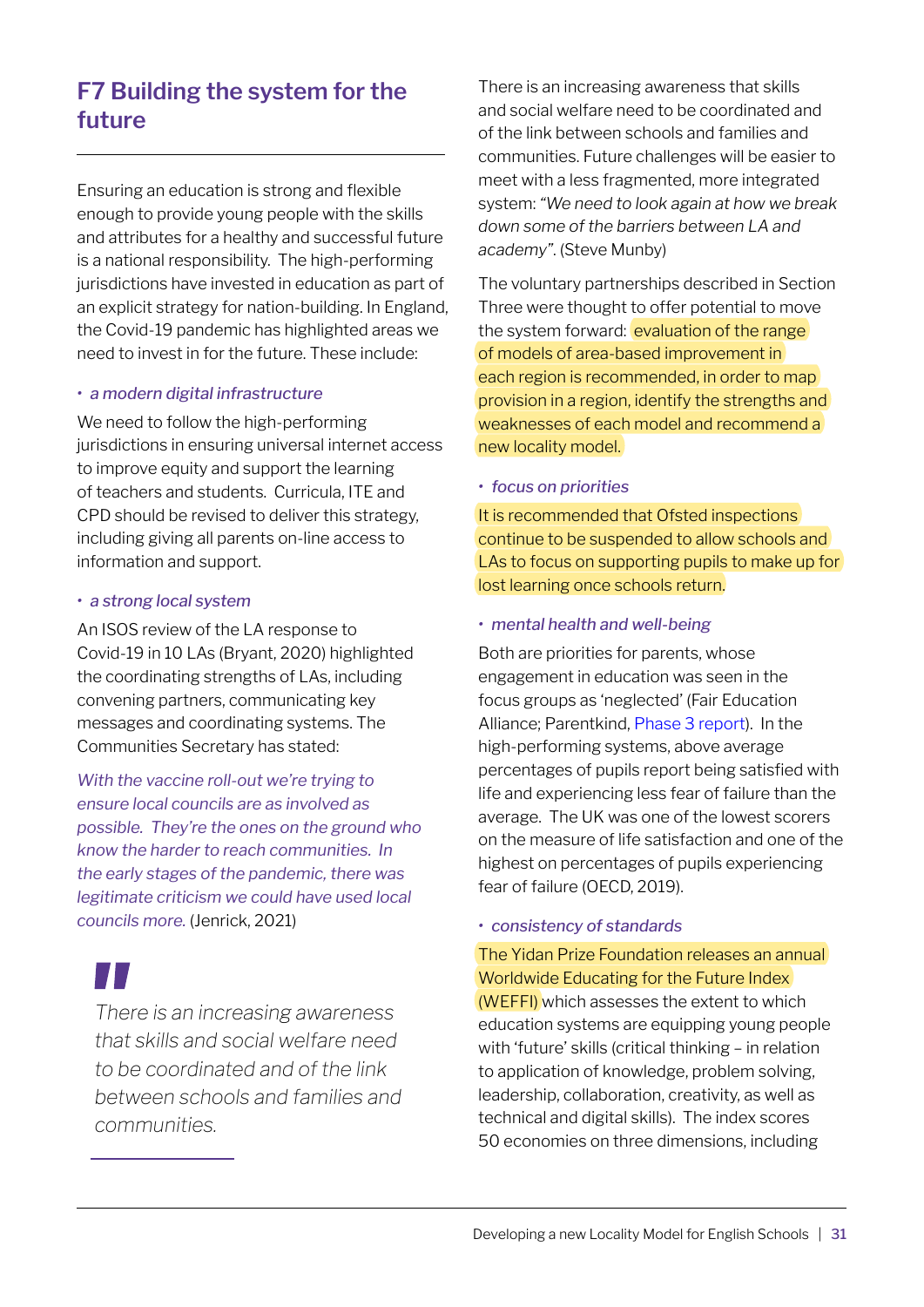|           | <b>WEFFI Ranking</b> |      |  |
|-----------|----------------------|------|--|
|           | 2018                 | 2019 |  |
| Singapore |                      | 4    |  |
| Canada    | 5                    | 6    |  |
| Finland   |                      |      |  |
| UK        | 10                   | 15   |  |

policy environment, teaching environment and socio-economic environment. It claims to account for 81.3% of global youth aged 15 to 24 and 88.3% of the world's population overall and that the economies represent 93% of global GDP (Yidan, 2019). The high-performing jurisdictions in this study score well: Finland topped the index in 2018 and 2019.

In accounting for this success, the authors find that Finland has the *"best teachers in the world"* and has the advantage of consistency of standards – *"wherever in the country, the quality of experience and opportunity is the same"* (Yidan, 2019: 5).

#### **Recommendations**

- 1. The government must ensure zero-rated internet access and provision of laptops for all children.
- 2. Establish a role for parents and pupil voice in a new paradigm for engaging stakeholders in education: this is important in terms of social justice and social mobility.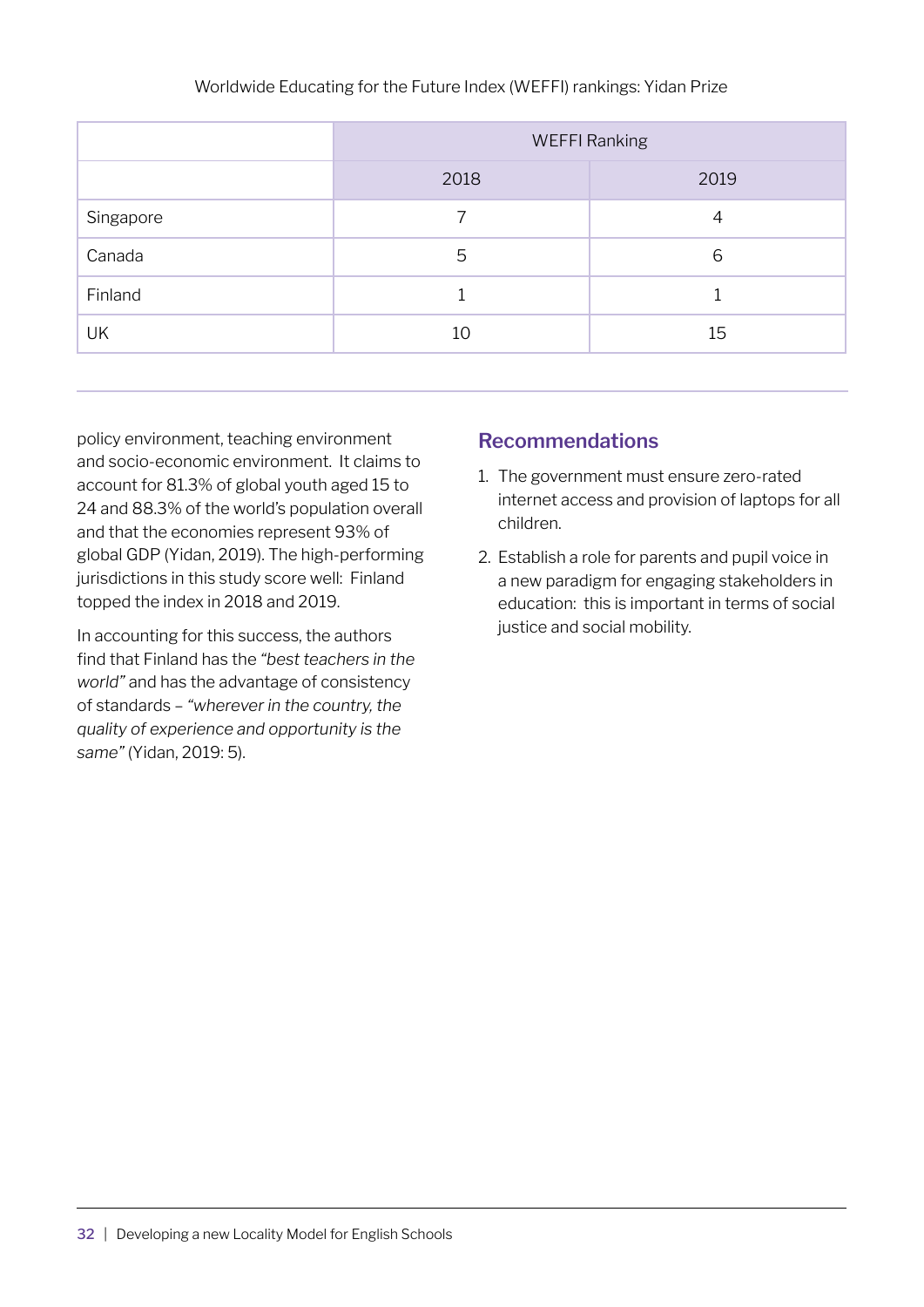### <span id="page-34-0"></span>**Section Three: Solutions and Challenges** – Models of Locality Working

The research found a wealth of innovative practice where professionals strive to make a success of devolved responsibilities for governing the English education system. However, unlike the high-performing systems considered in Phase 1, which feature strong system alignment and 'policy connectedness', there remain tensions in a system which is seen as fragmented and incoherent. A recent study (Bubb et al., 2019) identified the plethora of agencies working in the 'middle tier' space, to deliver often over-lapping functions (see Appendix One). Headteachers in the focus groups suggested there was *"a bewildering range of current structures to navigate"* (Sacha Schofield).

Many examples were offered of how a placebased approach was beneficial during the first wave of Covid-19.

*I do think awareness of 'place' is very important. My views have been influenced by being a Trustee of Centrepoint which has shelters in Manchester, Birmingham and Bradford. For them it is all about place. The goal is the same in all 4 which is to find people a job and a place to live. In the South West, Bristol and Cornwall are completely different: both have significant pockets of poverty, but rural poverty is very different from urban. Wrestling with 'Black Lives Matters' would be very different in the two places as well.*  (David Carter)

*Identity is crucial… we need to do more and think of schools as helping to grow the citizens of the future, change-makers, with impact in their communities. In urban areas, schools are* 

*seen much more than they ever were as a key factor in community cohesion. They are at the heart of their communities. There is a sense of belonging to a place, however big the problems, there is still pride in a place. Partnerships have to have a community dimension and feed in and out of the communities … understanding the place, the communities, how they work, and where the levers are in the locality, is very important. Families are a very important part of this too and we've seen that in the Pandemic.*  (Christine Gilbert)

*Place is very important to governors; it is what motivates them to take part.* (Emma Knights)

*Place is very important. The Covid-19 experience has highlighted this. I think it is fair to say that many schools wouldn't have reopened on time without LA support. Examples of good coordination within an area have shot up as a result of the working together. LAs have been recognized by the DfE as playing a central role in the response.* (Jenny Coles)

*The real importance of devolution is that it enables local areas to be much more agile in responding to changing circumstances. From this it is possible to work out the 16+ skills policy and to meet the aspirations of young people themselves and the ambitions of schools and colleges.* (Luke Raikes)

Effective place-based working is rooted in localities to maximize the benefits of local knowledge and engagement; but is outwardlooking, drawing on wider expertise and resource, so avoids insularity or entrenching disadvantage.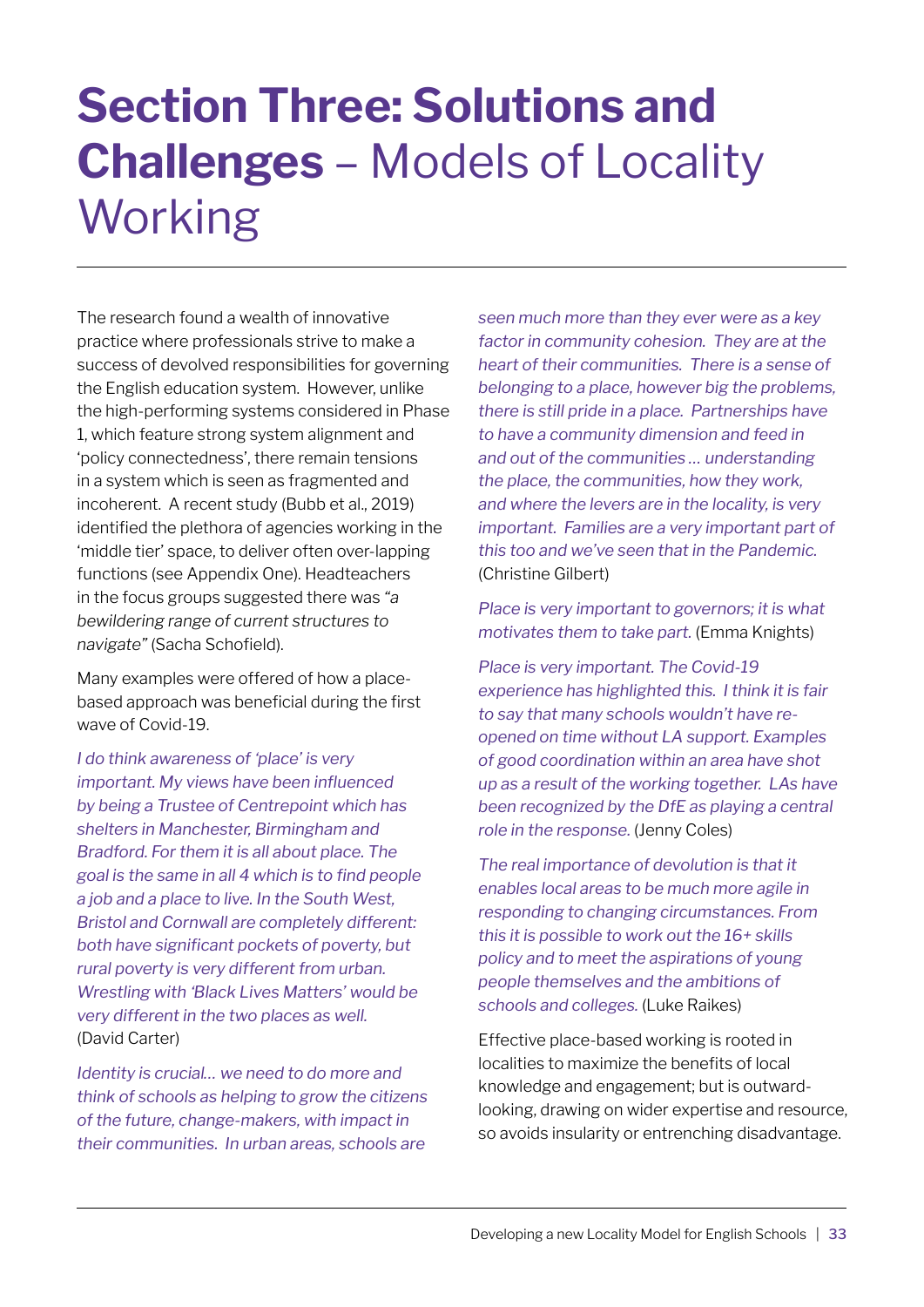Two types of place-based reform currently co-exist: the first is centrally-driven; the second locally-led. This section discusses 4 examples of each.

#### **A: centrally-led coordination, dissemination or roll-out of evidencebased practice**

The following government-appointed agencies (1–4 below) have a role in the dissemination of knowledge in a particular field or are responsible for a decentralized approach to one or more governance functions. While many are described as 'place-based' they do not meet the definition of 'place-based' used in this study, to describe *a holistic approach to education across a local area*. They are, in the main, not local; they are part of the governance landscape at regional or sub-regional level. Their role does not include the provision of the coordinating 'glue' described above.

#### *1. Regional Schools Commissioners*

In 2016/17 eight regional commissioners were introduced, with the following responsibilities (DfE, 2020b):

#### *• For the academy system*

taking action where academies and free schools are underperforming, intervening in academies where governance is inadequate, encouraging and deciding on applications from sponsors to operate in a region, increasing the number of sponsors and taking action to improve poorly performing ones, advising on proposals for new free schools, advising on whether to cancel, defer or enter into funding agreements with free school projects, deciding upon applications to make significant changes to academies and free schools.

#### *• For the LA-maintained school system*

deciding on applications from LA schools to convert to academy status, improving underperforming LA schools by providing them with support from a strong sponsor.

The RSC role does not cover the whole range of middle tier functions, a position supported by the study's respondents who believe this is not the right level to provide coordination of services across local areas:

*When I was a member of a Headteacher Board* <sup>5</sup>*, we found the Board didn't have enough local knowledge because the regions are too large.* (Alison Peacock)

*Subsidiarity is essential but not done well at all. I worry the government are coming out of the Covid crisis with a centralisation agenda. I am more in favour of a localised approach and I say this from having worked in different places, the RSC, deputy RSC, an Executive Director – I don't think central government is the right place for huge amounts of key decision making – to be directing over 22,000 state schools, whether from Sanctuary Buildings or from 8 RSC regions is not doable in any way, shape or form.* (Maria Dawes)

#### *2. Teaching School hubs*

Teaching Schools operate across eight regions, matched to those of the RSC. Each region holds its own strategy board meetings attended by representatives of each LA area where key priorities for the Teaching Schools Council are shared and discussed. These representatives meet in turn with other Teaching Schools from their sub-region to ensure there is engagement with all Teaching Schools nationally (Teaching Schools Council website). The first round of six Teaching School hubs devolves responsibility for teacher recruitment, ITE and retention, to identify gaps in subjects and ensure more focused recruitment strategies within a locality. Respondents were optimistic about the revised suite of national professional qualifications (NPQs) and the Early Careers Framework (ECF) to provide an evidence-based development programme from ITE to headship.

<sup>&</sup>lt;sup>5</sup> Eight Headteacher boards (HTBs) are responsible for advising and challenging regional schools commissioners (RSCs) on academy-related decisions Headteacher boards - GOV.UK (www.gov.uk)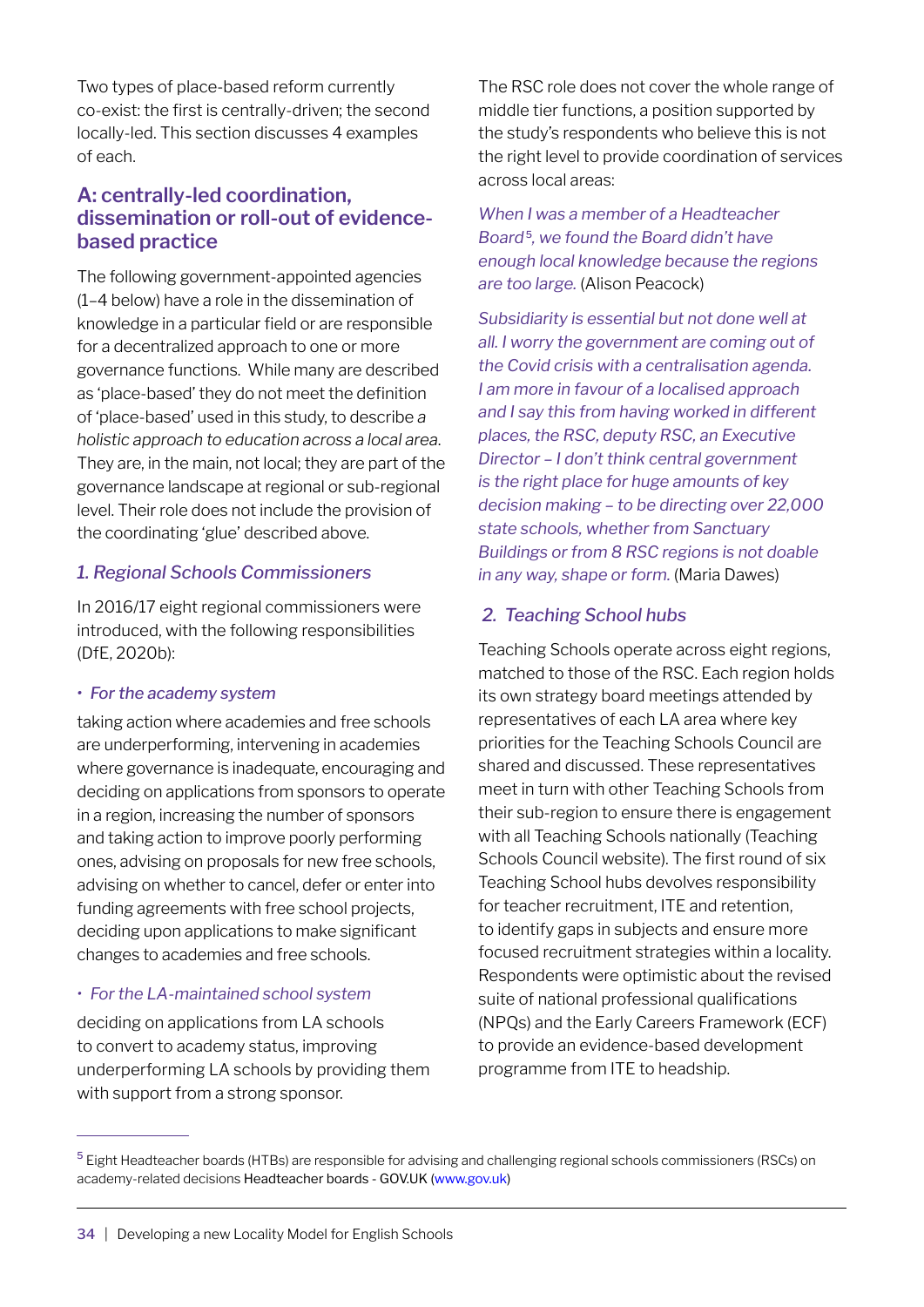*Hubs will have a lead school to recognise strengths and capacity in a local area, draw in that capacity and bring about softer impacts, e.g. improve relationships, communication, collaborations - you can't take for granted that it is there already. That collective capacity within the teaching school hub areas can be used to impact on the quality of teaching, quality of recruitment and the quality of development as part of our drive to create a world class system.* (Richard Gill)

However, there are challenges to the model, in terms of funding and capacity:

*Improvement in an area not matching the supply of the main mechanisms for support (NLEs, MATs, teaching schools) is a fair criticism of the last 10 years. Hubs won't address that because the school improvement function has been taken away from teaching schools. But many hubs also have directors who are NLEs or MAT CEOs – it is the same people who will be taking off the teaching school hat and putting the MAT hat on. So, the capacity will come from where it has been coming from and the challenges we've experienced will still be there.*  (Richard Gill)

#### *3. EEF Regional Directors and the Research Schools Network*

Following a pilot begun in 2018 in two regions, the EEF have introduced 'Regional Directors' to *"coordinate and support evidenceinformed school improvement activity"*  ([educationendowmentfoundation.org.uk](http://educationendowmentfoundation.org.uk), 2020). The EEF has partnered with the Institute for Effective Education, based at the University of York, to launch a national network of Research Schools (RS), which will become a focal point for evidence-based practice in their region, building affiliations with large numbers of schools and supporting the use of evidence at scale. ([https://](https://researchschool.org.uk) [researchschool.org.uk](https://researchschool.org.uk))

A three-year mixed methods evaluation described the 'vital role' of research schools in a *"systemic shift towards the use of evidence"*

and found the local hubs were a positive move to support local school improvement priorities, enabling them to engage schools in most need who had previously been the least frequent users. They conclude:

*There remain concerns about the long-term financial affordability of the RS model. This is because, at least in part, the school system is already populated with competing CPD and school improvement offers. Connecting their RS activity with existing regional school-toschool support work and projects has been pivotal in securing capacity and efficacy, and addressing real concerns over the long-term sustainability of the RS model.*  (Gu et al., 2020: 6)

#### *4. Subject centre hubs*

Hubs for the teaching of Mathematics, English and STEM subjects were established in the mid-2000s. The government's Social Mobility Plan (DfE, 2017) announced an investment of £33 million to expand the Teaching for Mastery maths programme to 3,000 more primary and secondary schools, targeting take-up in more challenging areas and schools. The government funds 34 English hubs, schools selected for their expertise, to support local schools in reading in Reception and Year 1.

The above hubs are included in the government's national support programmes which can be accessed at [www.gov.uk/government/](http://www.gov.uk/government/collections/school-improvement-support) [collections/school-improvement-support](http://www.gov.uk/government/collections/school-improvement-support) and provide a valuable source of evidence-based practice. However, respondents warned against the "reification" of practice which can result from capturing "what works" in one setting and imposing it in another, the "drag and drop" approach to school improvement described by the NAHT School Improvement Commission whereby an "external expert imposes preapproved solutions" onto a school without adequate diagnosis of the issues or developing professionally owned bespoke solutions which are necessary for sustained improvement (NAHT, 2020: 17).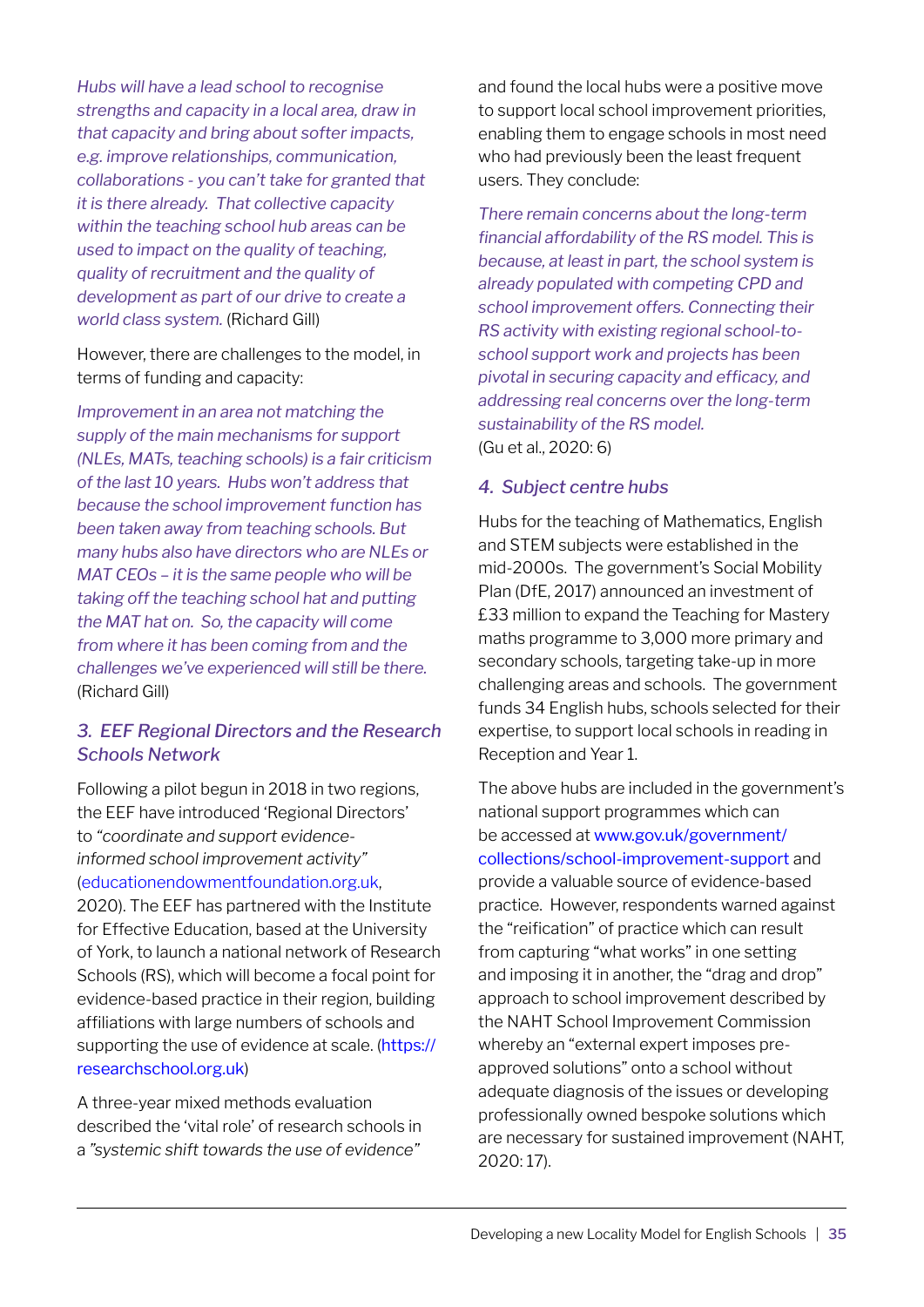#### **B: Locally-led place-based partnerships**

These partnerships can be government incentivised (example 5); government enabled (example 6) or professionally-led (examples 7 and 8). All depend upon voluntary participation and collective moral purpose. A number of studies show how, in the spaces for professional agency that remain following the 'hollowing out' of the middle tier from the twin pressures of increased centralisation and school autonomy, new forms of localism are emerging. Crawford et al (2020: 6) suggest that a range of local actors have the opportunity to work together in conditions of potential 'co-opetition' in a heterarchical context. They suggest: *"In particular, LAs may seek to find ways of maintaining what Hodgson and Spours (2012) define as "democratic localism" where public value is the driving force, rather than the uneasy mix of 'laissez-faire localism' and 'centrally managed localism' where competitive values dominate (Woods & Simkins, 2014)."*

#### *5. Opportunity Areas*

The government's social mobility plan (DfE, 2017) recognised the importance of 'place' and community and acknowledged that the main mechanisms of school improvement such as Teaching Schools, NLEs and highquality multi-academy trusts (MATs) were not evenly distributed throughout the country, with deprived, rural and coastal areas having inadequate provision. Between 2017 – 2020, the government has invested £90 million in 12 Opportunity Areas $6$  (OAs) to help young people overcome the barriers to academically flourishing (Clarke, 2020). An implementation review commissioned by the DfE (Easton et al., 2018) noted the vital importance of partnerships between LAs, early years providers, schools, colleges, universities, businesses, health professionals and voluntary and community organisations, working beyond organisational boundaries towards a shared aim. It found:

- **•** partnership boards which were too strongly led by DfE failed to enhance adequate engagement with struggling schools and communities and parents
- **•** lack of local knowledge led to poor alignment of activity and resources with other programmes such as the Teaching and Learning Innovation Fund and the Strategic School Innovation Fund
- **•** having dedicated LA-link officers were a *"facilitating factor"* in making faster progress (Easton et al., 2018: 7).

As the initiative has bedded-down, OAs are achieving a greater collective impact than is possible for individual organisations:

*When schools and social workers are able to work more closely together, they can identify families that need help earlier and better support the education and wellbeing of children… [to] ensure that every primary and secondary school in the area is linked with a social worker and educational psychologist to identify children and families at risk of running into difficulties.* (Stoke-on-Trent case study, DfE, undated: 22)

*There can be powerful change in bringing different players together. In Doncaster, [the OA] has shown that people can benefit each other more if they work together. At the beginning there was a great deal of distrust between the headteachers and others – there were local hierarchies. This was gradually broken down as heads realised the scope of the LA responsibilities and the reductions in funding they were coping with.* (Sam Twiselton)

The OAs have used the national support programmes and funding to address specific priorities in an area, in an example of how a strong central drive coupled with local motivation can make a difference in disadvantaged areas, where the challenges faced by young people outside of school need a collective response

<sup>6</sup> West Somerset, Norwich, Blackpool, North Yorkshire Coast, Derby, Oldham, Bradford, Doncaster, Fenland and East Cambridgeshire, Hastings, Ipswich and Stoke-on-Trent.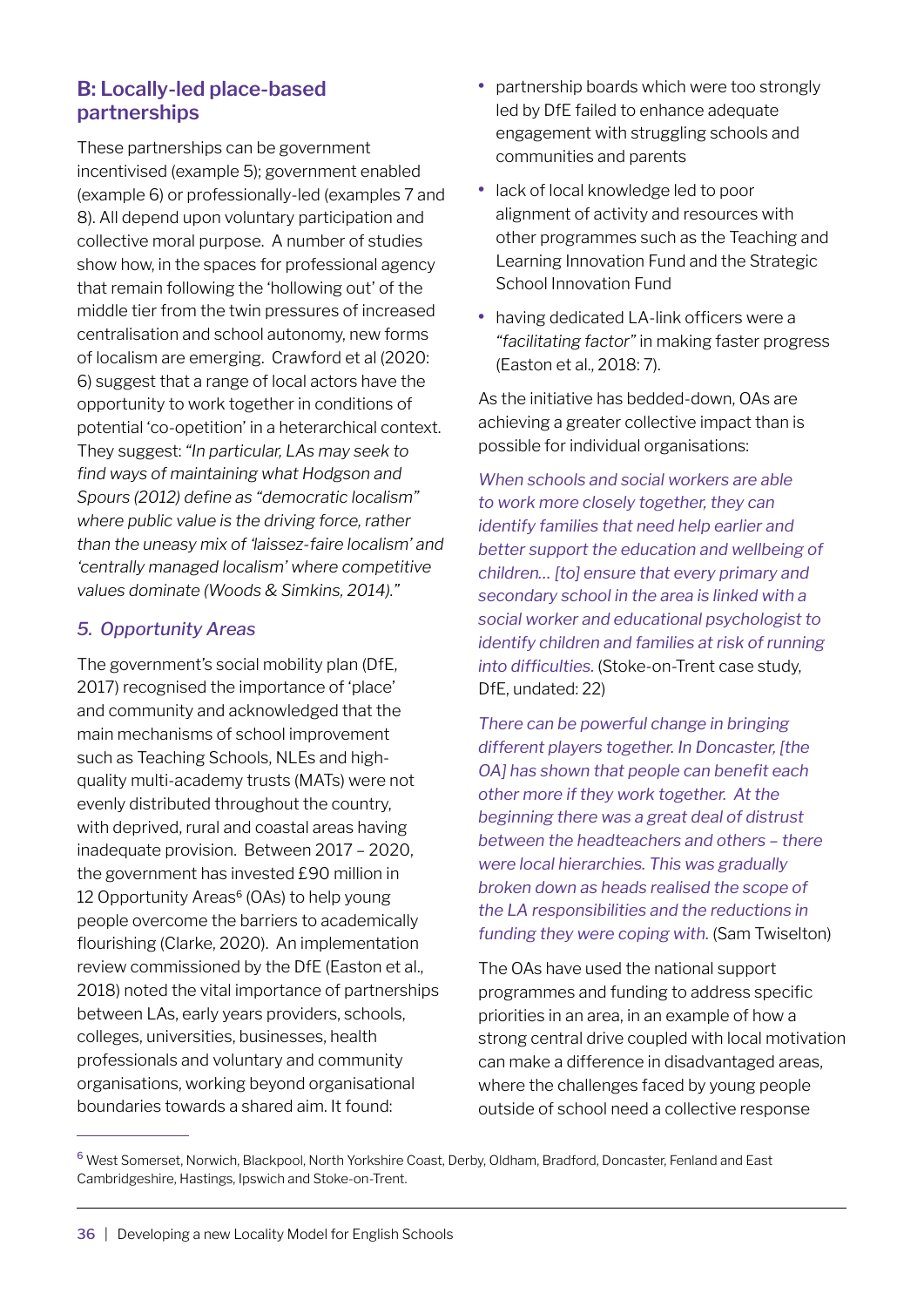*Respondents … noted the importance of expert leadership, the need for training in leading at middle tier level and the sharing of practice across OAs.* 

across services. Respondents with experience of more than one OA noted the importance of expert leadership, the need for training in leading at middle tier level and the sharing of practice across OAs. It was suggested that all 'system leaders' (including Executive Headteachers, NLEs and those who lead at middle tier level) should be offered a shared development programme for leading at this level.

#### *6. Combined Authorities*

Proposals to develop services for children and schools on the basis of Combined Authorities are at an early stage. There is no evidence that the DfE are planning to devolve or delegate additional functions to these new bodies, but this is being explored on the ground. North of Tyne Combined Authority is planning to provide one unified school improvement service, seeing advantages to greater efficiency and strengthening links with the other Combined Authority strategic roles. Focus Group participants were interested in exploring the role of Combined Authorities as a potential basis for alternative models of school improvement and accountability. Mark Patton, Assistant Director: Education and Skills Newcastle, speaking in a personal capacity, saw this as a way forward to enable the LA to deliver their statutory responsibilities for school improvement:

*Collaboration is the only way forward. I feel very much part of the new joint school improvement service being developed to support schools in North of Tyne.*  (Mark Patton)

#### *7. Challenge Partners*

The longest established school-led partnership programme, Challenge Partners, grew from the London Challenge because headteachers did not want to lose the gains they had made from working collaboratively when the funded programme ended in 2011 (Cousin, 2019). There are, in 2020, 480 member schools in 43 hubs (Challenge Partners, 2020). Berwick and John (2018) provide a detailed description of its operation including an explicit theory of action: 'upwards convergence': the principle of 'growing the top' while 'reducing disparity'. This encourages a collective approach to improvement emphasizing that all schools can improve on their previous best. A 'hub' model operates organically, on a membership basis where schools opt in, agree to a member's pledge to work together and pay a subscription fee. The hubs are locally or regionally based and are required to have at their centre an outstanding school, to ensure capacity to support others.

It is unclear how far the collaboratives, based on relationships, are fully inclusive: *"selection and induction of both new hubs and new members is rigorous as considerable valuable energy can be lost focusing on the disaffected"* (2018: 205). Berwick and John warn (2018: 210) that such partnerships *"need nurturing, are relatively unpredictable in their configuration and are threatened by insularity and lack of succession planning"*. Also, they need skilled leadership operated in a collaborative style grounded in a strong and articulated moral purpose. External reviews (Matthews and Headon, 2015: xiii) find that the annual quality assurance reviews provide *"a potent mechanism for sharing issues and finding new solutions through disseminating knowledge of what works in other schools. They also confirm where there is excellent practice".*  This knowledge is captured and made accessible to all Challenge Partner schools.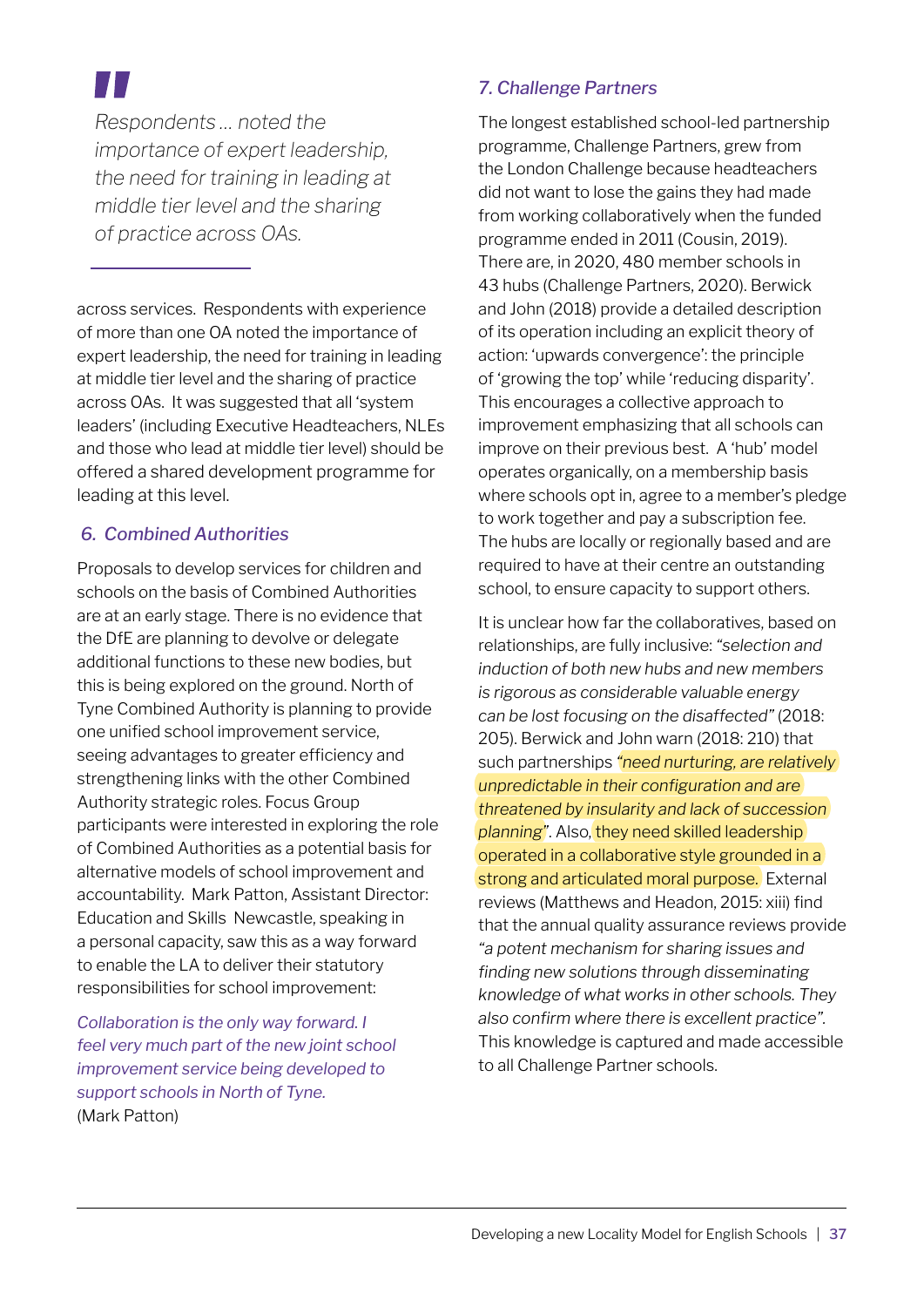#### *8. Local education partnerships (AEPs)*

The Area-based Education Partnerships Association defines education partnerships as:

*school-led, local organisations that include all types of schools with the central purpose of raising standards. They take responsibility for the quality of education in a local area; bridge the divide between different types of schools; provide a framework to allow schools to work together and encompass LAs and schools across all phases and types. Member organisations define themselves by locality. There are different models in operation but all must be commercially sustainable.*  (<https://aepa.org.uk/>)

Partnerships are underway in over 30 local areas and are varied in terms of remit and governance - some are LA-majority control, some are complete private companies or charities, some a mixture of the two. They include areas small enough for people to know faces and engage in depth (e.g. Ealing, Tower Hamlets, Camden), and larger areas (e.g., Herts for Learning or Surrey with 400-500 schools). The latter, Surrey, is organised in hubs, which have some freedom of decision-making, where schools do some things within the hub and some things coordinated across the whole (see case study in [Phase 2](http://www.belmas.org.uk/write/MediaUploads/Phase_2_Analysis_of_Interviews.pdf#page=27) [report, p27\)](http://www.belmas.org.uk/write/MediaUploads/Phase_2_Analysis_of_Interviews.pdf).

AEPs were mainly established to fulfil the School Improvement function, with some developing to include other functions; almost all have a commission for school improvement from the LA. Advocates argue that they are effective due to the mix of democratic accountability, from the LA's *"legitimate right to assess needs and priorities across an area"* and the blend of professional and moral accountability of school leaders who voluntarily come together for the good of all young people in an area (Christine Gilbert).

Interviewees spoke favourably of the promise of these partnerships as a holistic solution to local issues. Questions on the degree of formalization

and the size of the area covered need further debate, but two important features of the partnerships are:

- 1. their explicit attempt to learn from each other, and
- 2. their inclusivity: they are open to all schools in the local area.

#### **Summary**

A major benefit of effective 'place-based' reform is seen as the provision of essential "glue" or coordination, by mobilising a collective sense of responsibility to reduce competition which drives local hierarchies and increases the effects of disadvantage. It also places a focus on contextual factors which can provide barriers to achievement or offer solutions. In addition, it has the potential to increase cost-efficiencies, provide external quality assurance and prevent 'reinvention of the wheel'. The eight examples above testify to the expertise and commitment in the English education system. Different locality models attempt to bring all schools in a locality together, but face similar challenges. All report issues of resource (both staff and funds). None achieve the engagement of all schools in an area, which means any locality approach remains a partial one. The lack of formal power limits AEPs' ability to engage every school in an area, but lack of engagement is also a challenge for OAs and RSs, where those schools that most need support often lack the capacity to look outwards. The moral purpose uniting schools in some AEPs, however, results in a high opt-in: for example, 100% of schools in Camden and 94% in Tower Hamlets ([Phase 2 report, p.28](http://www.belmas.org.uk/write/MediaUploads/Phase_2_Analysis_of_Interviews.pdf#page=28)). A more formal structure and government support would give AEPs the power to support challenging schools and allow both LA and RSC school improvement responsibilities to be devolved to AEPs, with the advantages of scale, expertise and the drive that comes from commitment to place. The Phase 2 report offers examples of where this solution is working well ([SAFE case study](http://www.belmas.org.uk/write/MediaUploads/Phase_2_Analysis_of_Interviews.pdf#page=27), p.27).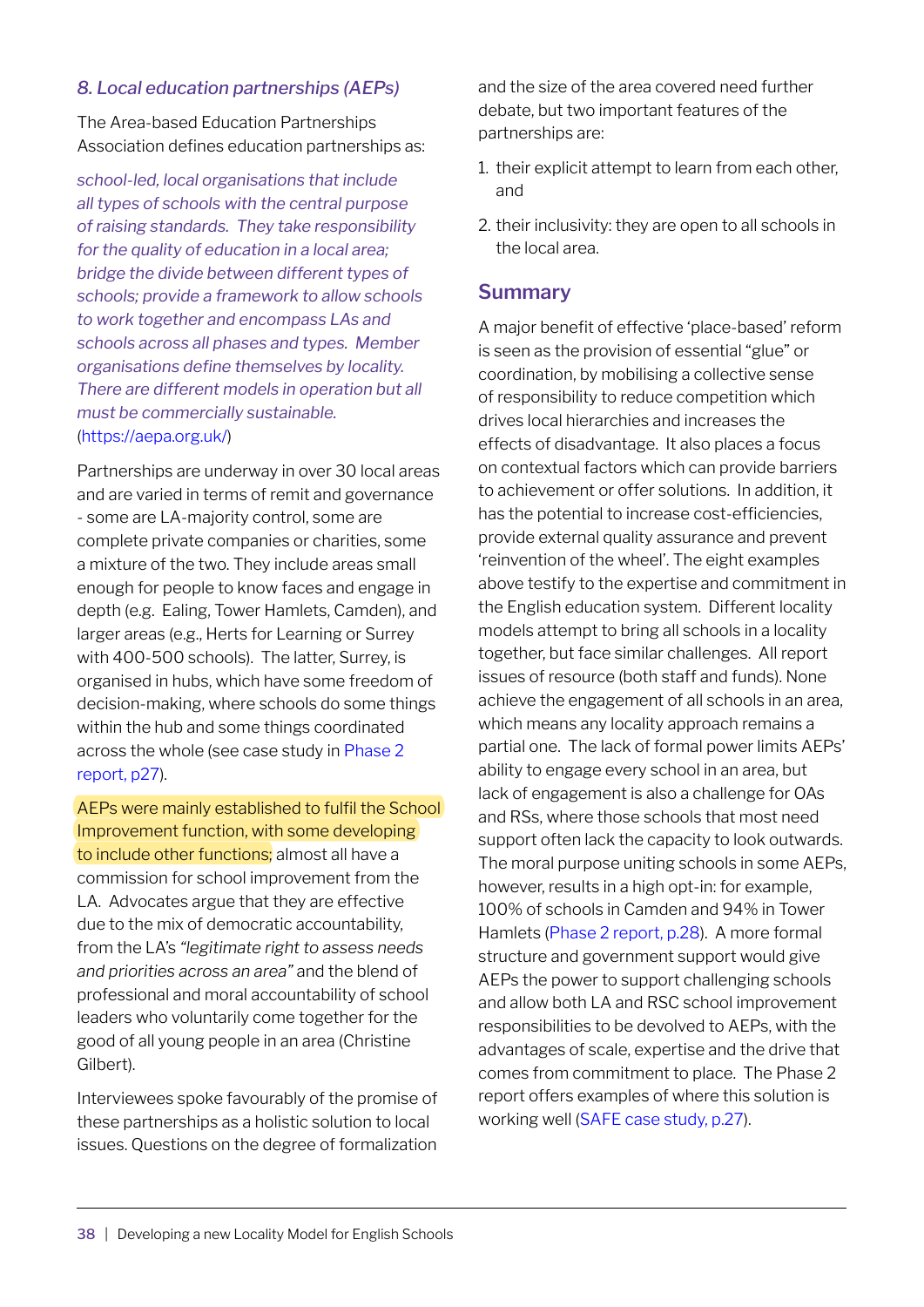*A major benefit of effective 'placebased' reform is the provision of essential "glue" or coordination, by mobilising a collective sense of responsibility. It also has the potential to increase cost-efficiencies.* 

A number of studies highlight common challenges relating to equity and coherence where market-based reforms disrupt existing cultures (Greany, 2020: 4). Evidence from this study reinforces the consequences of an unregulated school improvement market and the need for coordination across a locality to shield schools from those consequences.

National evaluation of the different models of place-based working is recommended, in order to share learning across the system about what works well to address the challenges described above. It is recommended that a locality partnership is supported in each local authority area: this could be based on AEPs, OAs or Combined Authorities, according to context. Most LA areas already have a form of school networks in place, so it is suggested they start with an audit and seek to learn the lessons from how to develop successful AEPs or other partnership arrangement: then build on this to ensure that all schools benefit.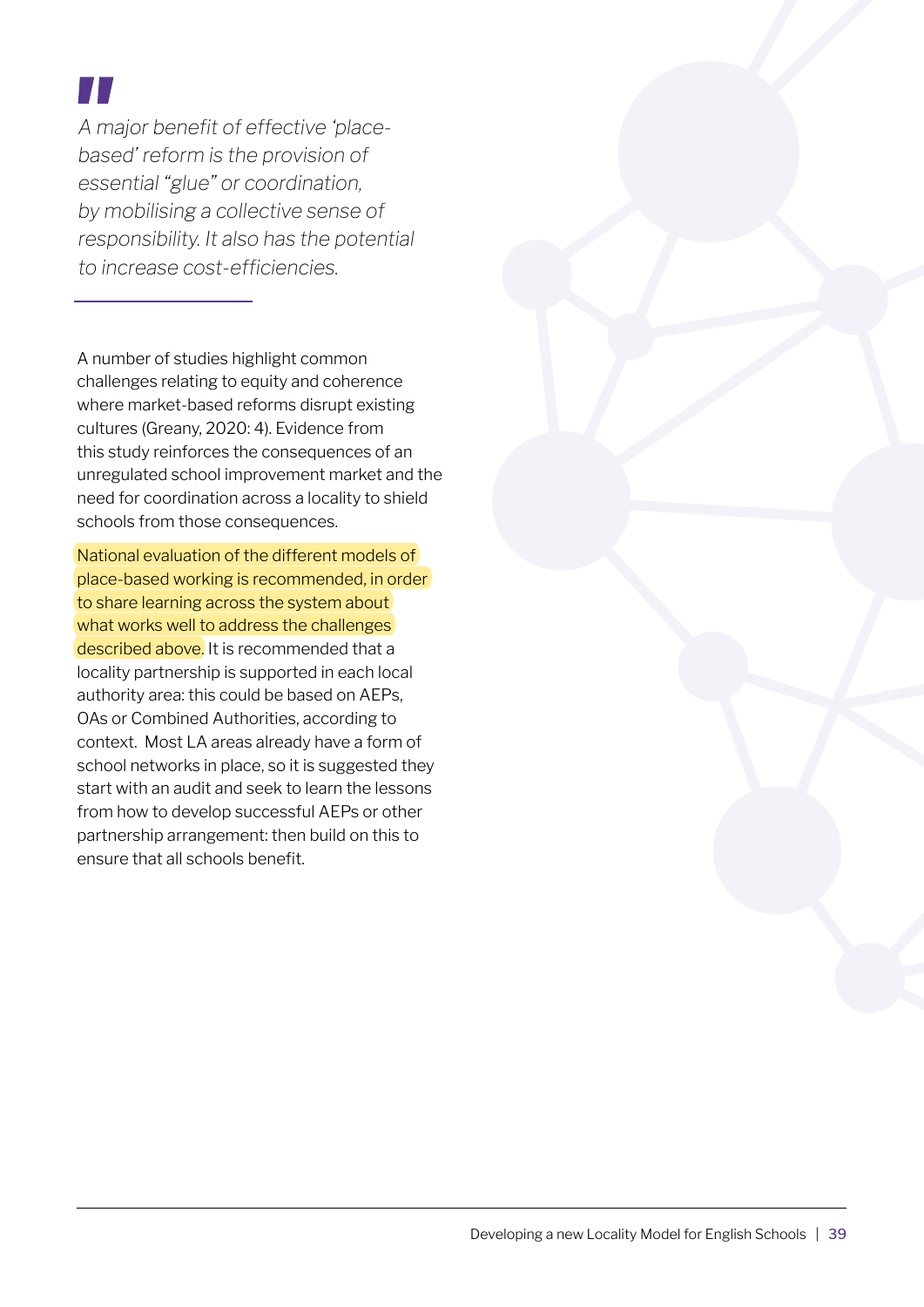### <span id="page-41-0"></span>**References**

ADCS (2020) *Building a Country that Works for All post Covid-19*

Ainscow, M., Chapman, C., & Hadfield, M. (2020) *Changing education systems: A research-based approach,* London: Routledge

Allen, R. and Sims, S. (2018) *The Teaching Gap*, London: Taylor and Francis

Berwick, G. and John, S. (2018) 'School networks, peer accountability and the brokerage of knowledge and expertise' in Earley, P. and Greany, T. (eds) *School Leadership and Education System Reform, second edition,* Bloomsbury pp. 198-211

Bryant, B. (2020) *How Local Education Systems are responding to the coronavirus crisis*, ISOS

Bryant, B. and Swords (2018) *Developing and sustaining an effective local SEND system A practical guide for councils and partners,* Local Government Association/ISOS

Bubb, S., Crossley-Holland, J., Cordiner, J., Cousin, S. and Earley, P (2019) *Understanding the Middle Tier: Comparative Costs of Academy and LA-maintained Sectors,* S Bubb Associates

Challenge Partners (2020) *Annual Report 2019*

Clarke, S. (2020) Minister for Regional Growth and Local Government (July 3rd 2020) *Rethinking Local: A vision for the future*. www.local gov

Cordingley, P., Higgins, S., Greany, T., Buckler, N., Coles-Jordan, D., Crisp, B., Saunders, L. & Coe, R. (2015). Developing Great Teaching: Lessons from the international reviews into effective professional development. Retrieved from: [https://tdtrust.org/wp-content/uploads/2015/10/DGT-](https://tdtrust.org/wp-content/uploads/2015/10/DGT-Full-report.pdf)[Full-report.pdf](https://tdtrust.org/wp-content/uploads/2015/10/DGT-Full-report.pdf)

Cousin, S. (2019) *System Leadership: Policy and Practice in the English Schools System*, London, Bloomsbury

Cousin, S. and Gu, Q. (forthcoming) 'System Leadership and Partnerships across Schools' in Greany, T. and Earley, P. *School Leadership and Education System Reform* (2nd edition) Bloomsbury

Crawford, M., Maxwell, B., Coldron, J., and Simkins, T. (2020) 'Local authorities as actors in the emerging "school-led" system in England', *Educational Review*, DOI: 10.1080/00131911.2020.1739625

Cruddas, L. (2018) *Where next for the self-improving school system? Getting system governance right* Nottingham: Confederation of School Trusts

Cullinane, C. and Montacute, R. (2020) *Covid-19 and Social Mobility Impact Brief #1: School Closures* Sutton Trust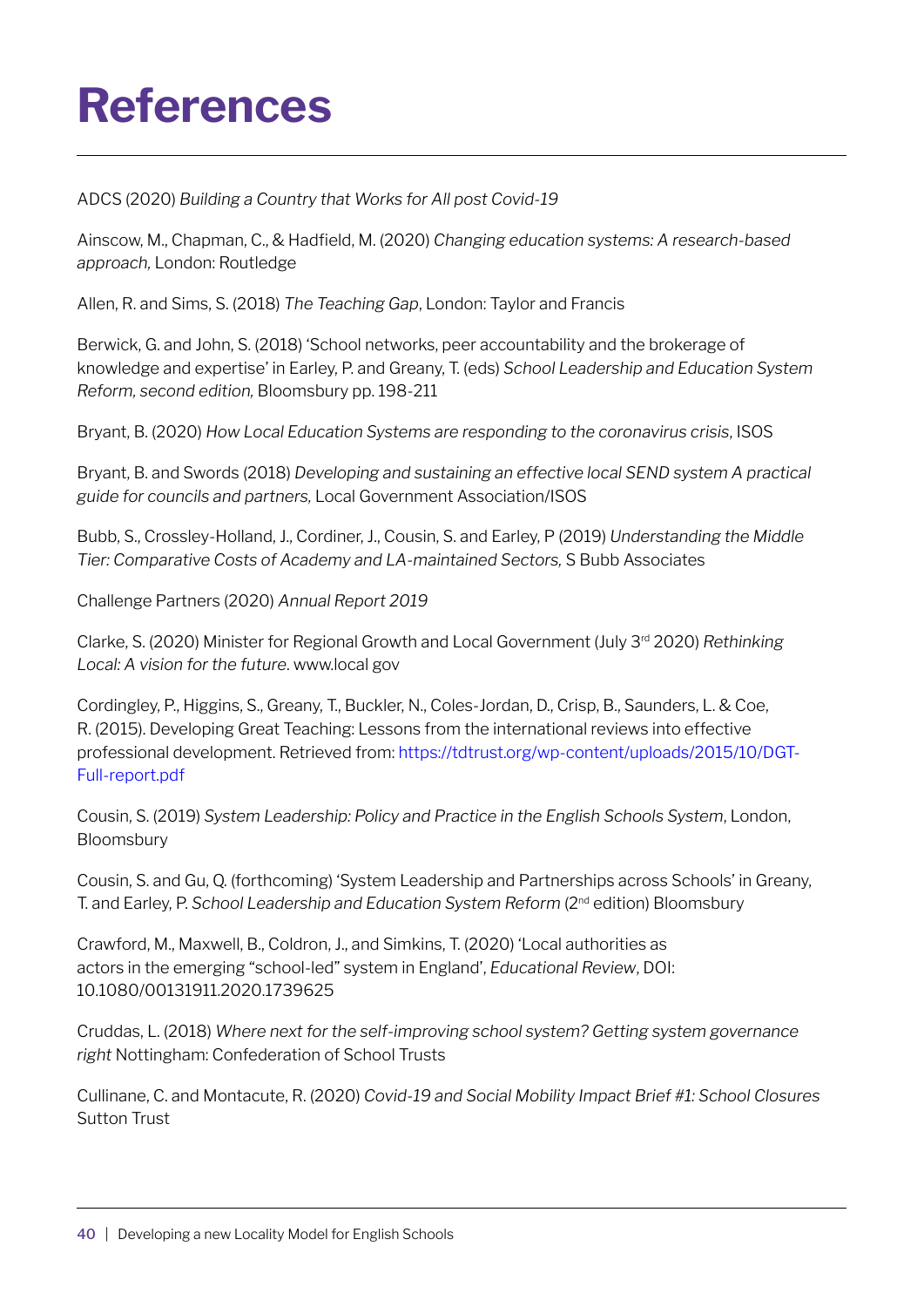Darling-Hammond, L. and Rothman, R. (eds.) (2011) *Teacher and Leader Effectiveness in High-Performing Education Systems,* Washington, DC: Alliance for Excellent Education and Stanford Center for Opportunity Policy in Education.

Deloitte (2019) *Global Human Capital Trends Survey,* Deloitte

Department for Education (DfE) (2017) *Unlocking Talent, Fulfilling Potential: A plan for improving social mobility through education,* Crown copyright

DfE (2018) *[School leadership 2010 to 2016: characteristics and trends](https://www.gov.uk/government/publications/school-leadership-2010-to-2016-characteristics-and-trends)*

DfE (undated) *Opportunity Areas: Building the foundations for change A selection of case studies*

DfE (2019a) *Secondary and Primary School Applications and Offers: March April 2019*

DfE (2019b) *Permanent and Fixed Terms Exclusions in England 2017/18*

DfE (2020a) [Schools, pupils and their characteristics, Academic Year 2019/20 – Explore education](https://explore-education-statistics.service.gov.uk/find-statistics/school-pupils-and-their-characteristics)  [statistics – GOV.UK \(explore-education-statistics.service.gov.uk](https://explore-education-statistics.service.gov.uk/find-statistics/school-pupils-and-their-characteristics)) Accessed 15/12/2020

DfE (2020b) *Regional Schools Commissioners Decision Making Framework* DfE

Earley, P. and Greany, T. (2017) (eds) *School Leadership and Education System Reform,* Bloomsbury

Easton, C., McCrone, T., Smith, R., Harland, J. and Sims, D. (2018) *Implementation of Opportunity Areas: an independent evaluation,* DfE/NFER

Fletcher-Wood, H. and Zuccollo, J. (2020) *The effects of high-quality professional development on teachers and students* EPI

Foster, D. (2019) *Teacher Recruitment and Retention in England: Briefing Paper Number 7222*, 6 December 2019, House of Commons

Fullan, M. (2006) *Turnaround Leadership*. New York: Jossey-Bass

Fullan, M. (2015) 'Leadership from the Middle: A system strategy' *Education Canada.* December 2015 pp 22-26

Glatter, R. (2020) 'The 'independent state school' and its aftermath: implications for the processes and structures surrounding school leadership', *School Leadership & Management*, DOI: 10.1080/13632434.2020.1814236

Gilbert, C. (2017) *Optimism of the will: the development of local area-based education partnerships.*  London: London Centre for Leadership in Learning.

Godfrey, D. (ed) (2020) *School Peer Review for Educational Improvement and Accountability: Theory, Practice and Policy Implications*, Springer

Gove, M. MP, (Nov 2020) 'The Privilege of public service' *Ditchley Annual Lecture* June 2020 [Gov.uk](http://Gov.uk)

Greany, T. (2015) *The Self-improving System in England: A review of evidence and thinking, ACSL*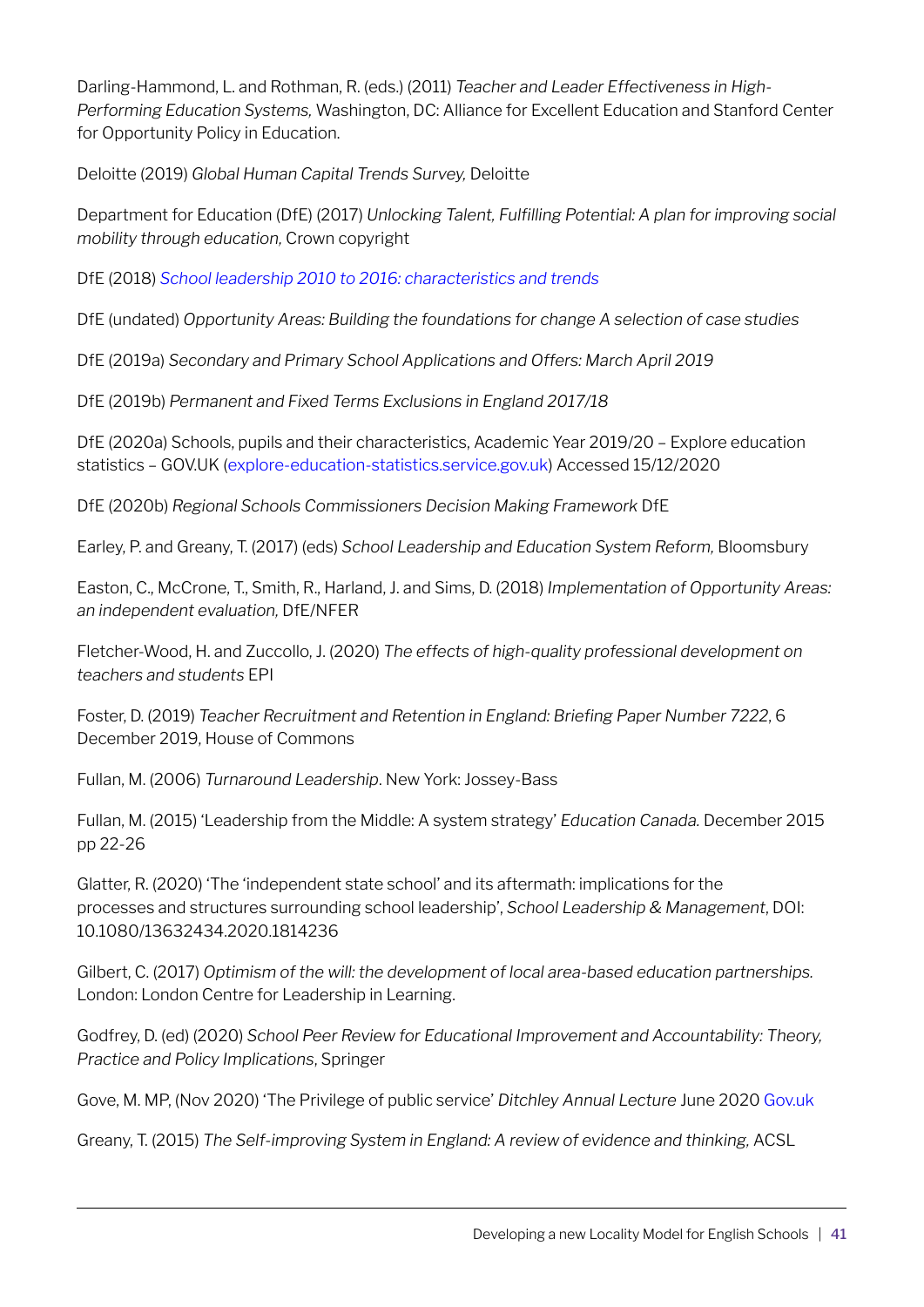Greany, T. (2020) 'Place-based Governance and Leadership in Decentralised School Systems: Evidence from England'. *Journal of Education Policy*, DOI: 10.1080/02680939.2020.1792554

Greany, T. and Higham, R. (2018) *Hierarchy, Markets and Networks* London, UCL Institute of Education Press

Greatbatch, D. and Tate, S. (2019) *What works in delivering school improvement through school-toschool support,* DfE

Gu, S., Rea, S., Seymour, K., Smethem, L., Bryant, B., Armstrong, P., Ahn, M., Hodgen, J., Knight, R. (2020), *The Research Schools Network: Supporting Schools to Develop Evidence-Informed Practice*, UCL Institute of Education

Gu, Q., Rea, S., Smethem, L., Dunford, J., Varley, M., Sammons P., and Powell, L. (2016) *Teaching schools evaluation: Final report*. London: Department for Education

Hargreaves, D. H. (2012). *A self-improving school system: towards maturity* Nottingham: National College for School Leadership

Hargreaves, D. and Ainscow, M., (2015) *The top and bottom of leadership and change*, SAGE, [https://doi.](https://doi.org/10.1177/0031721715614828) [org/10.1177/0031721715614828](https://doi.org/10.1177/0031721715614828)

Hill, R. (2012) *The Missing Middle,* RSA

Hutchings, M., Greenwood, C., Hollingworth, S., Mansaray, A. and Rose, A. (2012) *Evaluation of the City Challenge Programme, DfE-RR215,* Institute for Policy Studies in Education, London Metropolitan University

Hutchinson, J.C., and Renna-Jennings, W. (2019) *Unexplained Pupil Exits from Schools: Further Analysis and Data by MATs and Local Authority*, Education Policy Institute

Jenrick, R. (2021) 'Test Failures left lockdown the only option' *The Times* January 28, 2021

Kidson, M. and Norris, E. (2014*) Implementing the London Challenge,* Institute for Government

Lubienski, C. (2014) Re-making the middle: 'Disintermediation in international context' *Educational Management, Administration and Leadership*, 42 (3), 423-40

Lynch, S., Worth, J., Bamford, S. and Wespieser, K. (2016) *Engaging Teachers: NFER Analysis of Teacher Retention*. Slough: NFER [online].

Manifesto (2019) 'The Manifesto for the North' (11<sup>th</sup> Nov 2019) published by the Convention of the North

Matthews, P. and Ehren, M. (2017) 'Accountability and improvement in self-improving school systems' in Earley, P. and Greany, T. (eds) *School Leadership and Education System Reform,* Bloomsbury

Matthews, P. and Headon, M. (2015) *Multiple Gains: An independent evaluation of Challenge Partners' peer reviews of schools* IOE Press, UCL

Muijs, D., & Rumyantseva, N. (2014). 'Coopetition in education: Collaborating in a competitive environment'. *Journal of Educational Change*, 15(1), 1–18. doi:10.1007/s10833-013-9223-8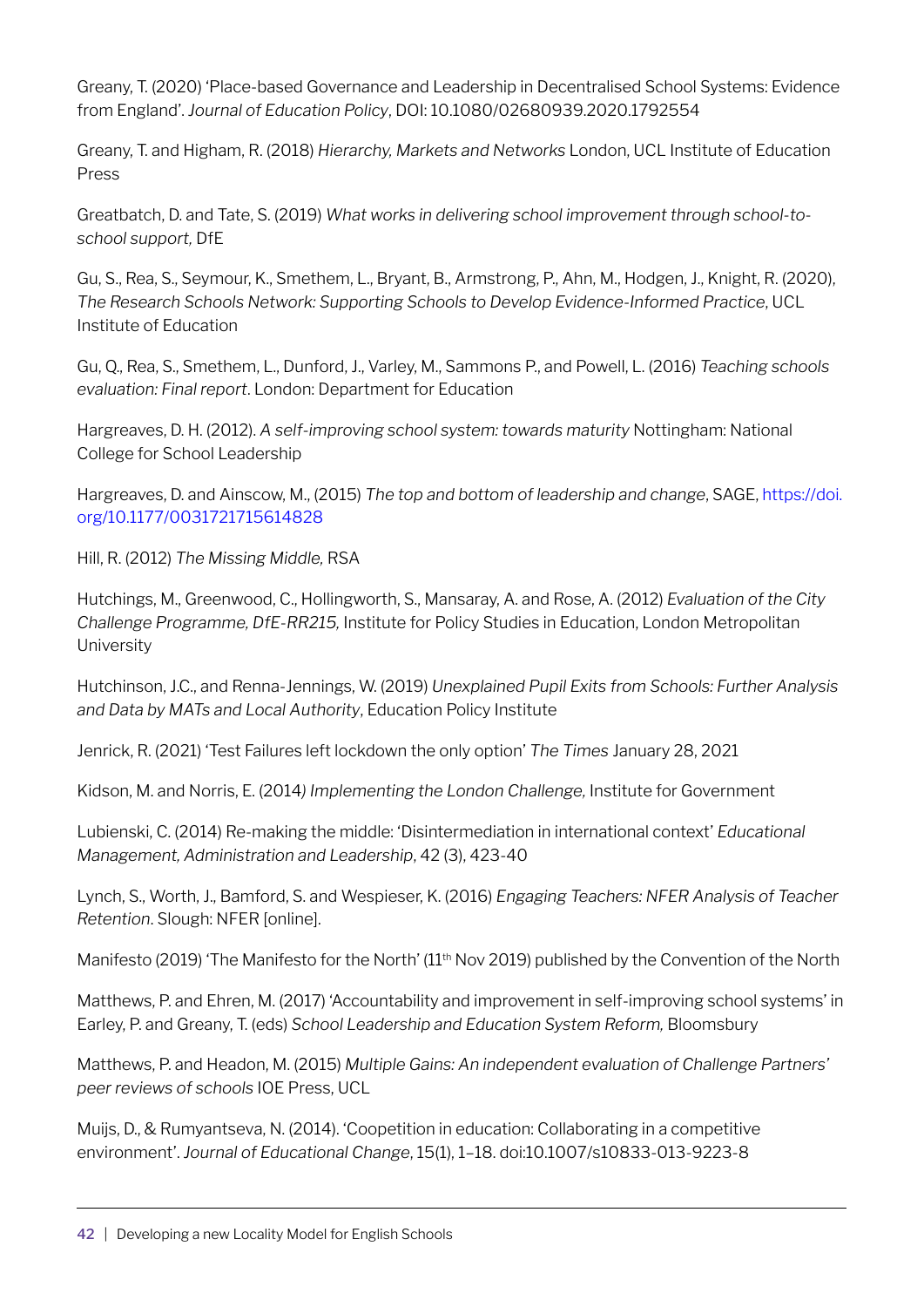Munby, S., & Fullan, M. (2016). *Inside-out and downside-up. How leading from the middle has the power to transform education systems*

NAHT (2020) *Improving Schools: a report of the School Improvement Commission*, NAHT

OECD (2012) *Equity and Quality in Education: Supporting Disadvantaged Students and Schools,* Paris: OECD Publishing

OECD (2013) 'School evaluation: from compliancy to quality' In *Synergies for better learning: An international perspective on evaluation and assessment* (pp. 383-485) Paris: OECD Publishing

OECD (2015) *Education Policy Outlook 2015: Making reforms happen*. Paris: OECD Publishing

OECD (2018a) *Education at a Glance 2018, OECD Indicators*, Paris: OECD Publishing

OECD (2018b) *The Future of Education and Skills: Education 2030*, OECD Publishing

OECD (2019), *PISA 2018 Results (Volume III): What School Life Means for Students' Lives*, PISA, OECD Publishing, Paris,<https://doi.org/10.1787/acd78851-en>

OECD (2020) *TALIS 2018 Results (Volume II): Teachers and School Leaders as Valued Professionals,*  OECD Publishing, Paris DOI:<https://doi.org/10.1787/19cf08df-en>

Ofsted (2018) The Annual Report of Her Majesty's Chief Inspector of Education, Children's Services and Skills 2017-18

Ofsted (2019) The Annual Report of Her Majesty's Chief Inspector of Education, Children's Services and Skills, 2018/19

Ofsted (2020) The Annual Report of Her Majesty's Chief Inspector of Education, Children's Services and Skills 2019/20 - GOV.UK [\(www.gov.uk\)](https://www.gov.uk/government/publications/ofsted-annual-report-201920-education-childrens-services-and-skills/the-annual-report-of-her-majestys-chief-inspector-of-education-childrens-services-and-skills-201920)

OSF (Official Statistics of Finland) (2018) Special education [e-publication]. ISSN=17991617.

Queen's Speech 14th Oct 2019 [Gov.UK](http://Gov.UK)

Raikes, L. and Giovannini, A. (Feb 2020), *The Devolution Parliament: Devolving powers to England's Regions, Towns and Cities*, IPPR

Sahlberg, P. (2007) *Secondary education in OECD Countries Common Challenges, Differing Solutions,*  Turin: European Training, 2007

Sandford, M. (2020) 'Devolution to Local Government in England' *House of Commons Library Research Brief*

Schleicher, A. (2018) *World Class: How to Build a 21st-Century School System* OECD DOI: <http://dx.doi.org/10.1787/9789264300002-en>

Schleicher, A. (2019) 'England's PISA scores are being held back by a lack of trust in teachers' *Times Educational Supplement* 6 Dec 2019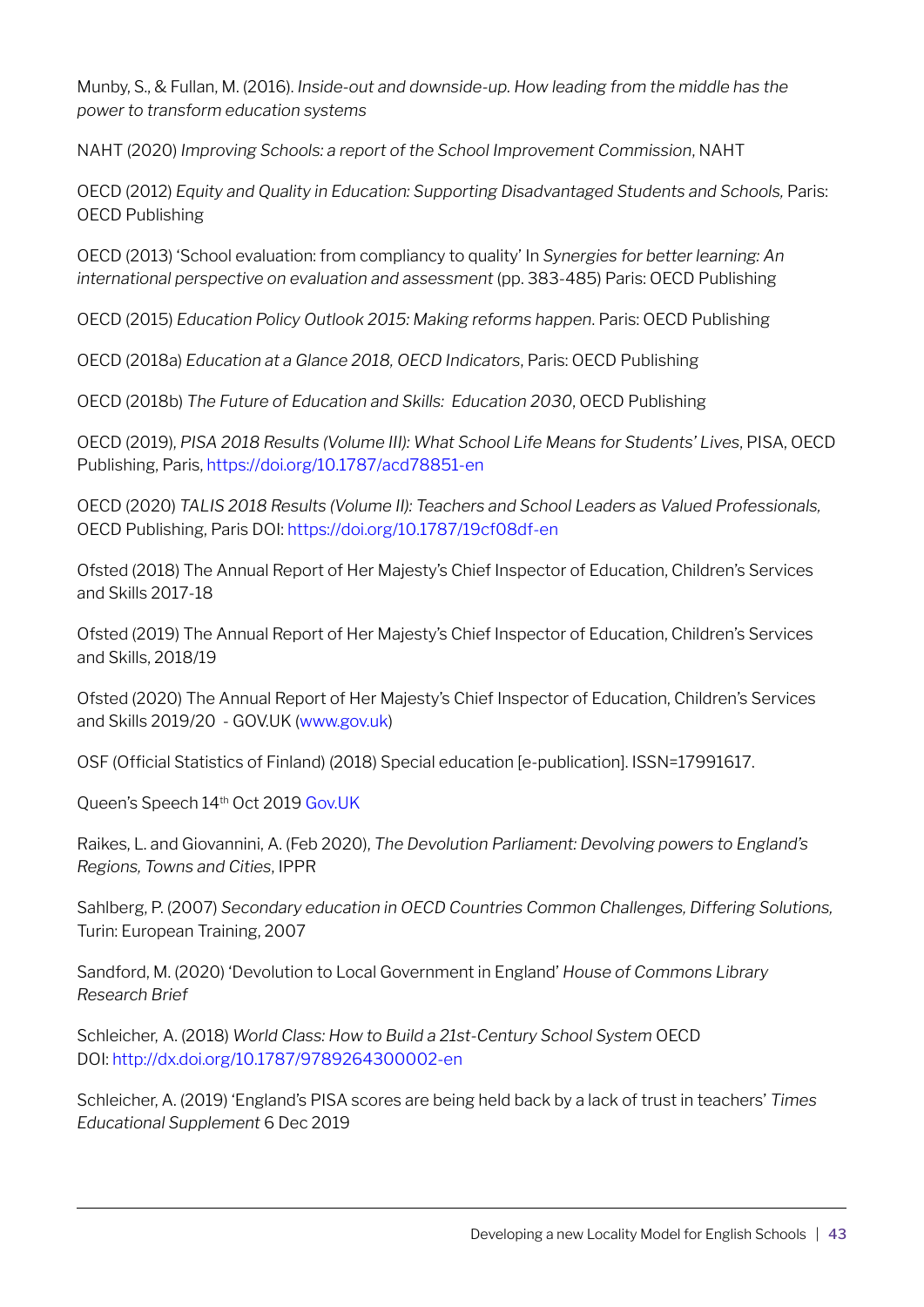Sibieta, L. (2020) *Annual Report on education spending England: Schools* Institute for Fiscal Studies. Sept 2020

Starmer, K. (21st Dec 2020) *A Socially Just Scotland in a modern United Kingdom*, J.P. Mackintosh Lecture. [Labour.org.uk](http://Labour.org.uk).

Stoker, G. (1998) 'Governance as Theory: 5 propositions' *International Social Science Journal*, vol. 155

Van den Brande, J., Cullinane, C., and Hillary, J. (2019) *Selective Comprehensive GB.* London NFER Sutton Trust

Wellcome Trust (2020) *Progress towards the Wellcome CPD Challenge First Interim Evaluation Report,*  CFE

Whittaker, F. (2018) 'Fact check How Many Free Schools Have Actually Closed'. *Schools Week* December 15th, 2018

Woods, P. and Simkins. T. (2014) 'Understanding the local: Themes and Issues in the Experience of Structural Reform in England', *Educational Management Administration and Leadership*, 2014, Vol. 42(3) 324-340

Worth, J. and Dawson, M. (2020) *The Impact of Covid 19 on ITE -Implications for teacher supply in England,* NFER

Worth, J., Rennie, C. and Lynch, S. (2018) *Teacher Supply, Retention and Mobility in London.* Slough: NFER.

Yidan (2019) <https://yidanprize.org/yidan-prize-foundation-releases-weffi-2019> accessed 18 April 2020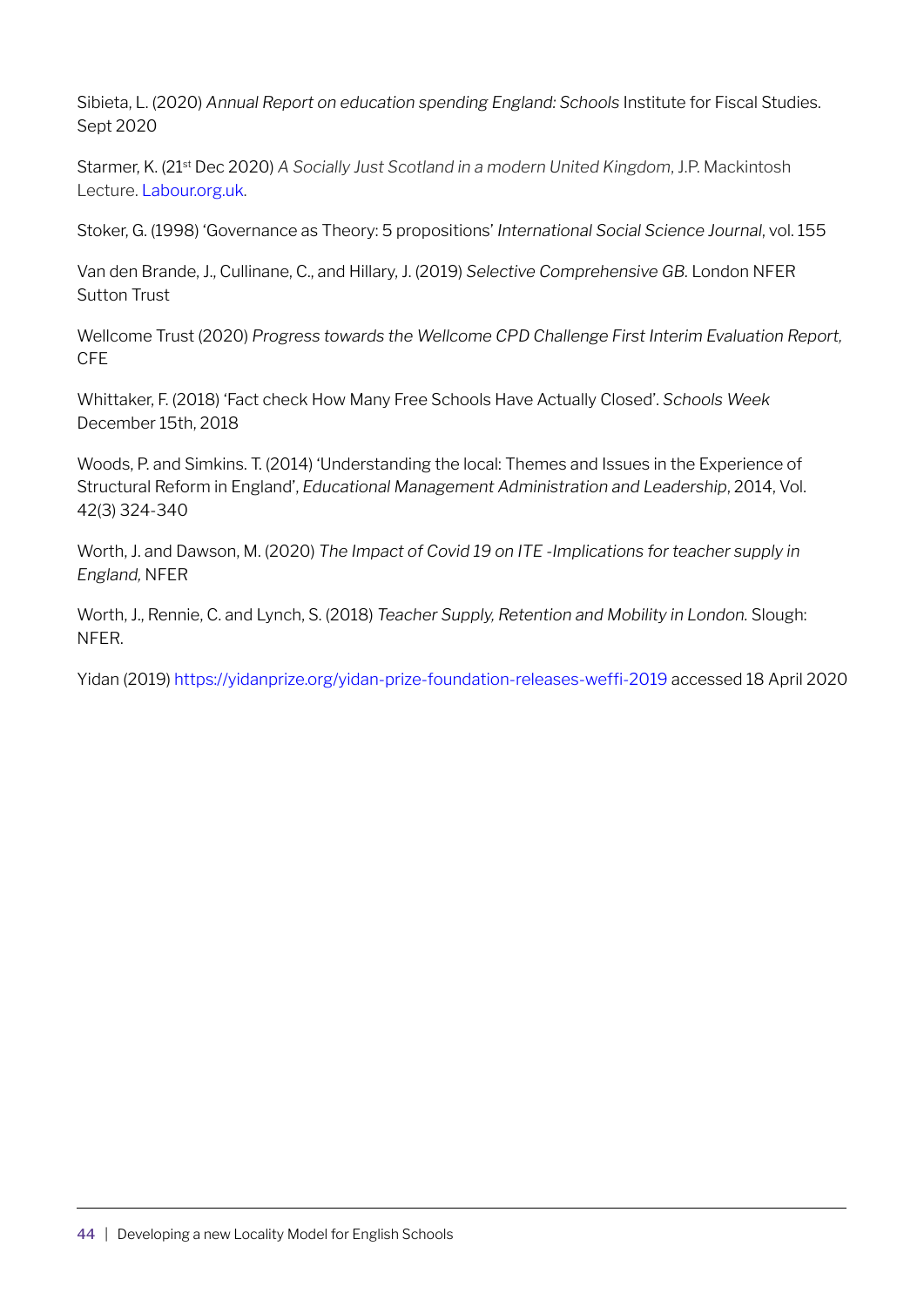### <span id="page-46-0"></span>**Appendix One:** The main organisations providing middle tier functions (2019)

| Finance                                                                                                                                                                                                                                                                                                                                                                  | Accountability                                                                                                                                                                                                                                                                                                                                                                     | <b>Access</b>                                                                                                                                                                                                           | People                                                                                                                                                                                                                        |
|--------------------------------------------------------------------------------------------------------------------------------------------------------------------------------------------------------------------------------------------------------------------------------------------------------------------------------------------------------------------------|------------------------------------------------------------------------------------------------------------------------------------------------------------------------------------------------------------------------------------------------------------------------------------------------------------------------------------------------------------------------------------|-------------------------------------------------------------------------------------------------------------------------------------------------------------------------------------------------------------------------|-------------------------------------------------------------------------------------------------------------------------------------------------------------------------------------------------------------------------------|
| <b>Allocating finances</b><br>- ESFA, LA, MAT<br>Accounting<br>- ESFA, LA, MAT<br><b>Financial monitoring</b><br>- ESFA, LA, MAT,<br><b>Dioceses</b><br><b>Finance returns</b><br>– ESFA, LA, MAT<br>Intervening in financial<br><i>issues</i><br>- ESFA, LA, Diocese<br>Audit<br>$-LA$ , MAT<br>Allocating grants<br>– ESFA<br><b>Bidding for grants</b><br>$- LA, MAT$ | <b>Monitoring standards</b><br>- RSC, LA, Dioceses,<br>MAT<br>School improvement<br>– NCTL, LA, MAT,<br>Complaints<br>- LA, ESFA, Dioceses<br><b>External Reviews</b><br>– ESFA, RSC, LA, MAT,<br><b>Dioceses</b><br>Governance support<br>– LA, MAT, NCTL,<br><b>Dioceses</b><br>Intervention<br>- LA, RSC, Dioceses<br><b>Liaison with DfE</b><br>agencies<br>- MAT, LA, Diocese | Admissions & appeals<br>- LA, MAT, Dioceses<br>Curriculum<br>- MAT, LA, Dioceses<br><b>SEN</b><br>$-LA$<br><b>Educational welfare</b><br>$-LA$<br>Place planning<br>$-LA$<br>Buildings & grounds<br>- MAT, LA, Dioceses | ReRecruitment<br>- NCTL, MAT, LA<br>Training and<br>development<br>- NCTL, MAT, LA<br>Initial teacher training<br>$-$ NCTL<br><b>NQT</b> induction<br>- NCTL, MAT, LA,<br><b>Dioceses</b><br><b>HR</b><br>- LA, MAT, Dioceses |

*From Bubb et al., (2019: 20)*